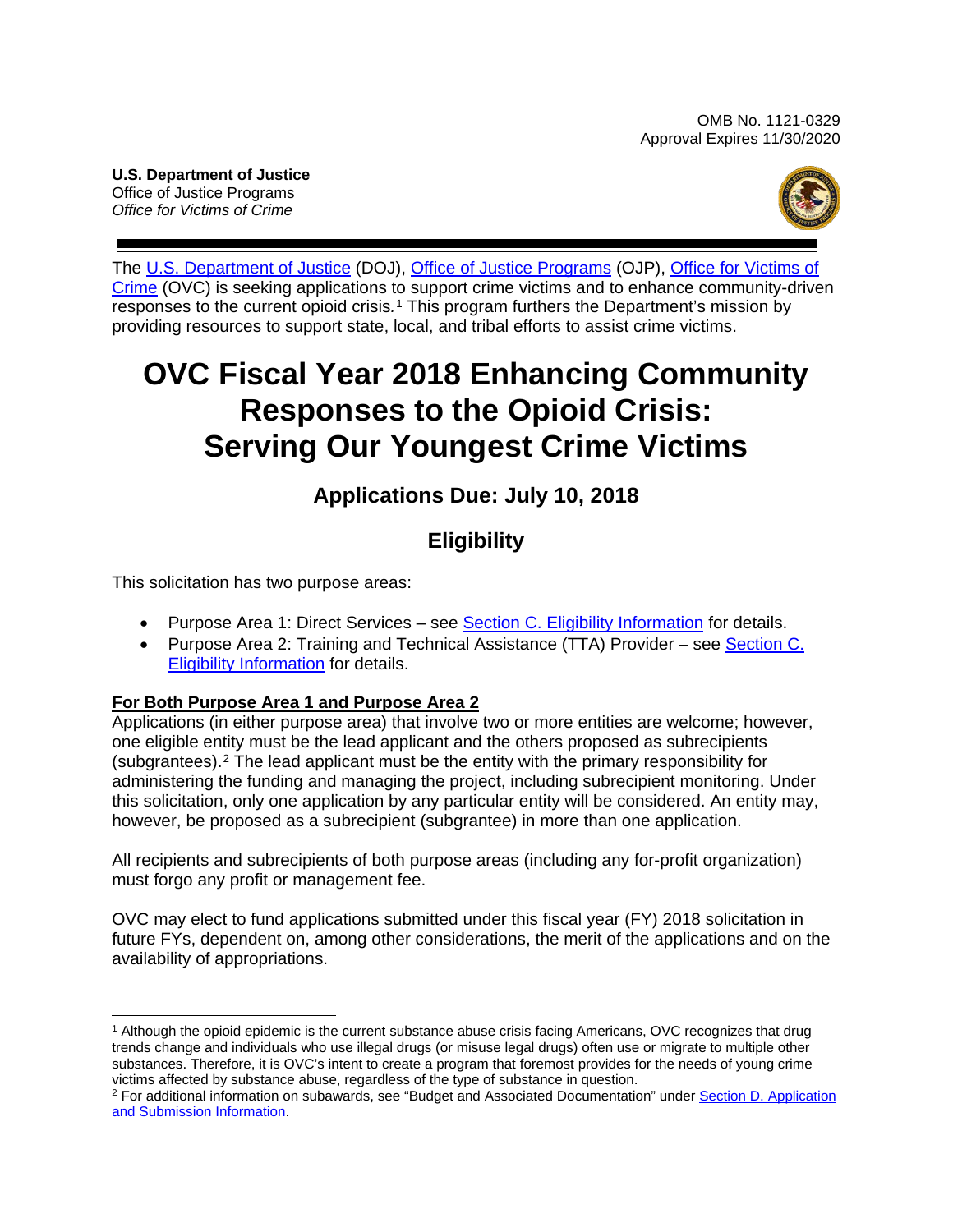# **Deadline**

Applicants must register with Grants.gov at <https://www.grants.gov/web/grants/register.html> prior to submitting an application. All applications are due by 11:59 p.m. eastern time on July 10, 2018.

To be considered timely, an application must be submitted by the application deadline using Grants.gov, and the applicant must have received a validation message from Grants.gov that indicates successful and timely submission. OJP urges applicants to submit applications at least 72 hours prior to the application due date, to allow time for the applicant to receive validation messages or rejection notifications from Grants.gov, and to correct in a timely fashion any problems that may have caused a rejection notification.

OJP encourages all applicants to read this [Important Notice: Applying for Grants in Grants.gov.](https://ojp.gov/funding/Apply/Grants-govInfo.htm)

For additional information, see [How to Apply](#page-27-0) in Section [D. Application and Submission](#page-14-0)  [Information.](#page-14-0)

# **Contact Information**

For technical assistance with submitting an application, contact the Grants.gov Customer Support Hotline at 800–518–4726, 606–545–5035, at [https://www.grants.gov/web/grants/support.html,](https://www.grants.gov/web/grants/support.html) or at [support@grants.gov.](mailto:support@grants.gov) The Grants.gov Support Hotline operates 24 hours a day, 7 days a week, except on federal holidays.

An applicant that experiences unforeseen Grants.gov technical issues beyond its control that prevent it from submitting its application by the deadline must email the contact identified below **within 24 hours after the application deadline** to request approval to submit its application after the deadline. Additional information on reporting technical issues appears under "Experiencing Unforeseen Grants.gov Technical Issues" in the [How To Apply](#page-27-0) section.

For assistance with any other requirements of this solicitation, contact the National Criminal Justice Reference Service (NCJRS) Response Center: toll free at 800–851–3420; via TTY at 301–240–6310 (hearing impaired only); email to [grants@ncjrs.gov;](mailto:grants@ncjrs.gov) fax to 301–240–5830; or web chat at [https://webcontact.ncjrs.gov/ncjchat/chat.jsp.](https://webcontact.ncjrs.gov/ncjchat/chat.jsp) The NCJRS Response Center operates from 10:00 a.m.–6:00 p.m. eastern time, Monday through Friday, and from 10:00 a.m.–8:00 p.m. eastern time on the solicitation closing date*.*

# **Pre-Application Webinar**

OVC will conduct one pre-application webinar on Wednesday, June 6, 2018, from 1:00 p.m. to 2:00 p.m. eastern time. Participation in the webinar is optional. OVC staff will review the solicitation requirements and conduct a question and answer session with interested potential applicants. You may register for the webinar at [https://ojp.webex.com/ojp/onstage/g.php?MTID=ef683f76b65af1ada54540802b2444532.](https://ojp.webex.com/ojp/onstage/g.php?MTID=ef683f76b65af1ada54540802b2444532)

Grants.gov number assigned to this solicitation: OVC-2018-14323

Release date: May 30, 2018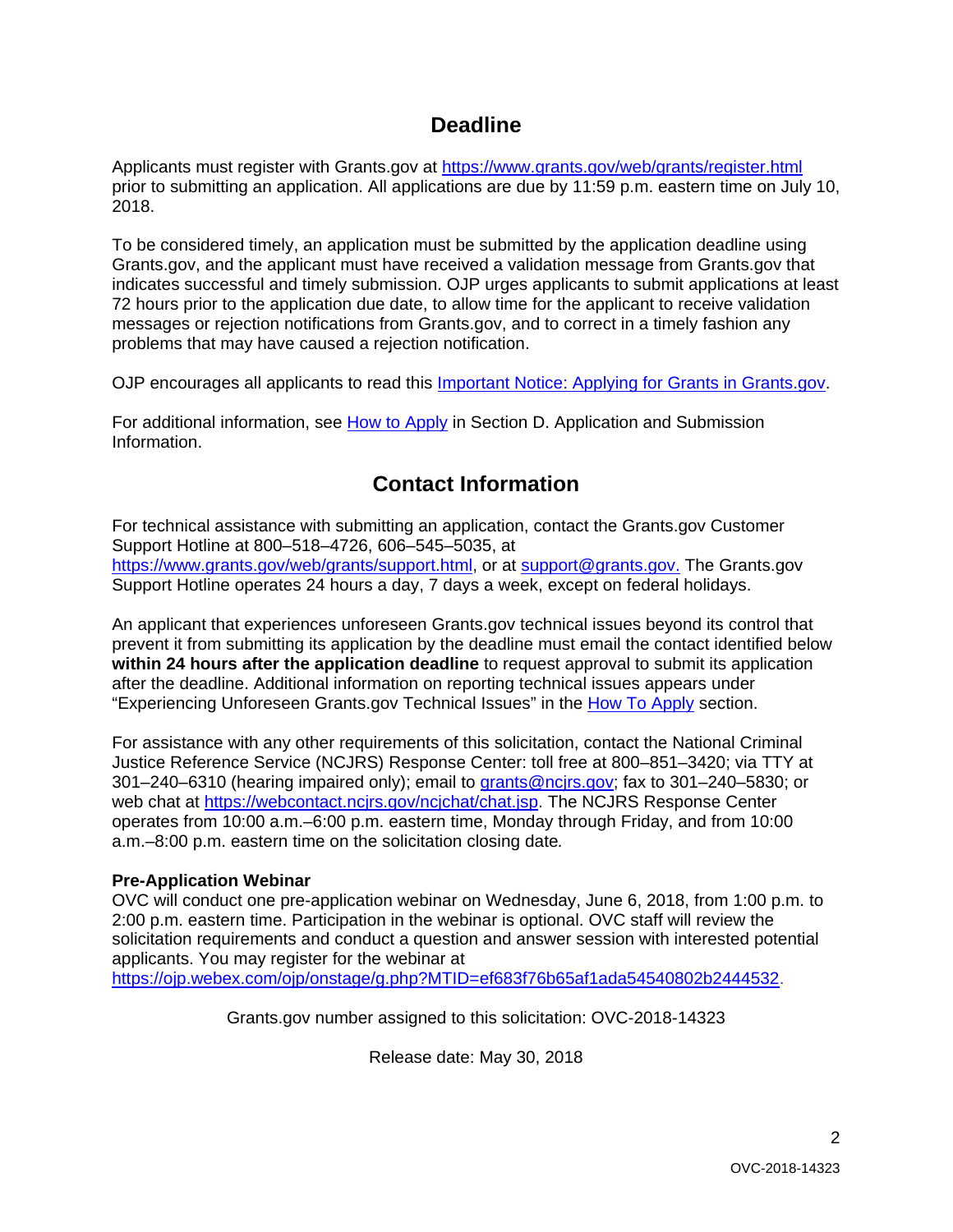# **Contents**

| Goal, Objectives, Activities, and Deliverables-Purpose Area 1 and Purpose Area 2 5 |  |
|------------------------------------------------------------------------------------|--|
|                                                                                    |  |
| Information Regarding Potential Evaluation of Programs and Activities 10           |  |
|                                                                                    |  |
|                                                                                    |  |
|                                                                                    |  |
|                                                                                    |  |
|                                                                                    |  |
|                                                                                    |  |
| Limitation on Use of Award Funds for Employee Compensation; Waiver 12              |  |
| Prior Approval, Planning, and Reporting of Conference/Meeting/Training Costs  13   |  |
|                                                                                    |  |
|                                                                                    |  |
|                                                                                    |  |
|                                                                                    |  |
|                                                                                    |  |
|                                                                                    |  |
|                                                                                    |  |
|                                                                                    |  |
|                                                                                    |  |
|                                                                                    |  |
|                                                                                    |  |
| General Information about Post-Federal Award Reporting Requirements35              |  |
|                                                                                    |  |
|                                                                                    |  |
| Freedom of Information Act and Privacy Act (5 U.S.C. §§ 552 and 552a)36            |  |
|                                                                                    |  |
|                                                                                    |  |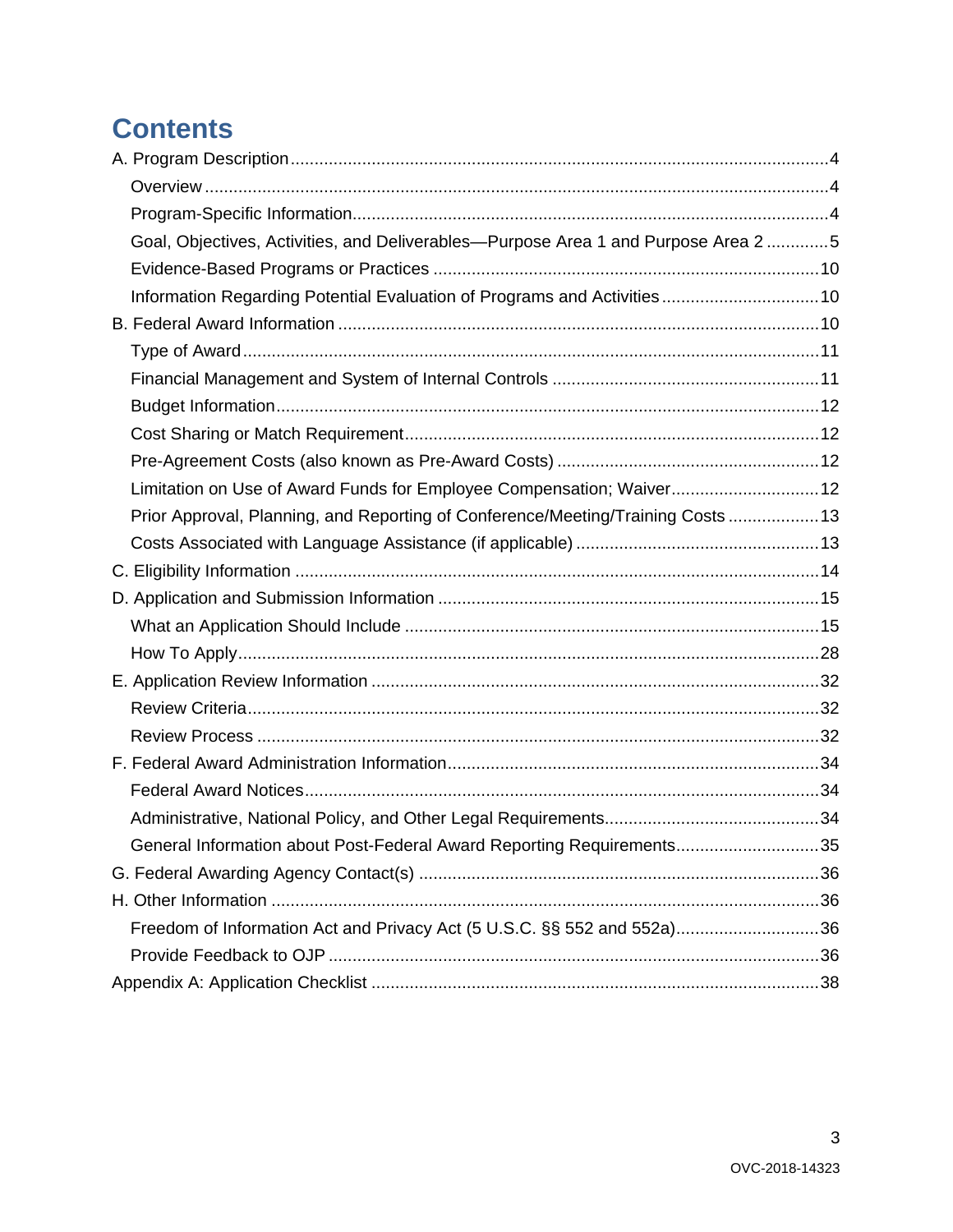# **OVC FY 2018 Enhancing Community Responses to the Opioid Crisis: Serving Our Youngest Crime Victims CFDA # 16.582**

# <span id="page-3-5"></span><span id="page-3-0"></span>**A. Program Description**

# <span id="page-3-1"></span>**Overview**

OVC's mission is to enhance the Nation's capacity to assist crime victims and provide leadership in changing attitudes, policies, and practices to promote justice and healing for all victims of crime. OVC achieves this mission, in part, by administering discretionary award programs supported by the federal Crime Victims Fund to develop innovative training and technical assistance, and to provide direct services to improve the overall quality of victim assistance. The purpose of this solicitation is to address an urgent gap in crime victim services related to the opioid epidemic and to expand upon existing or establish new programs to provide services to children and youth<sup>[3](#page-3-3)</sup> who are victimized as a result of the opioid crisis.<sup>[4](#page-3-4)</sup> OVC anticipates that this solicitation will support service providers in expanding their current scope and expertise to ensure that children and youth—the most vulnerable victims impacted by the opioid crisis—are supported as they heal from the impact of crime and substance abuse.

**Statutory Authority:** This project is authorized by 34 U.S.C. § 20103(c)(1)(A).

*Note: Funding for this program is authorized by the Victims of Crime Act (VOCA), which limits allowable expenses to those associated with serving crime victims. Examples include programs and services that provide awareness about victimization and the resources available to victims, direct services that provide for the needs of crime victims, and support to navigate the complex systems often associated with victimization (e.g., criminal justice, child welfare). Primary prevention programs are not permissible under VOCA and are not an allowable cost under this solicitation.* 

# <span id="page-3-2"></span>**Program-Specific Information**

 $\overline{a}$ 

Across the Nation, communities are struggling to respond to drug abuse and addiction particularly from opioids—and the associated social and economic consequences, including crime victimization. Many officials and social service providers have expressed being overwhelmed and unequipped to respond to the volume and severity of situations associated with the public health emergency presented by the opioid epidemic. Countless media stories portray tragic situations of drug overdoses, abused and neglected children, families in crisis, and first responders struggling to keep up with the increased demand in services. Federal data sources confirm the urgency of the opioid epidemic. According to the Centers for Disease

<span id="page-3-3"></span> $3$  For the purposes of this solicitation and program, the term "children and youth" refers to newborns through teens (up to 18).

<span id="page-3-4"></span><sup>4</sup> Children and youth may be victims of a range of crimes including, but not limited to: child abuse, criminal neglect, assault, sexual abuse/assault, theft, exploitation, endangering the welfare of a child, human trafficking, and kidnapping etc. A crime does not have to be reported to authorities for a child or youth to be eligible to receive services provided through this solicitation and program.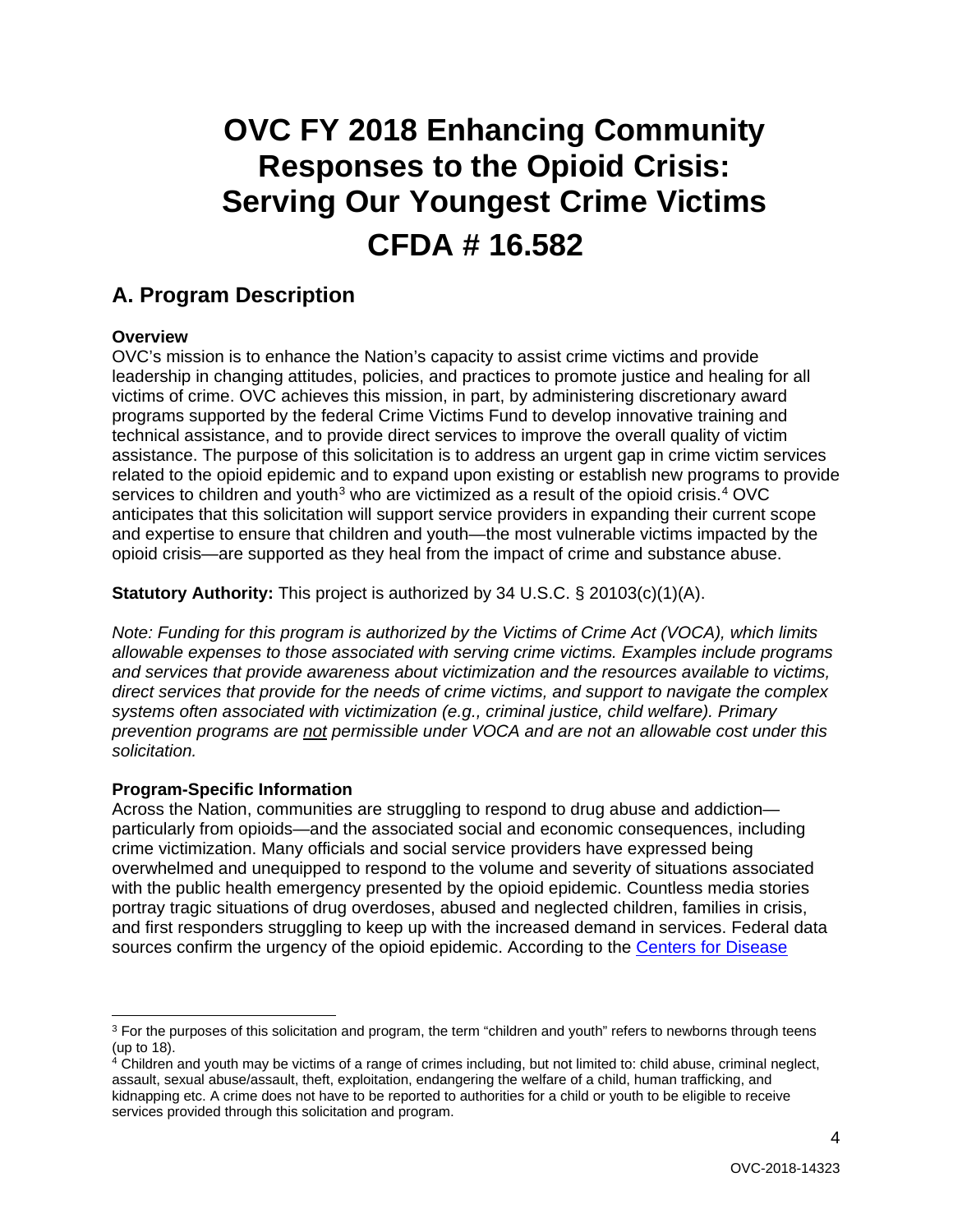[Control and Prevention,](https://www.drugabuse.gov/related-topics/trends-statistics/overdose-death-rates) more than 64,000 Americans died from drug overdoses in 2016.[5](#page-4-1) According to the Office of the Assistant Secretary for Planning and Evaluation at the U.S. Department of Health and Human Services (HHS), many communities across the Nation are experiencing dramatic increases in their foster care caseloads that are related to trauma, poverty, and substance abuse—particularly the abuse of opioids, heroin, marijuana, alcohol, cocaine, and a combined use of drugs termed "polysubstance abuse."

A strong link between crime victimization and substance abuse has been evidenced for some time, and these issues cannot be successfully addressed in "silos" or by one discipline or agency. While many comprehensive and integrated responses are underway to effectively address these complex and interrelated issues, OVC believes that crime victim services can play a larger and more integral part in this response in many communities. According to various studies, it's likely that half (or more) of the current child abuse and neglect caseloads are impacted by caregiver substance abuse. Therefore, HHS established their [Regional Partnership](https://ncsacw.samhsa.gov/technical/rpg-ii.aspx)  [Grants](https://ncsacw.samhsa.gov/technical/rpg-ii.aspx) to ensure that families impacted by substance abuse (including opioids) have access to proven and comprehensive strategies that are trauma-informed and respond to the safety and well-being of children and the whole family.

Many agencies within the Federal Government have been mobilizing to effectively address the complex and multidimensional issues associated with the opioid epidemic. The 2017 [President's](https://www.whitehouse.gov/ondcp/presidents-commission/) Executive Order establishing the [Commission on Combating Drug Addiction and the Opioid](https://www.whitehouse.gov/ondcp/presidents-commission/)  [Crisis](https://www.whitehouse.gov/ondcp/presidents-commission/) described the far-reaching health, financial, and social consequences of substance abuse—from increased medical needs and associated costs, to unemployment and poverty, to increased crime and child abuse.

OVC and the crime victims field can play a critical role in supporting young victims affected by the opioid crisis.<sup>[6](#page-4-2)</sup> Due to the established link between trauma and substance abuse, many of our Nation's victim service providers are encountering increasingly complex issues within their day-to-day work. And those who are responding to the opioid crisis and other substance abuse issues may lack expertise in identifying and serving crime victims. Therefore, it is wise for existing community partnerships and established multidisciplinary teams to expand to include a range of public safety, public health, and community-based partners to address the needs associated with this crisis.

As noted above, the purpose of this solicitation is to address the urgent gap related to children and youth who are crime victims<sup>[7](#page-4-3)</sup> as a result of the opioid crisis. OVC is committed to supporting the expansion of crime victim services and community partnerships to ensure these young crime victims are supported—no matter when or where they may access services. Examples of programs that may already be assisting young victims include, but are not limited to: schoolbased programs, foster care or child welfare programs, counseling and assistance programs, child advocacy programs, court-appointed special advocates, mentoring and tutoring programs, hospital- and medical-based programs, and faith-based programs.

<span id="page-4-0"></span>**Goal, Objectives, Activities, and Deliverables—Purpose Area 1 and Purpose Area 2** The overarching goal of the Enhancing Community Responses to the Opioid Crisis: Serving Our Youngest Crime Victims program is to support children and youth who are crime victims as a

<span id="page-4-1"></span> <sup>5</sup> National Institute on Drug Abuse, Overdose Death Rates, September 2017, website available at: [www.drugabuse.gov/related-topics/trends-statistics/overdose-death-rates.](http://www.drugabuse.gov/related-topics/trends-statistics/overdose-death-rates)

<span id="page-4-2"></span><sup>&</sup>lt;sup>6</sup> See definition of "opioid crisis" provided on page 1, footnote 1.

<span id="page-4-3"></span> $7$  See definition of "children and youth who are crime victims" provided on page 4, footnotes 3 and 4.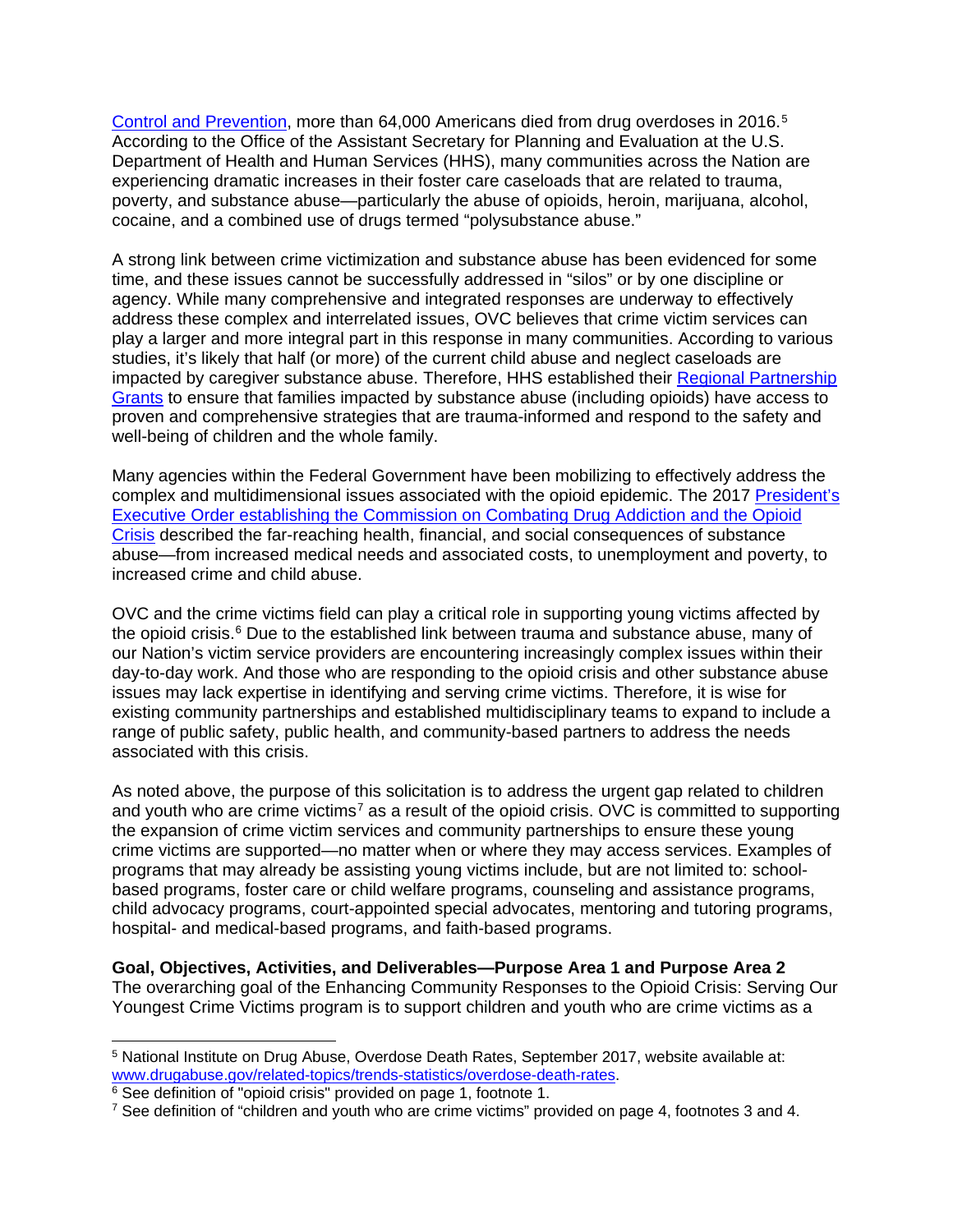result of the opioid crisis.<sup>[8](#page-5-0)</sup> Purpose Area 1 applicants will achieve this goal by providing direct services and support to these young victims at a community or jurisdictional level. Purpose Area 2 applicants will achieve this goal by supporting Purpose Area 1 grantees as they develop new initiatives and enhance existing efforts.

OVC developed the following objectives, activities, and deliverables as a framework for applicants to be able to successfully achieve the overarching program goal of serving young victims of this crisis. The language is broad to reflect a range of programs at various stages of development. Applicants will use this general framework and provide detailed plans to describe specifically how they will successfully undertake, track, communicate about, and complete their proposed project(s) in a 3-year timeframe beginning October 1, 2018, and ending on September 30, 2021 (no time extensions will be granted due to the time restrictions outlined in VOCA). A performance measurement tool will be provided to successful applicants to ensure consistent data collection and reporting (no personally identifiable information will be requested). This data will be rolled into OVC-wide program reports and shared publicly for accountability and transparency purposes, and to grow the field's knowledge and expertise in this area.

**Purpose Area 1 (Direct Services)** applicants will develop and execute plans to support children and youth directly, at the community or jurisdictional level. Applicants are expected to work with an OVC-designated national training and technical assistance (TTA) provider to further enhance these efforts and contribute to the growing body of knowledge about these issues and underscore successful practices.

Purpose Area 1 Objective 1: Deliver information, services, and support to children and youth who are crime victims as a result of the opioid crisis.

**Activities and Deliverables** to support Objective 1 include the following:

- a. Provide and document direct services that are trauma-informed and responsive to the identified needs of children and youth who are crime victims as a result of the opioid crisis. **Deliverables**: Evidence of these efforts demonstrated by complete performance measure data that accurately reflects direct services provided.
- b. Develop and disseminate awareness materials about services available (to help generate referrals), sharing information with organizations that may encounter children and youth who are crime victims as a result of the opioid crisis. **Deliverables**: Draft and finalized materials; complete performance measure data that accurately reflects development and dissemination activities and resulting service referrals.
- c. Develop and deliver targeted trainings (e.g., to allied professionals, first responders, and victim service providers) to ensure children and youth who are crime victims as a result of the opioid crisis are provided seamless and comprehensive responses. **Deliverables:** Training materials developed and used; performance measure data that accurately reflects trainings provided and groups trained.

Purpose Area 1 Objective 2**:** Build and implement a feedback system to further identify and define the scope of the community- or jurisdiction-specific problem (related to children and youth who are crime victims as a result of the opioid crisis), the associated victim needs, the resources and services available, and remaining gaps to be addressed.

<span id="page-5-0"></span><sup>&</sup>lt;sup>8</sup> See definitions provided in previous footnotes.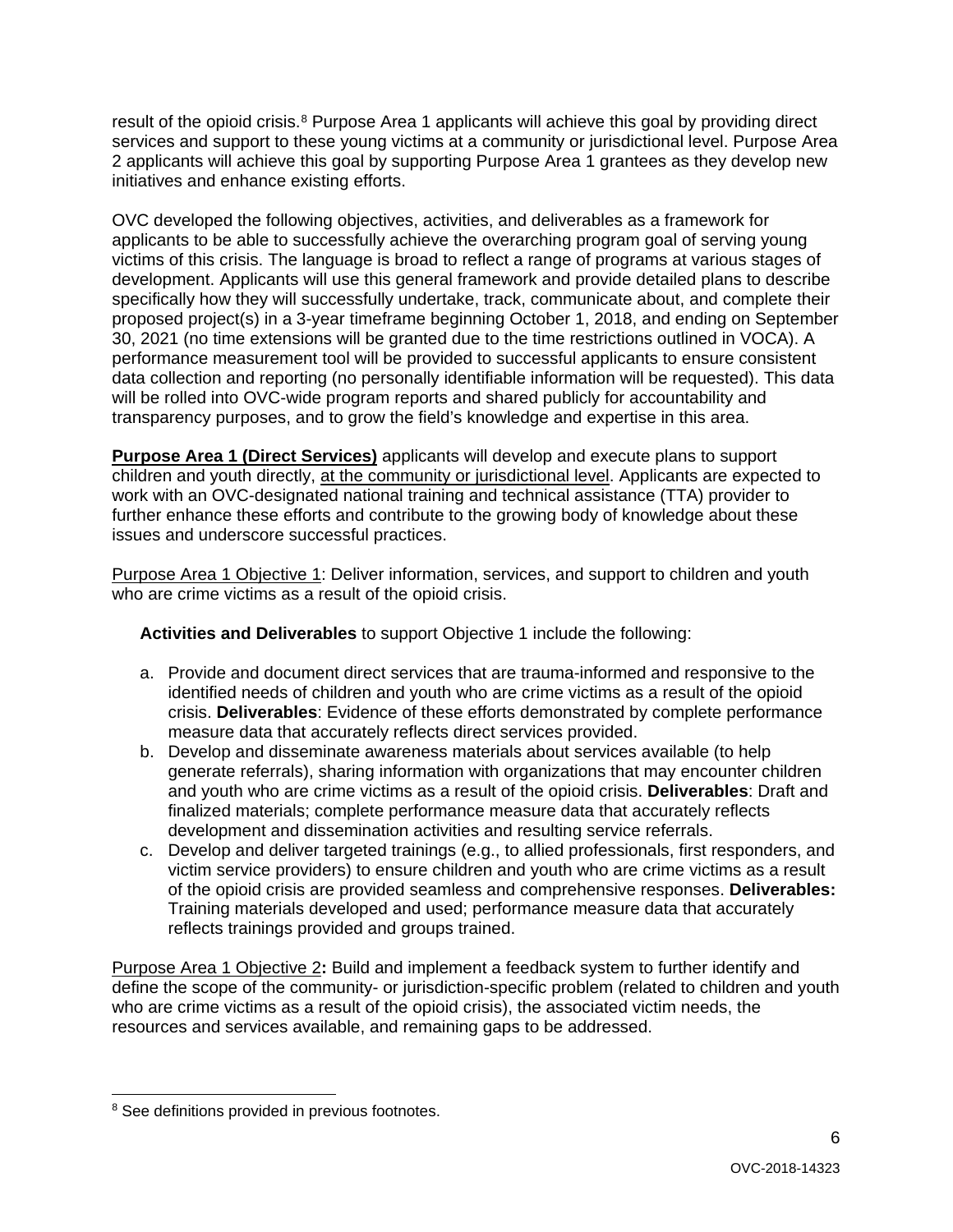**Activities and Deliverables** to support Objective 2 include the following:

- a. Identify and analyze local data sources associated with the problem and integrate this information into a targeted response. Data sources could include child welfare statistics, overdose incident data, fatality review information, trends in service requests, and spikes in crime and victimization. **Deliverables**: Brief reports summarizing how the issue and response is evolving in your community. Complete performance measure data that accurately reflects data collection and analysis efforts.
- b. Continually assess the needs of children and youth who are crime victims as a result of the opioid crisis and determine whether the community response is meeting these identified needs. **Deliverables**: Documented framework or process that is being used to determine victim needs and successfully meet these needs with community resources. Complete performance measure data that accurately describes these efforts.
- c. As needed, continue to identify, vet, and integrate additional resources and services into the community's response to ensure victims' needs are fully met. **Deliverables**: Documented process for identifying, vetting, and integrating additional resources into your community response. Complete performance measure data that reflects expansion of available resources to crime victims.
- d. Be accountable to the community and communicate what is being learned using public reports about how this program is making a difference locally. **Deliverables:** Messages developed and public reports distributed. Complete performance measure data that accurately reflects public communication efforts.

Purpose Area 1 Objective 3**:** Establish or enhance a seamless, comprehensive, communitydriven, and multidisciplinary response to children and youth who are crime victims as a result of the opioid crisis.

**Activities and Deliverables** to support Objective 3 include the following:

- a. Work in collaboration with local public safety and public health professionals to identify and convene relevant community stakeholders. **Deliverables:** Agendas and general meeting summaries that reflect the cross-section of participants, identified action items, and progress achieved during the project period. Complete performance measure data that accurately reflects these efforts.
- b. Continue to interact with community stakeholders to meet the emerging needs of young victims. **Deliverables**: List of community stakeholders that contribute to change and growth over the life of the project. Complete performance measure data that accurately reflects this engagement.
- c. Learn from one another's expertise, integrate proven strategies and practices, and delineate roles to ensure a seamless and comprehensive response for young victims of the opioid epidemic. **Deliverables**: An evolving document that outlines the roles and responsibilities other organizations or agencies can play. Lessons learned during the project should also be documented. Complete performance measure data that reflects these efforts.
- d. When possible, leverage various partnerships to sustain a robust team response to assist young victims of the opioid crisis. **Deliverables**: Written action plan to sustain these efforts long term (including after the 3-year OVC grant has ended) and adjust as trends with substance abuse and victim needs change Complete performance measure data that reflects sustainability plans.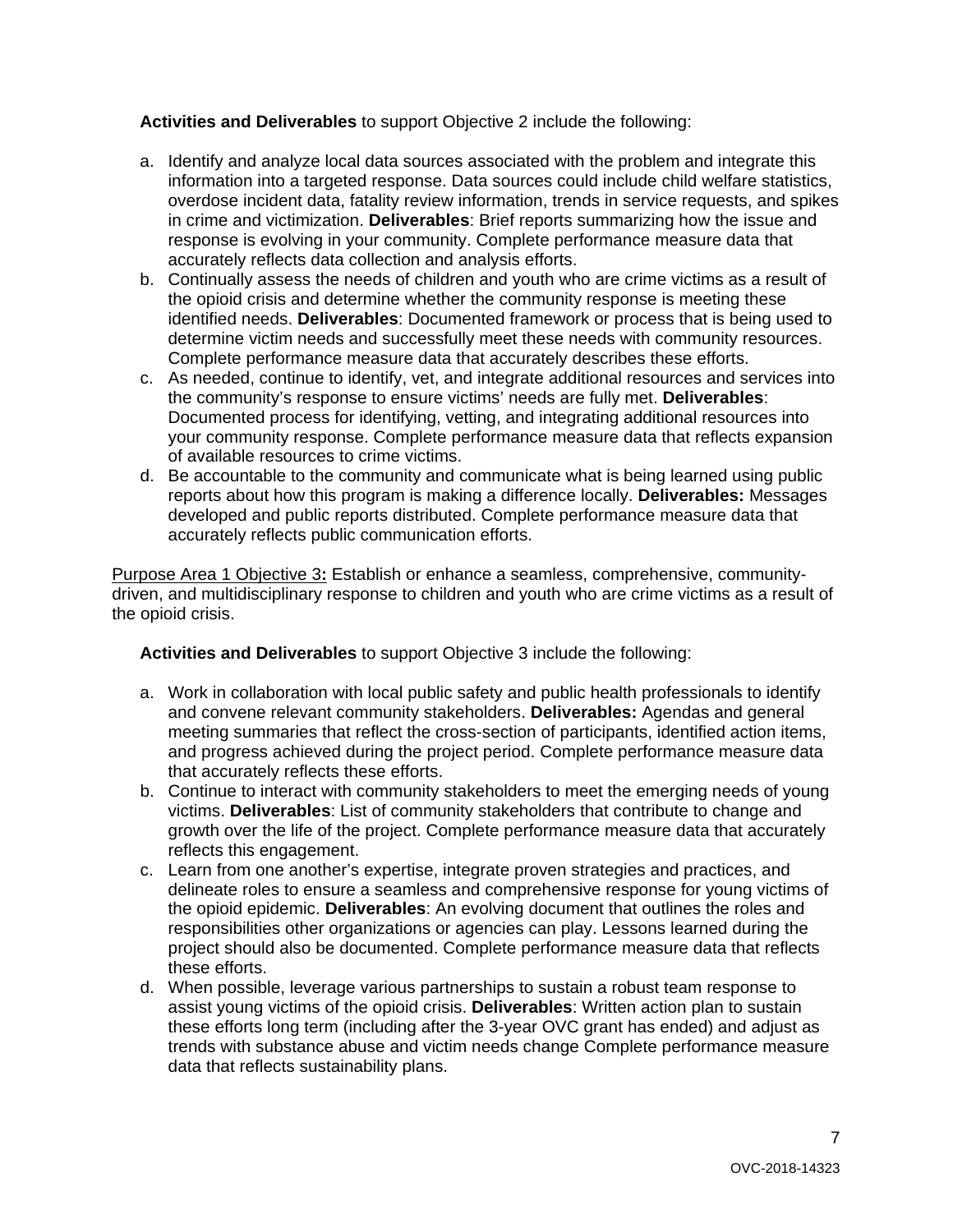**Purpose Area 2 (TTA)** applicants will develop and activate plans to support the direct services applicants on a national scale, to equip and support the community-based programs as they develop new initiatives or enhance existing efforts. Applicants must determine how to fully support a wide variety of direct services program sites (possibly more than 30) in successfully carrying out their own objectives and activities, and to share key information, lessons learned, and promising practices on a national scale (in close consultation with OVC).

Purpose Area 2 Objective 1: Actively provide tools and support to the direct services program sites to enhance their delivery of information, services, and support to children and youth who are crime victims as a result of the opioid crisis.

**Activities and Deliverables** to support Objective 1 include the following:

- a. Routinely identify and share current best practices and tools in the areas of information delivery and trauma-informed direct victim services and support to young crime victims of the opioid crisis. **Deliverables**: Documented practices and tools identified and methods employed to share this information (e.g., newsletters, webinars, conference calls). Complete performance measure data that accurately reflects these efforts.
- b. Support the direct services program sites to develop and disseminate awareness materials about their local services (to help generate awareness of and referrals to services). **Deliverables:** Draft and finalized materials. Complete performance measure data that accurately reflects development and dissemination activities, resulting products, and a tool for communities to measure the outcome of their materials (e.g., service referrals made, services accessed).
- *c.* Continuously identify, develop, and deliver targeted TTA (e.g., need-based consulting to troubleshoot problems or questions, brainstorming with sites to ensure they meet their program objectives) for the direct services program sites to ensure the sites are equipped with the knowledge and best practice resources to possibly provide trainings at the local level. These trainings should include highlighting existing efforts underway by direct services program sites. **Deliverables:** Method to proactively identify TTA needs and match with the appropriate level of support; TTA materials developed and provided. Performance measure data that accurately reflects TTA provided, topics/issues covered, and groups served by the TTA. *Note: Due to DOJ's extensive conference cost approval process (which applies to cooperative agreements), TTA applicants are strongly encouraged to use web-based or other technology to deliver trainings (versus in-person trainings).*

Purpose Area 2 Objective 2**:** Support direct services program sites to establish and apply appropriate feedback systems to further identify and define the scope of the community or jurisdiction-specific problem (related to children and youth who are crime victims as a result of the opioid crisis), the associated victim needs, the resources and services available, and remaining gaps to be addressed.

**Activities and Deliverables** to support Objective 2 include the following:

a. Help sites, as appropriate, to identify and analyze local data sources associated with the problem and integrate this information into a targeted response. Data sources could include child welfare statistics, overdose incident data, fatality review information, trends in service requests, and spikes in crime and victimization. **Deliverables**: Brief reports summarizing the range of appropriate data sources that are being used across the sites, how the data is being used to further define the scope of the sites' projects (related to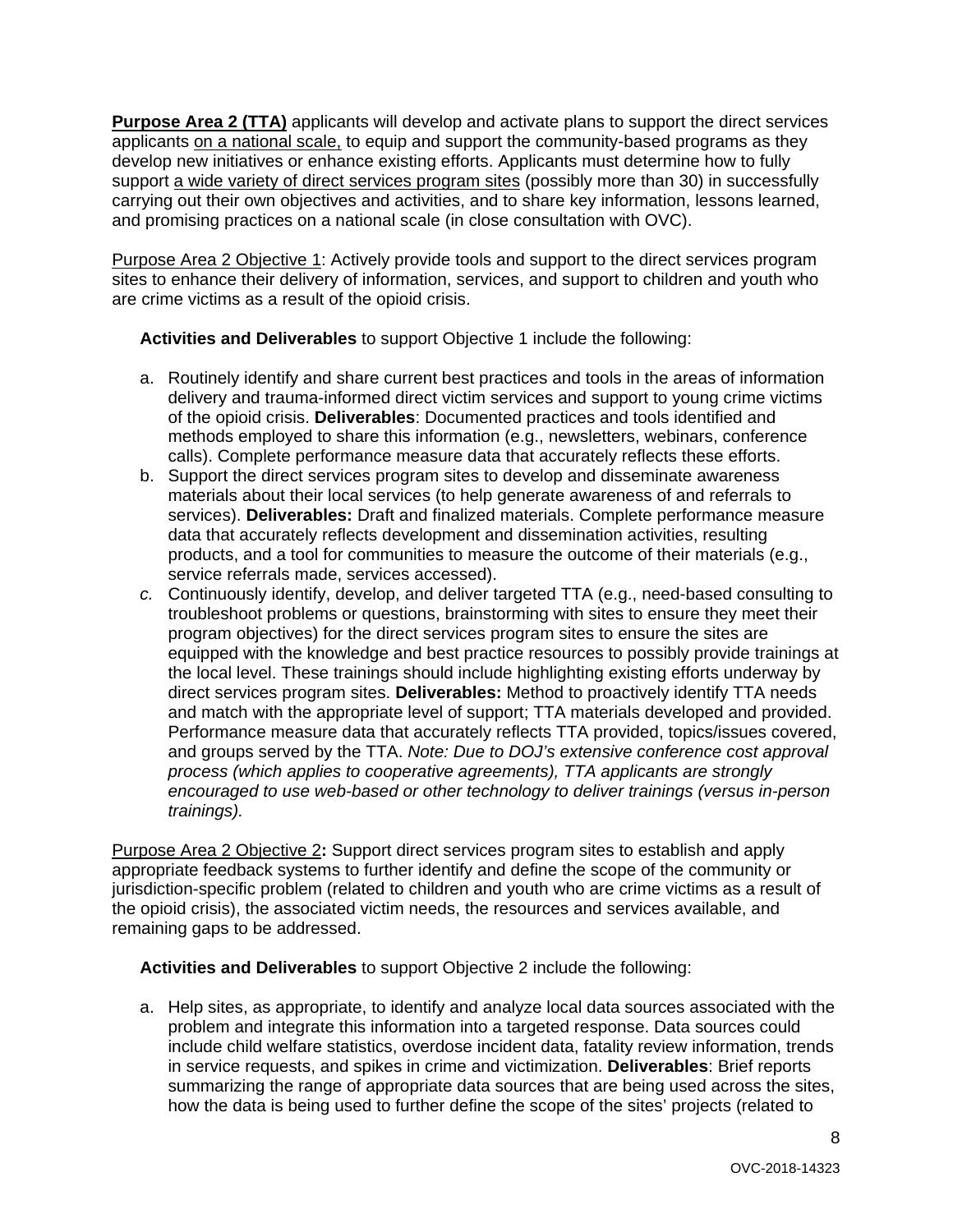children and youth who are crime victims as a result of the opioid crisis), and trends and gaps that are emerging across the sites in terms of victim needs and identified resources. Complete performance measure data that accurately reflects technical assistance efforts in this area (e.g., sites assisted, final products).

- b. Support the sites with sample tools and guidance, when needed, to assess the needs of children and youth who are crime victims as a result of the opioid crisis, and determine whether the community response is meeting these identified needs. **Deliverables:** Documented framework or processes that are being used to determine victim needs and measure how and whether these needs are being met with community resources. Complete performance measure data that accurately describes these efforts.
- c. Support the sites to continue to identify, vet, and integrate additional resources and services into their community responses to ensure victims' needs are fully met. **Deliverables**: Examples of documented processes used by the sites to successfully identify, vet, and integrate additional resources into their community response. Complete performance measure data that reflects the sites' expansion of available resources.
- d. Provide practical support and assistance to the sites to assist their efforts to be accountable to their communities and to communicate what is being learned using public reports about how this program is making a difference locally. **Deliverables:** Messages developed and public reports distributed in partnership with the sites. Complete performance measure data that accurately reflects resultant communication efforts by the sites.

Purpose Area 2 Objective 3**:** Where possible, support a comprehensive, community-driven, multidisciplinary response to children and youth who are crime victims as a result of the opioid crisis.

**Activities and Deliverables** to support Objective 3 include:

- a. Work in collaboration with national-scope public safety and public health professionals to identify and connect with relevant stakeholders. **Deliverables:** Agendas and general meeting summaries that reflect the cross-section of participants, identified action items, and progress achieved over time. Complete performance measure data that accurately reflects these efforts.
- b. Continue to expand stakeholders to meet emerging and specialized victim needs. **Deliverables**: List of active stakeholders that demonstrates participant change and growth over the life of the project. Complete performance measure data that accurately reflects current membership engagement.
- c. Integrate proven strategies and practices, learn from one another's expertise, and delineate roles to ensure a seamless and comprehensive TTA response to the direct services program sites. **Deliverables:** A document (e.g., Memorandum of Understanding or protocol) that outlines roles and responsibilities and reflects routine updates based on lessons learned during the project. Complete performance measure data that reflects these efforts.
- d. Provide support to the local sites to develop realistic sustainability plans. **Deliverables:** Completed action plans to sustain these efforts long term (including after the 3-year OVC grant has ended) and adjust as trends in substance abuse and victim needs change. Complete performance measure data that reflects sustainability plans.

The goals, objectives, activities, and deliverables are directly related to the performance measures that demonstrate the results of the work completed, as discussed in **Section D.** [Application and Submission Information,](#page-14-0) under Program Narrative.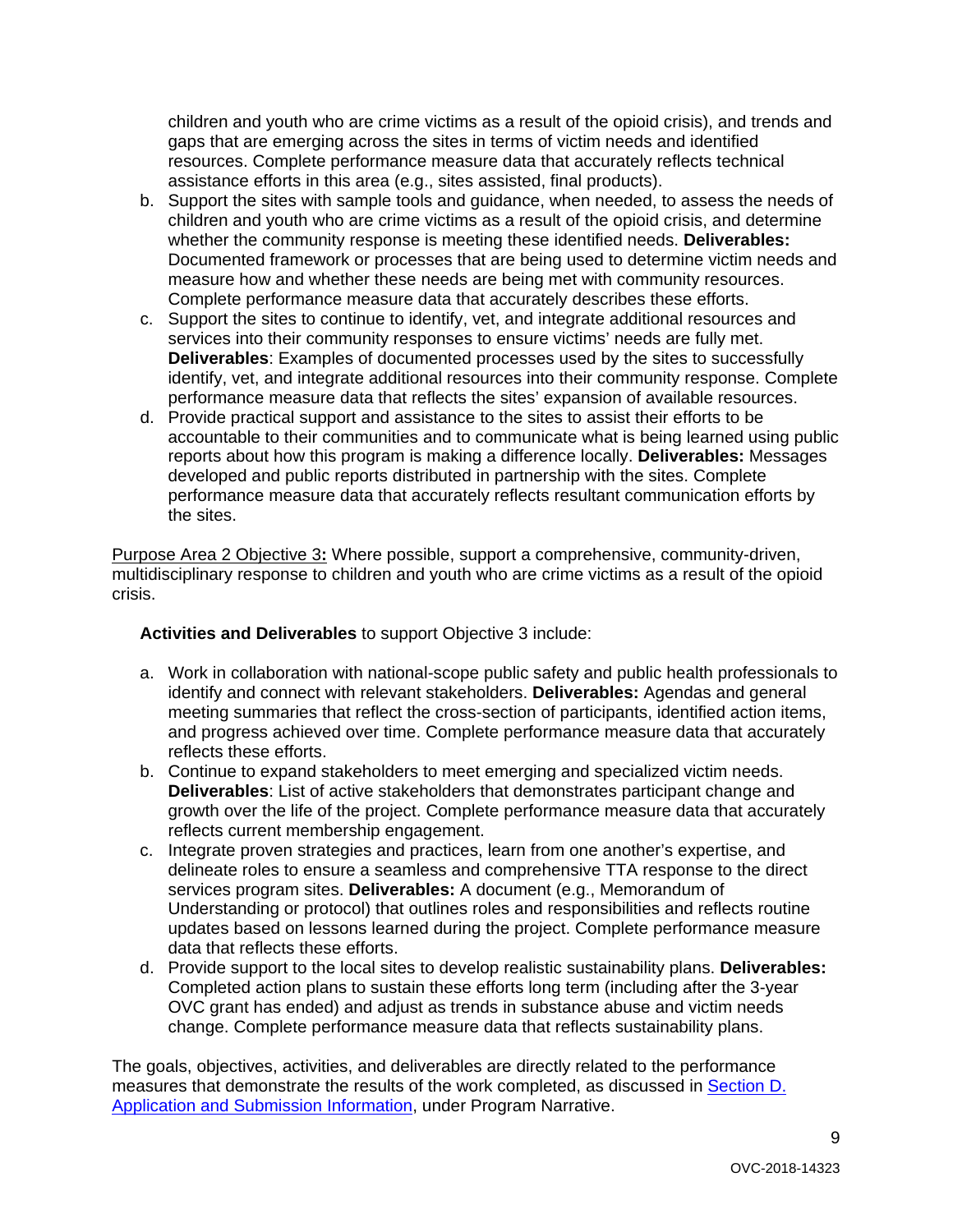# <span id="page-9-0"></span>**Evidence-Based Programs or Practices**

OJP strongly emphasizes the use of data and evidence in policy making and program development in criminal justice, juvenile justice, and crime victim services. OJP is committed to:

- improving the quantity and quality of evidence OJP generates;
- integrating evidence into program, practice, and policy decisions within OJP and the field;
- improving the translation of evidence into practice.

OJP considers programs and practices to be evidence-based when their effectiveness has been demonstrated by causal evidence, generally obtained through one or more outcome evaluations. Causal evidence documents a relationship between an activity or intervention (including technology) and its intended outcome, including measuring the direction and size of a change, and the extent to which a change may be attributed to the activity or intervention. Causal evidence depends on the use of scientific methods to rule out, to the extent possible, alternative explanations for the documented change. The strength of causal evidence, based on the factors described above, will influence the degree to which OJP considers a program or practice to be evidence-based.

The OJP CrimeSolutions.gov website at [https://www.crimesolutions.gov](https://www.crimesolutions.gov/) is one resource that applicants may use to find information about evidence-based programs in criminal justice, juvenile justice, and crime victim services.

# <span id="page-9-1"></span>**Information Regarding Potential Evaluation of Programs and Activities**

DOJ has prioritized the use of evidence-based programming and deems it critical to continue to build and expand the evidence informing criminal and juvenile justice programs to reach the highest level of rigor possible. Therefore, applicants should note that OJP may conduct or support an evaluation of the programs and activities funded under this solicitation. Recipients and subrecipients will be expected to cooperate with program-related assessments or evaluation efforts, including through the collection and provision of information or data requested by OJP (or its designee) for the assessment or evaluation of any activities and/or outcomes of those activities funded under this solicitation. The information or data requested may be in addition to any other financial or performance data already required under this program.

# <span id="page-9-2"></span>**B. Federal Award Information**

OVC expects to make awards through this solicitation totaling up to \$26 million.

Purpose Area 1 (Direct Services): OVC expects to make approximately 32 awards in Purpose Area 1 ranging from \$300,000 to \$750,000 to focus on meeting the direct service needs of children and youth who are victims of the opioid epidemic. The awards will be for a 36-month period of performance to begin on October 1, 2018, and end on September 30, 2021. This period of performance reflects OVC's statutory limitations and NO extensions can be granted. Applicants are strongly encouraged to carefully budget for critical needs, to ensure the project can be successfully carried out according to this timeline, and to ensure that the amount requested can be fully expended during the 36-month time period.

Purpose Area 2 (TTA Provider): OVC expects to make one award of up to \$2.5 million for Purpose Area 2. Applicants are expected to represent a wide array of expertise and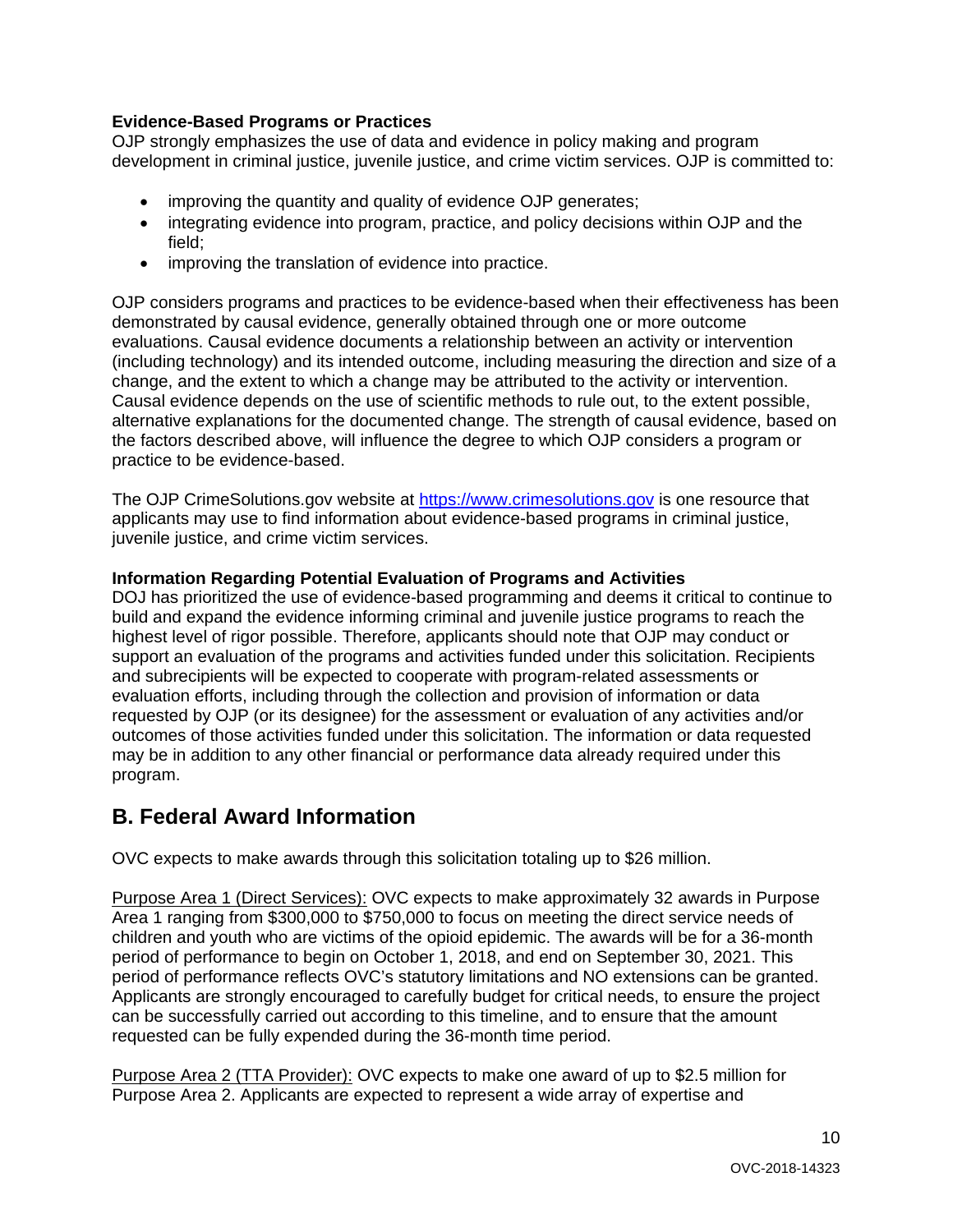partnerships needed to successfully carry out and manage this national-scope effort. This award will be for a 36-month period of performance to begin on October 1, 2018, and end on September 30, 2021. OVC may make additional supplemental awards (or new competitive awards) depending on the performance of the TTA provider and the needs of the direct services sites.

OVC may, in certain cases, provide additional funding in future years to awards made under this solicitation, through continuation awards. In making decisions regarding continuation awards, OJP will consider, among other factors, the availability of appropriations, when the program or project was last competed, OJP's strategic priorities, and OJP's assessment of both the management of the award (for example, timeliness and quality of progress reports), and the progress of the work funded under the award.

All awards are subject to the availability of appropriated funds and to any modifications or additional requirements that may be imposed by law.

# <span id="page-10-0"></span>**Type of Award**

 $\overline{a}$ 

OVC expects to make any award under Purpose Area 1 (Direct Services) of this solicitation in the form of a grant, and the award under Purpose Area 2 (Training and Technical Assistance) in the form of a cooperative agreement, which is a type of award that provides for OJP to have substantial involvement in carrying out award activities. See [Administrative, National Policy, and](#page-33-0)  [Other Legal Requirements](#page-33-0) under [Section F. Federal Award Administration Information](#page-33-0) for a brief discussion of important statutes, regulations, and award conditions that apply to many (or in some cases, all) OJP grants, and for a brief discussion of what may constitute substantial federal involvement.

# <span id="page-10-1"></span>**Financial Management and System of Internal Controls**

Award recipients and subrecipients (including recipients or subrecipients that are pass-through entities<sup>[9](#page-10-2)</sup>) must, as described in the Part 200 Uniform Requirements<sup>[10](#page-10-3)</sup> as set out at 2 C.F.R. 200.303:

- (a) Establish and maintain effective internal control over the Federal award that provides reasonable assurance that [the recipient (and any subrecipient)] is managing the Federal award in compliance with Federal statutes, regulations, and the terms and conditions of the Federal award. These internal controls should be in compliance with guidance in "Standards for Internal Control in the Federal Government" issued by the Comptroller General of the United States and the "Internal Control Integrated Framework", issued by the Committee of Sponsoring Organizations of the Treadway Commission (COSO).
- (b) Comply with Federal statutes, regulations, and the terms and conditions of the Federal awards.
- (c) Evaluate and monitor [the recipient's (and any subrecipient's)] compliance with statutes, regulations, and the terms and conditions of Federal awards.

<span id="page-10-3"></span><span id="page-10-2"></span><sup>9</sup> For purposes of this solicitation, the phrase "pass-through entity" includes any recipient or subrecipient that provides a subaward ("subgrant") to a subrecipient (subgrantee) to carry out part of the funded award or program. Additional<br>information on proposed subawards is listed under What an Application Should Include, Section D of this so <sup>10</sup> The "Part 200 Uniform Requirements" means the DOJ regulation at 2 C.F.R Part 2800, which adopts (with certain modifications) the provisions of 2 C.F.R. Part 200.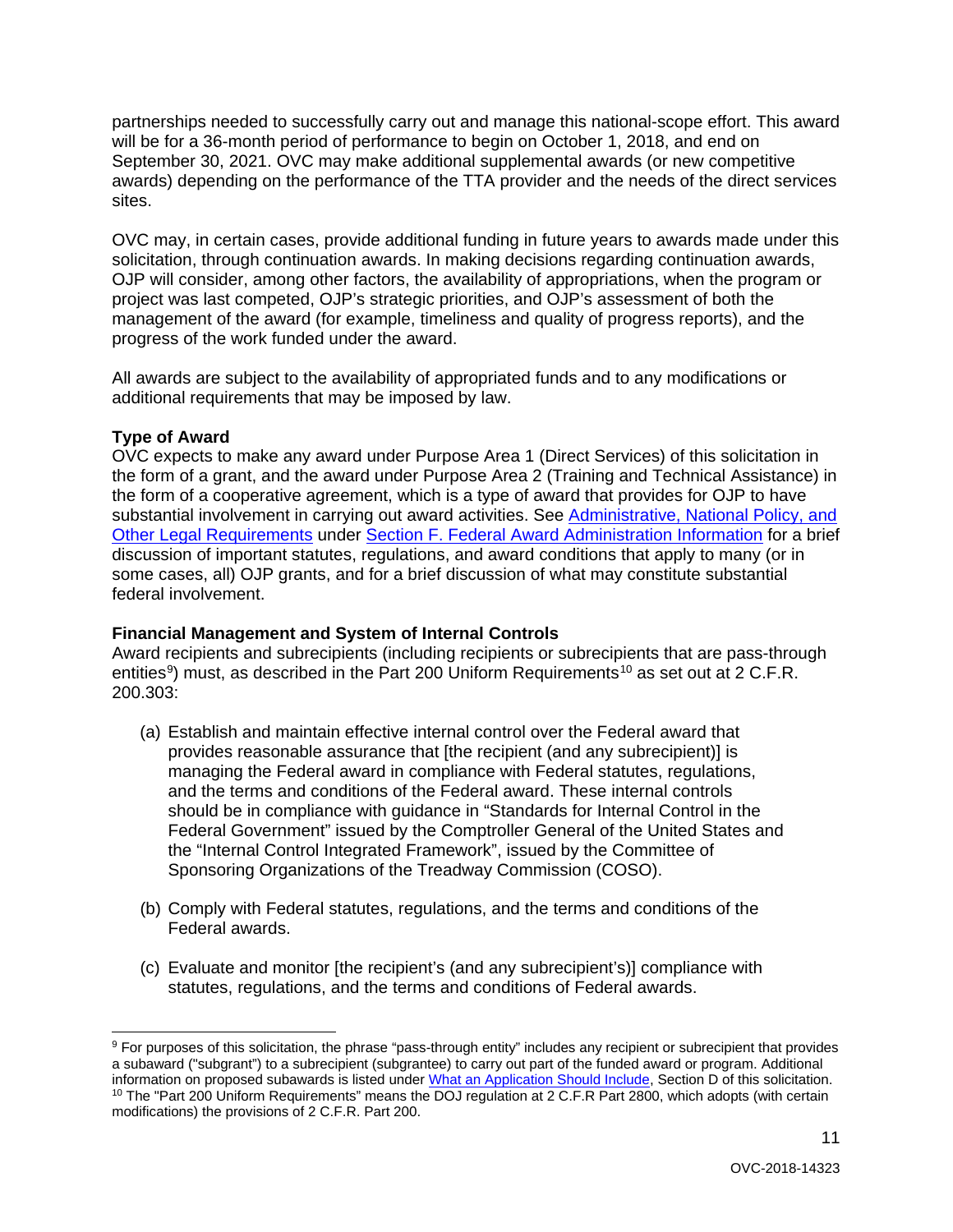- (d) Take prompt action when instances of noncompliance are identified including noncompliance identified in audit findings.
- (e) Take reasonable measures to safeguard protected personally identifiable information and other information the Federal awarding agency or pass-through entity designates as sensitive or [the recipient (or any subrecipient)] considers sensitive consistent with applicable Federal, state, local, and tribal laws regarding privacy and obligations of confidentiality.

To help ensure that applicants understand the applicable administrative requirements and cost principles, OJP encourages prospective applicants to enroll, at no charge, in the DOJ Grants Financial Management Online Training, available at [https://ojpfgm.webfirst.com/.](https://ojpfgm.webfirst.com/) (This training is required for all OJP award recipients.)

Also, applicants should be aware that OJP collects information from applicants on their financial management and systems of internal controls (among other information), which is used to make award decisions. Under [Section D. Application and Submission Information,](#page-14-0) applicants may access and review a questionnaire – the [OJP Financial Management and System of Internal](https://ojp.gov/funding/Apply/Resources/FinancialCapability.pdf)  [Controls Questionnaire](https://ojp.gov/funding/Apply/Resources/FinancialCapability.pdf) – that OJP requires **all** applicants (other than an individual applying in his/her personal capacity) to download, complete, and submit as part of the application.

#### <span id="page-11-0"></span>**Budget Information**

*Note: Funding for this program is authorized by the Victims of Crime Act (VOCA), which limits allowable expenses to those associated with serving crime victims. Examples include: programs and services that provide awareness about victimization and the resources available to victims, direct services that provide for the needs of crime victims, and support to navigate the complex systems often associated with victimization (e.g., criminal justice, child welfare). Primary prevention programs are not permissible under VOCA and are not an allowable cost under this solicitation.*

# <span id="page-11-1"></span>**Cost Sharing or Match Requirement**

This solicitation does not require a match. However, if a successful application proposes a voluntary match amount, and OJP approves the budget, the total match amount incorporated into the approved budget becomes mandatory and subject to audit.

For additional information on cost sharing and match, see the DOJ Grants Financial Guide at [https://ojp.gov/financialguide/doj/PostawardRequirements/chapter3.3b.htm.](https://ojp.gov/financialguide/doj/PostawardRequirements/chapter3.3b.htm)

# <span id="page-11-2"></span>**Pre-Agreement Costs (also known as Pre-Award Costs)**

Pre-Agreement costs are costs incurred by the applicant prior to the start date of the period of performance of the federal award.

Requests for approval of pre-agreement costs will not be considered under this solicitation.

For additional information on cost sharing and match, see the DOJ Grants Financial Guide at [https://ojp.gov/financialguide/doj/PostawardRequirements/chapter3.3b.htm.](https://ojp.gov/financialguide/doj/PostawardRequirements/chapter3.3b.htm)

#### <span id="page-11-3"></span>**Limitation on Use of Award Funds for Employee Compensation; Waiver**

With respect to any award of more than \$250,000 made under this solicitation, a recipient may not use federal funds to pay total cash compensation (salary plus cash bonuses) to any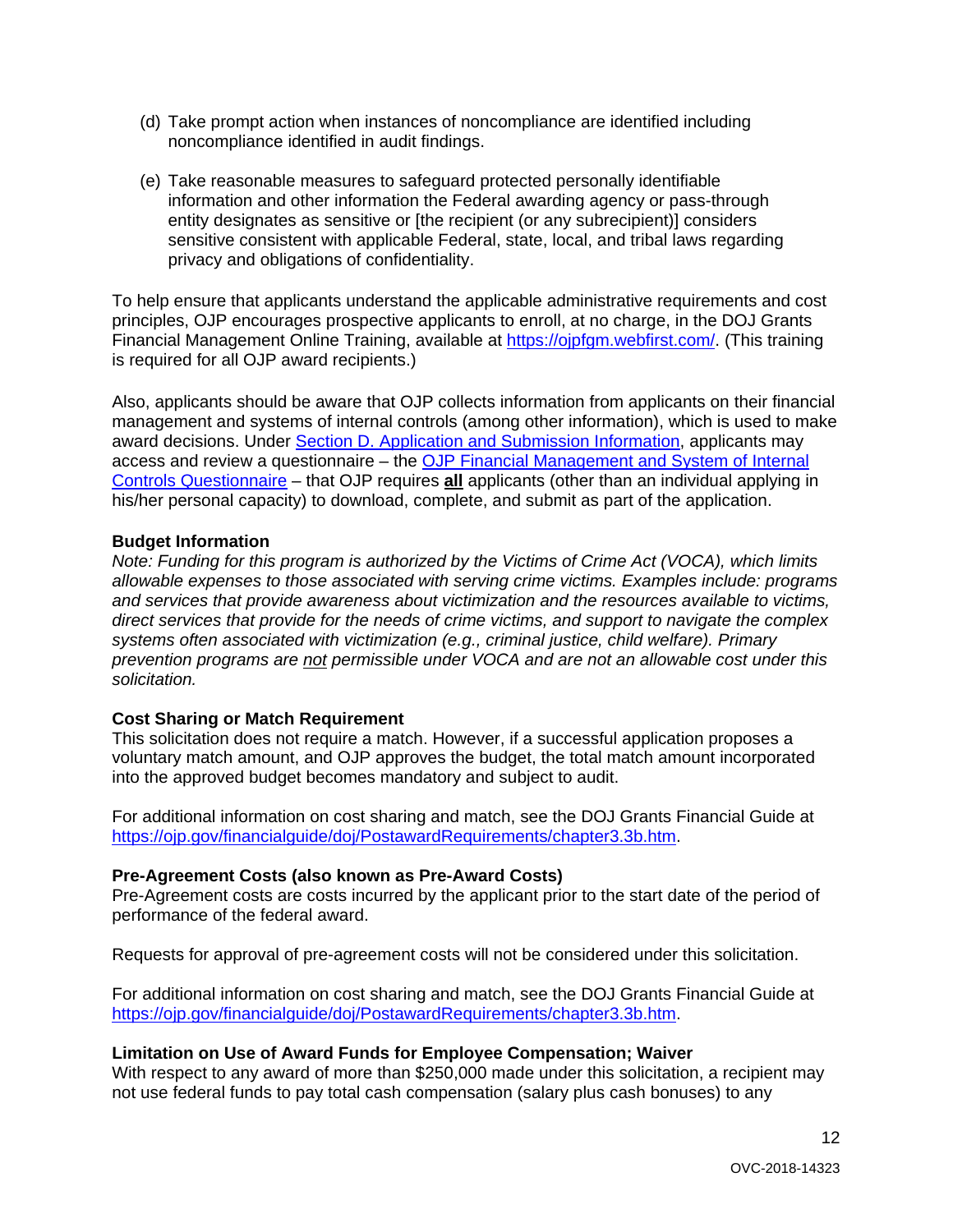employee of the recipient at a rate that exceeds 110 percent of the maximum annual salary payable to a member of the federal government's Senior Executive Service (SES) at an agency with a Certified SES Performance Appraisal System for that year.<sup>[11](#page-12-2)</sup> The 2018 salary table for SES employees is available on the Office of Personnel Management website at [https://www.opm.gov/policy-data-oversight/pay-leave/salaries-wages/salary](https://www.opm.gov/policy-data-oversight/pay-leave/salaries-wages/salary-tables/18Tables/exec/html/ES.aspx)[tables/18Tables/exec/html/ES.aspx.](https://www.opm.gov/policy-data-oversight/pay-leave/salaries-wages/salary-tables/18Tables/exec/html/ES.aspx) Note: A recipient may compensate an employee at a greater rate, provided the amount in excess of this compensation limitation is paid with nonfederal funds. (Non-federal funds used for any such additional compensation will not be considered matching funds, where match requirements apply.) If only a portion of an employee's time is charged to an OJP award, the maximum allowable compensation is equal to the percentage of time worked times the maximum salary limitation.

The Assistant Attorney General for OJP may exercise discretion to waive, on an individual basis, this limitation on compensation rates allowable under an award. An applicant that requests a waiver should include a detailed justification in the budget narrative of its application. An applicant that does not submit a waiver request and justification with its application should anticipate that OJP will require the applicant to adjust and resubmit the budget.

The justification should address, in the context of the work the individual would do under the award, the particular qualifications and expertise of the individual, the uniqueness of a service the individual will provide, the individual's specific knowledge of the proposed program or project, and a statement that explains whether and how the individual's salary under the award would be commensurate with the regular and customary rate for an individual with his/her qualifications and expertise, and for the work he/she would do under the award.

# <span id="page-12-0"></span>**Prior Approval, Planning, and Reporting of Conference/Meeting/Training Costs**

OJP strongly encourages every applicant that proposes to use award funds for any conference, meeting, or training-related activity (or similar event) to review carefully—before submitting an application—the OJP and DOJ policy and guidance on approval, planning, and reporting of such events, available at

[https://www.ojp.gov/financialguide/doj/PostawardRequirements/chapter3.10a.htm.](https://www.ojp.gov/financialguide/doj/PostawardRequirements/chapter3.10a.htm) OJP policy and guidance (1) encourage minimization of conference, meeting, and training costs; (2) require prior written approval (which may affect project timelines) of most conference, meeting, and training costs for cooperative agreement recipients, and some conference, meeting, and training costs for grant recipients; and (3) set cost limits, which include a general prohibition of all food and beverage costs.

#### <span id="page-12-1"></span>**Costs Associated with Language Assistance (if applicable)**

If an applicant proposes a program or activity that would deliver services or benefits to individuals, the costs of taking reasonable steps to provide meaningful access to those services or benefits for individuals with limited English proficiency may be allowable. Reasonable steps to provide meaningful access to services or benefits may include interpretation or translation services, where appropriate.

For additional information, see the "Civil Rights Compliance" section under ["Overview of Legal](https://ojp.gov/funding/Explore/LegalOverview/index.htm)  [Requirements Generally Applicable to OJP Grants and Cooperative Agreements -](https://ojp.gov/funding/Explore/LegalOverview/index.htm) FY 2018 [Awards"](https://ojp.gov/funding/Explore/LegalOverview/index.htm) in the OJP Funding Resource Center at [https://ojp.gov/funding/index.htm.](https://ojp.gov/funding/index.htm)

<span id="page-12-2"></span> <sup>11</sup> OJP does not apply this limitation on the use of award funds to the nonprofit organizations listed in Appendix VIII to 2 C.F.R. Part 200.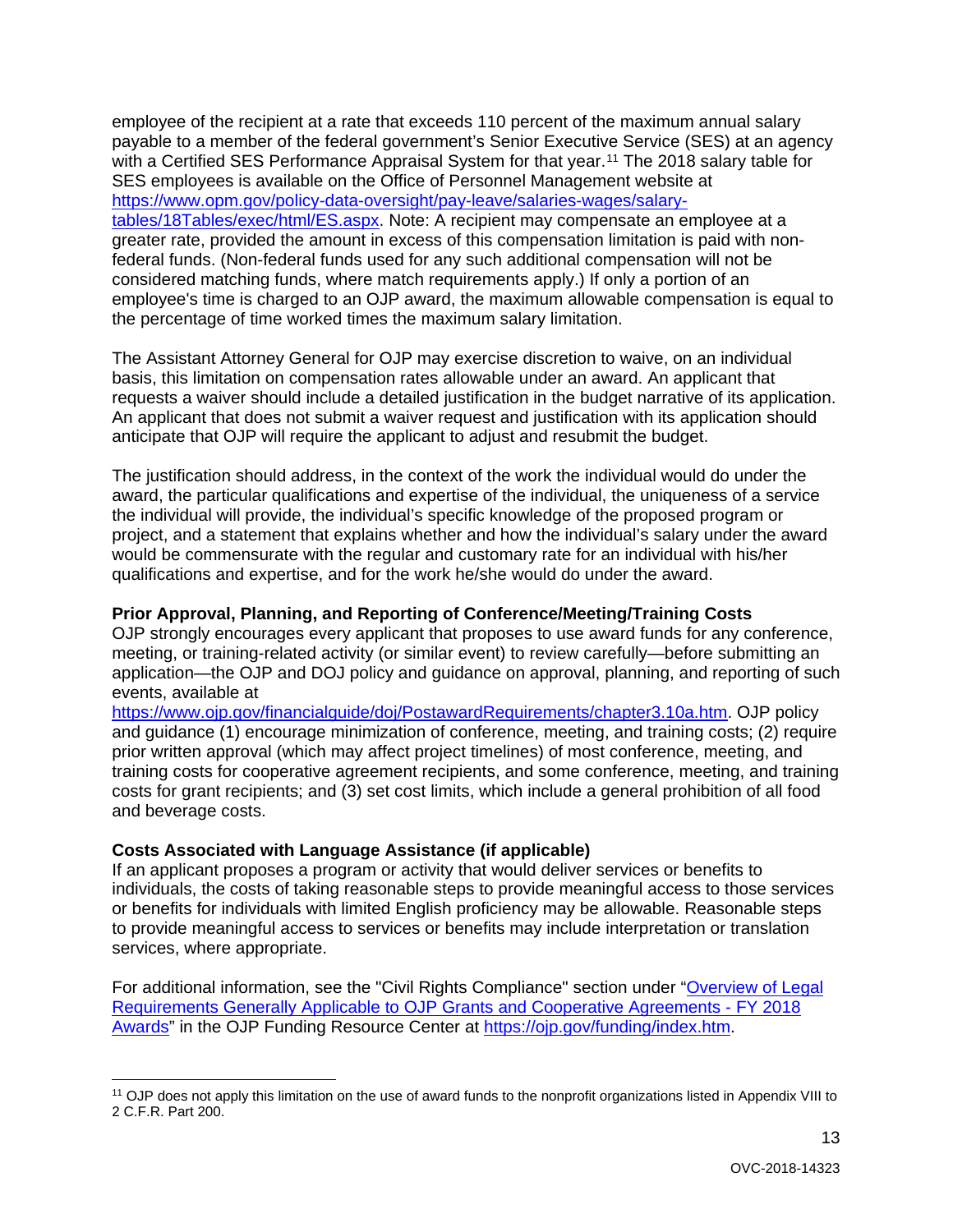# <span id="page-13-0"></span>**C. Eligibility Information**

**Purpose Area 1 (Direct Services):** Eligible Purpose Area 1 applicants are limited to nonprofit and for-profit organizations (including tribal nonprofit and for-profit organizations), faith- and community-based organizations, colleges and universities (including tribal institutions of higher education), public agencies, state agencies, and federally recognized Indian tribal governments (as determined by the Secretary of the Interior). All applicants must be able to demonstrate knowledge and understanding of the affects on children and youth who are crime victims as a result of the opioid crisis. Applicants should have proven experience in serving this unique niche of crime victims; and knowledge and understanding of the best practices to support these crime victims.

Applicants must have the staff, resources, and capacity to develop new initiatives or enhance existing programs proposed to address the areas of victimization described in the solicitation (see pages 5–9 for additional details).

Applicants must be willing to work cooperatively with OVC and a TTA provider specified by OVC. Grantees will be required to participate in a program assessment if OVC elects to conduct an evaluation of this program.

**Purpose Area 2 (Training and Technical Assistance):** Eligible Purpose Area 2 applicants for the technical assistance project are limited to nonprofit and for-profit organizations (including tribal nonprofit and for-profit organizations), faith- and community-based organizations, colleges and universities (including tribal institutions of higher education), public agencies, state agencies, and federally recognized Indian tribal governments (as determined by the Secretary of the Interior). Applicants must have: (1) the demonstrated ability to provide in-depth and targeted TTA on a national scale; (2) demonstrated experience and expertise providing TTA in the areas of crime victimization, particularly with children and youth, and the types of services described in this solicitation; (3) experience developing high-quality online publications and TTA resources for broad dissemination to the victim services field; and (4) the demonstrated ability to forge partnerships with other groups and organizations to fulfill specialized TTA needs such as sharing best practices in providing services to children and youth, and to understand the complexities of addiction.

**Both Purpose Area 1 and Purpose Area 2:** A nonprofit organization does not have to have 501(c)(3) status to apply for grant funding under this solicitation.

Applications in either purpose area that involve two or more entities are welcome; however, one eligible entity must be the lead applicant and the others proposed as subrecipients (subgrantees).[12](#page-13-1) The lead applicant must be the entity with the primary responsibility for administering the funding and managing the project, including subrecipient monitoring. Under this solicitation, only one application by any particular applicant entity will be considered. An entity may, however, be proposed as a subrecipient (subgrantee) in more than one application.

All recipients and subrecipients, of both purpose areas (including any for-profit organization), must forgo any profit or management fee.

<span id="page-13-1"></span><sup>&</sup>lt;sup>12</sup> For additional information on subawards, see "Budget and Associated Documentation" under Section D. [Application and Submission Information.](#page-14-0)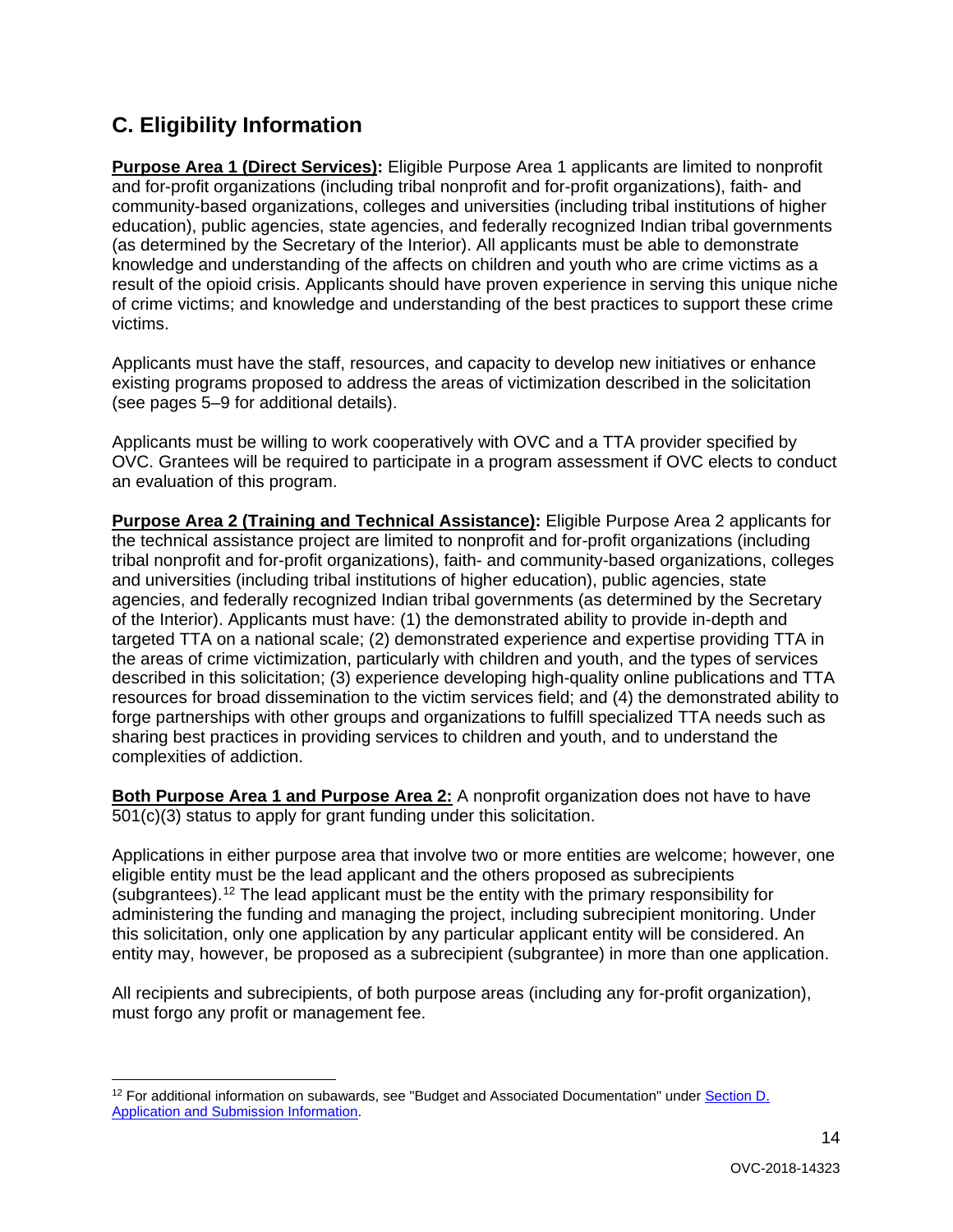<span id="page-14-2"></span>OVC may elect to fund applications submitted under this FY 2018 solicitation in future FYs, dependent on, among other considerations, the merit of the applications and on the availability of appropriations.

For information on cost sharing or match requirements, see Section B. Federal Award [Information.](#page-9-2)

# <span id="page-14-0"></span>**D. Application and Submission Information**

# <span id="page-14-1"></span>**What an Application Should Include**

This section describes in detail what an application should include. An applicant should anticipate that failure to submit an application that contains all of the specified elements may negatively affect the review of its application; and, should a decision be made to make an award, it may result in the inclusion of award conditions that preclude the recipient from accessing or using award funds until the recipient satisfies the conditions and OJP makes the funds available.

Moreover, an applicant should anticipate that an application that OJP determines is nonresponsive to the scope of the solicitation, or that OJP determines does not include the application elements that OVC has designated to be critical, will neither proceed to peer review, nor receive further consideration. For this solicitation, OVC has designated the following application elements as critical: Program Narrative, Budget Detail Worksheet and Budget Narrative, and Letters of Support from project partners outlined on page 18 of this program solicitation*.*

**NOTE:** OJP has combined the Budget Detail Worksheet and Budget Narrative in a single document collectively referred to as the Budget Detail Worksheet. See "Budget Information and Associated Documentation" below for more information about the Budget Detail Worksheet and where it can be accessed.

*OJP strongly recommends that applicants use appropriately descriptive file names (e.g*.*, "Program Narrative," "Budget Detail Worksheet," "Timelines," "Memoranda of Understanding," "Resumes") for all attachments. Also, OJP recommends that applicants include resumes in a single file.*

Please review the "Note on File Names and File Types" under [How To Apply](#page-27-0) to be sure applications are submitted in permitted formats.

# **1. Information to Complete the Application for Federal Assistance (SF-424)**

The SF-424 is a required standard form used as a cover sheet for submission of preapplications, applications, and related information. Grants.gov and the OJP Grants Management System (GMS) take information from the applicant's profile to populate the fields on this form. When selecting "type of applicant," if the applicant is a for-profit entity, select "For-Profit Organization" or "Small Business" (as applicable).

To avoid processing delays, an applicant must include an accurate legal name on its SF-424. On the SF-424, current OJP award recipients, when completing the field for "Legal Name" (box 8a), should use the same legal name that appears on the prior year award document (which is also the legal name stored in OJP's financial system). Also, these recipients should enter the Employer Identification Number (EIN) in box 8b exactly as it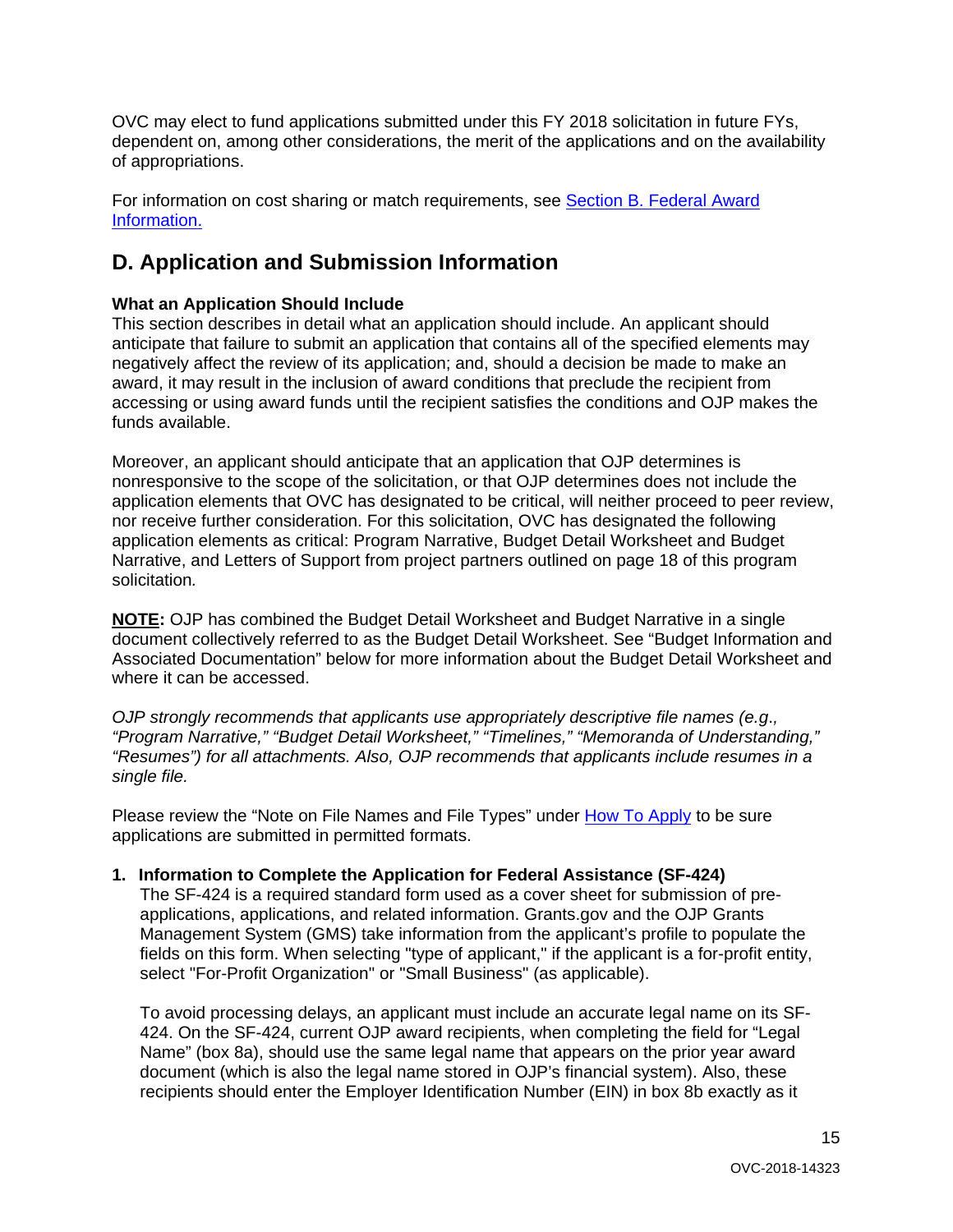appears on the prior year award document. An applicant with a current, active award(s) must ensure that its GMS profile is current. If the profile is not current, the applicant should submit a Grant Adjustment Notice (GAN) updating the information on its GMS profile prior to applying under this solicitation.

A new applicant entity should enter its official legal name in box 8a, its address in box 8d, its EIN in box 8b, and its Data Universal Numbering System (DUNS) number in box 8c of the SF-424. A new applicant entity should attach official legal documents to its application (e.g., articles of incorporation, 501(c)(3) status documentation, organizational letterhead) to confirm the legal name, address, and EIN entered into the SF-424. OJP will use the System for Award Management (SAM) to confirm the legal name and DUNS number entered in the SF-424; therefore, an applicant should ensure that the information entered in the SF-424 matches its current registration in SAM. See the [How to Apply](#page-27-0) section for more information on SAM and DUNS numbers.

**Intergovernmental Review:** This solicitation ("funding opportunity") **is not** subject to [Executive Order 12372.](https://www.archives.gov/federal-register/codification/executive-order/12372.html) (In completing the SF-424, an applicant is to answer question 19 by selecting the response that the "Program is not covered by E.O. 12372.")

#### **2. Project Abstract**

Applications should include a high-quality project abstract that summarizes the proposed project in 400 words or less. Project abstracts should be—

- Written for a general public audience.
- Submitted as a separate attachment with "Project Abstract" as part of its file name.
- Single-spaced, using a standard 12-point font (such as Times New Roman) with 1-inch margins.

As a separate attachment, the project abstract will **not** count against the page limit for the program narrative.

# **3. Program Narrative**

The program narrative should be double-spaced, using a standard 12-point font (Times New Roman preferred); have no less than 1-inch margins; and should not exceed 25 pages. Pages should be numbered. If the program narrative fails to comply with these lengthrelated restrictions, OVC may consider such noncompliance in peer review and in final award decisions.

The following sections should be included as part of the program narrative<sup>[13](#page-15-0)</sup>.

**Please note:** Applicants for Purpose Area 1 (Direct Services) should address these items in the context of their local communities. Applicants for Purpose Area 2 (TTA) should address these items in a national-scope context that will fully support all direct services program sites in successfully carrying out their community-based projects, developing and sharing key information through publications, trainings, documented lessons learned at the local level, and promising practices on a national scale (in close consultation with OVC).

<span id="page-15-0"></span> $13$  For information on subawards (including the details on proposed subawards that should be included in the application), see "Budget and Associated Documentation" under [Section D. Application and Submission Information.](#page-14-0)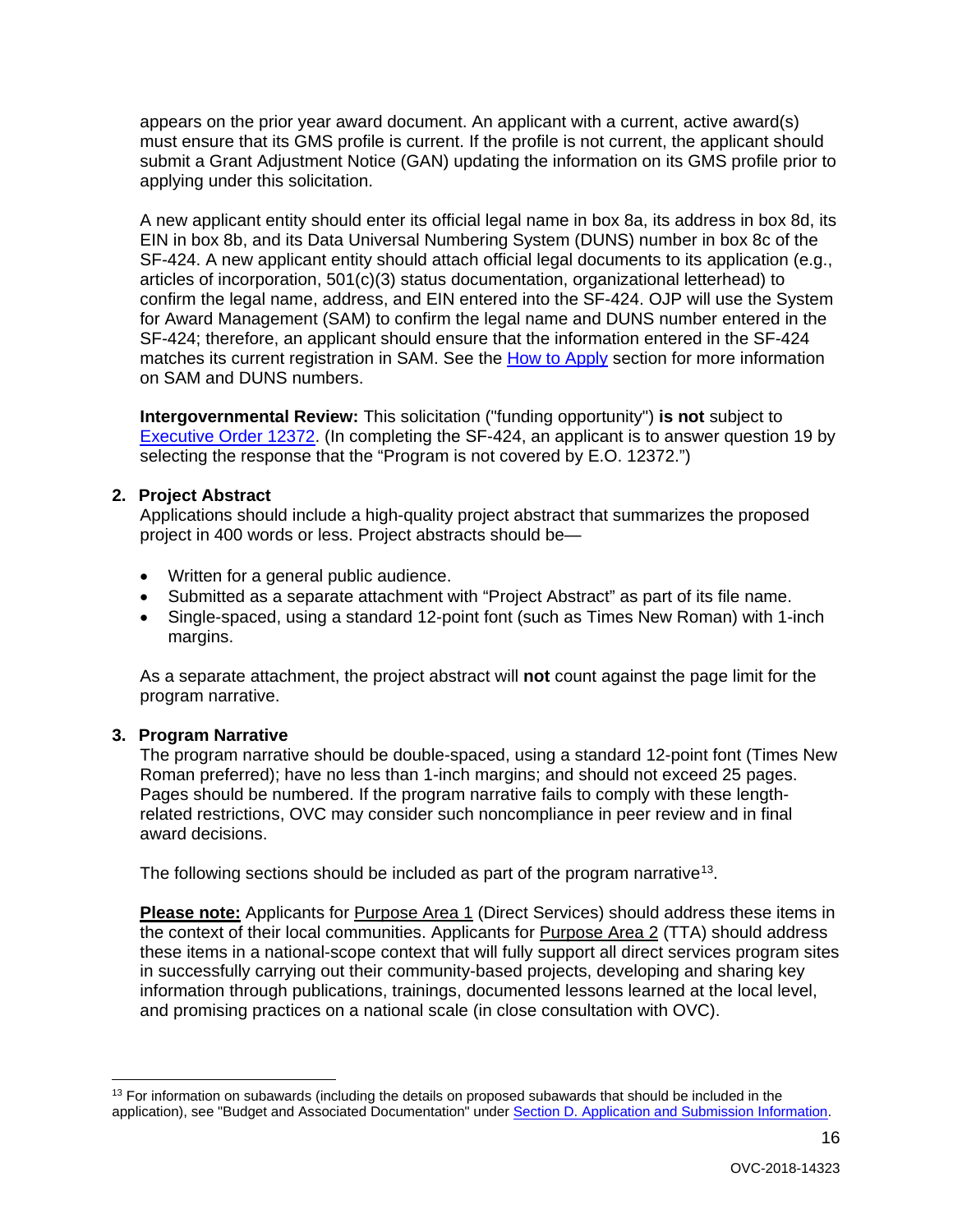# **a. Statement of the Problem** (15 percent of scoring criteria)

Drawing from all available local data (or national data, for Purpose Area 2 applicants), describe the problem of the opioid crisis and its connection to child and youth victimization within your target community (or nationally, for Purpose Area 2 applicants). This description includes: how the opioid crisis has exacerbated child and youth victimization issues in your community (or on a national scale, for Purpose Area 2 applicants), the need to support these vulnerable crime victims at the local level, and previous or current attempts to address this problem.

# **b. Project Design and Implementation Plan** (25 percent of scoring criteria)

- i. Clearly state the jurisdictional or geographic area targeted (or national scale, for Purpose Area 2 applicants).
- ii. Clearly state the population(s) of crime victims this project will target (e.g., infants, toddlers, teenagers).
- iii. Describe the overall project strategy and demonstrate how the strategy will address the stated goal and objectives of this program (outlined on pages 5–9).
- iv. Describe the proposed activities, including services to be provided to young crime victims, and how you will undertake these to accomplish the stated goal and objectives (outlined on pages 5–9).
- v. Provide a corresponding 3-year timeline that reflects a clear delineation of roles and responsibilities for the activities to be completed; provides a reasonable and achievable schedule for the completion of activities and expenditure of funds; and identifies key milestones, performance measures, and deliverables that will demonstrate project progress (consistent with those outlined on pages 5–9).
- vi. Describe existing and potential project partners and how they will contribute to the project.
- vii. Describe other funding sources your community will be leveraging to successfully undertake this project (e.g., other federal grants, state grants*). Note: Applicants must ensure there is no duplication of efforts or other government funds being used for same projects/services.*
- viii. Describe your plan to use local data to target needs and to adjust strategies and responses accordingly (Purpose Area 2 applicants should apply this on a national scale).

# **c. Capabilities and Competencies** (25 percent of scoring criteria)

- i. Describe the applicant's (and subrecipients', if appropriate) history of providing (or supporting, for Purpose Area 2 applicants) crime victims services to children and youth.
- ii. Describe the capacity of your organization to successfully undertake this work, lead this project, and manage this grant (or cooperative agreement, for Purpose Area 2 applicants).
- iii. Determine a staffing plan that includes a Project Coordinator who will serve as the lead on this project (Purpose Area 1 should budget for at least a .50 full-time employee and Purpose Area 2 should budget for at least a 1.0 full-time employee).
- iv. Identify specific organizations and individuals that will implement this project and describe the role of each.
- v. Describe the applicant's demonstrated history of working in partnership with public health, public safety, or other victim service providers that represent multiple disciplines and perspectives. These may include first responders (law enforcement,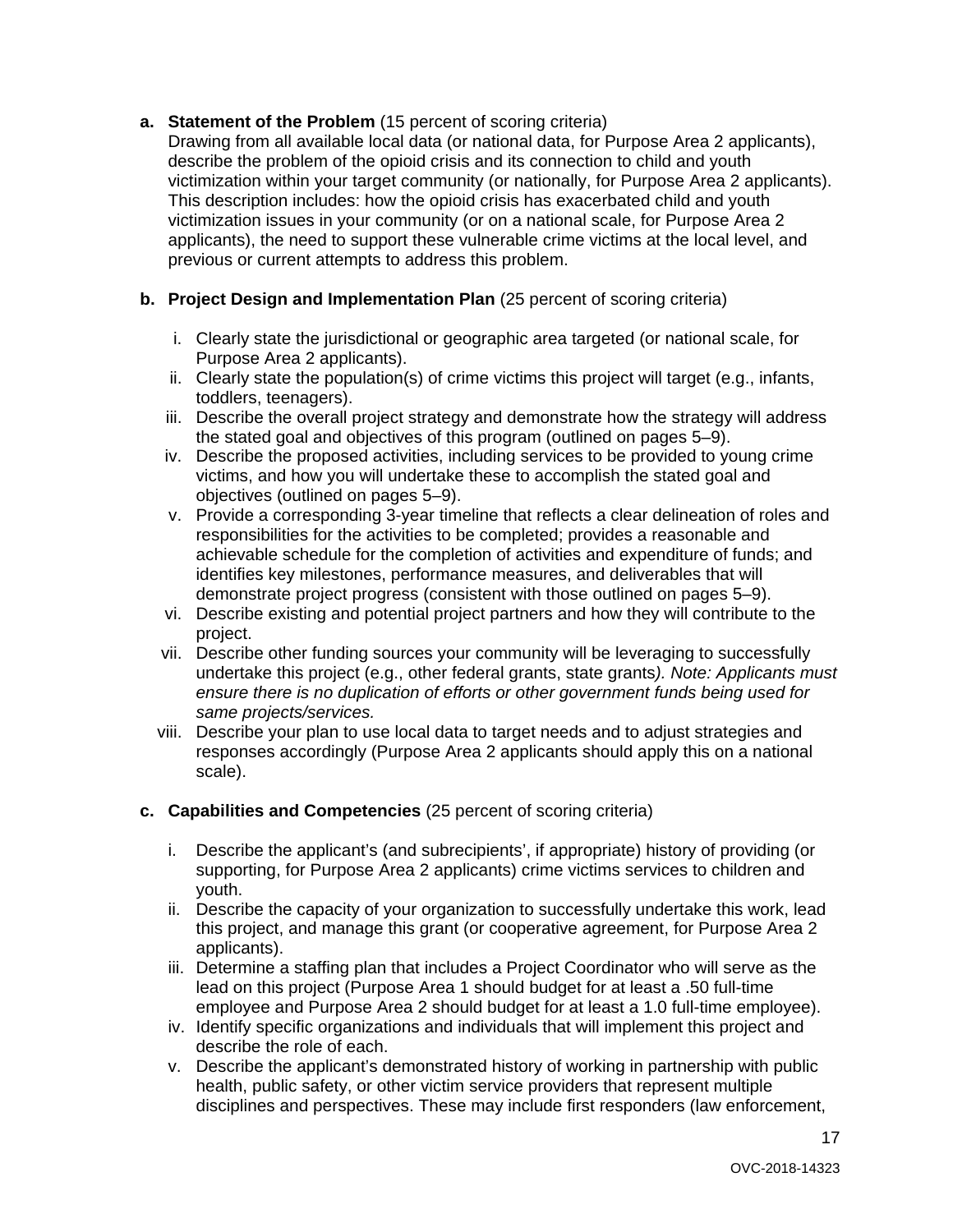fire, EMS), courts and corrections, health practitioners, licensed substance abuse treatment providers, child welfare, local community- and faith-based groups, and public and/or non-profit crime victim services providers (e.g., Children's Advocacy Centers; domestic violence shelters and programs; rape crisis centers; human trafficking programs; other victim service providers that are hospital-based, law enforcement-based, prosecution-based, or community-based).

- vi. Identify any challenges you anticipate encountering (e.g., resources, policy and system barriers, training gaps).
- vii. Describe any additional staffing, resource, and capacity needs your organization anticipates, and your plan to address these to carry out a successful project.
- **d. Letters of Support** (10 percent of scoring criteria) Provide Letters of Support from project partners that demonstrate commitment and describe their role in this project, even if it is just providing referrals or general support.
- **e. Plan for Collecting the Data Required for this Solicitation's Performance Measures** (10 percent of scoring criteria)

OJP will require each successful applicant to submit regular performance data that demonstrate the results of the work carried out under the award (see ["General](#page-34-0)  [Information about Post-Federal Award Reporting Requirements"](#page-34-0) in [Section F. Federal](#page-33-0)  [Award Administration Information\)](#page-33-0). The performance data directly relate to the goals, objectives, and deliverables identified under "Goals, Objectives, Activities, and Deliverables" in **Section A. Program Description**.

Award recipients will be required to provide the relevant data by submitting quarterly performance metrics through OVC's online Performance Measurement Tool (PMT) located at [https://ovcpmt.ojp.gov/.](https://ovcpmt.ojp.gov/)

Purpose Area 1: Applicants should review the list of Victim Assistance performance measures in the questionnaires below as an example of the measures that will be required:

- Victim Assistance [Subgrantee Performance Measures Report](http://ovcpmt.ojp.gov/documents/Victim%20Assistance%20-%20Subgrantee%20Data%20Report%20-%20June%202017.pdf)
- Victim Assistance [Grantee Report](http://ovcpmt.ojp.gov/documents/Victim%20Assistance%20-%20Grantee%20Report.pdf)

Purpose Area 2: Applicants should review the list of performance measures at [https://ovcpmt.ojp.gov/documents/Vision%2021\\_Questionnaire\\_508.pdf.](https://ovcpmt.ojp.gov/documents/Vision%2021_Questionnaire_508.pdf)

More information on performance measurement at OJP is provided at [https://www.ojp.gov/performance.](https://www.ojp.gov/performance)

The application should demonstrate the applicant's understanding of the performance data reporting requirements for this grant program and detail how the applicant will gather the required data should it receive funding.

Please note that applicants are **not** required to submit performance data with the application. Performance measures information is included as an alert that successful applicants will be required to submit performance data as part of the reporting requirements under an award.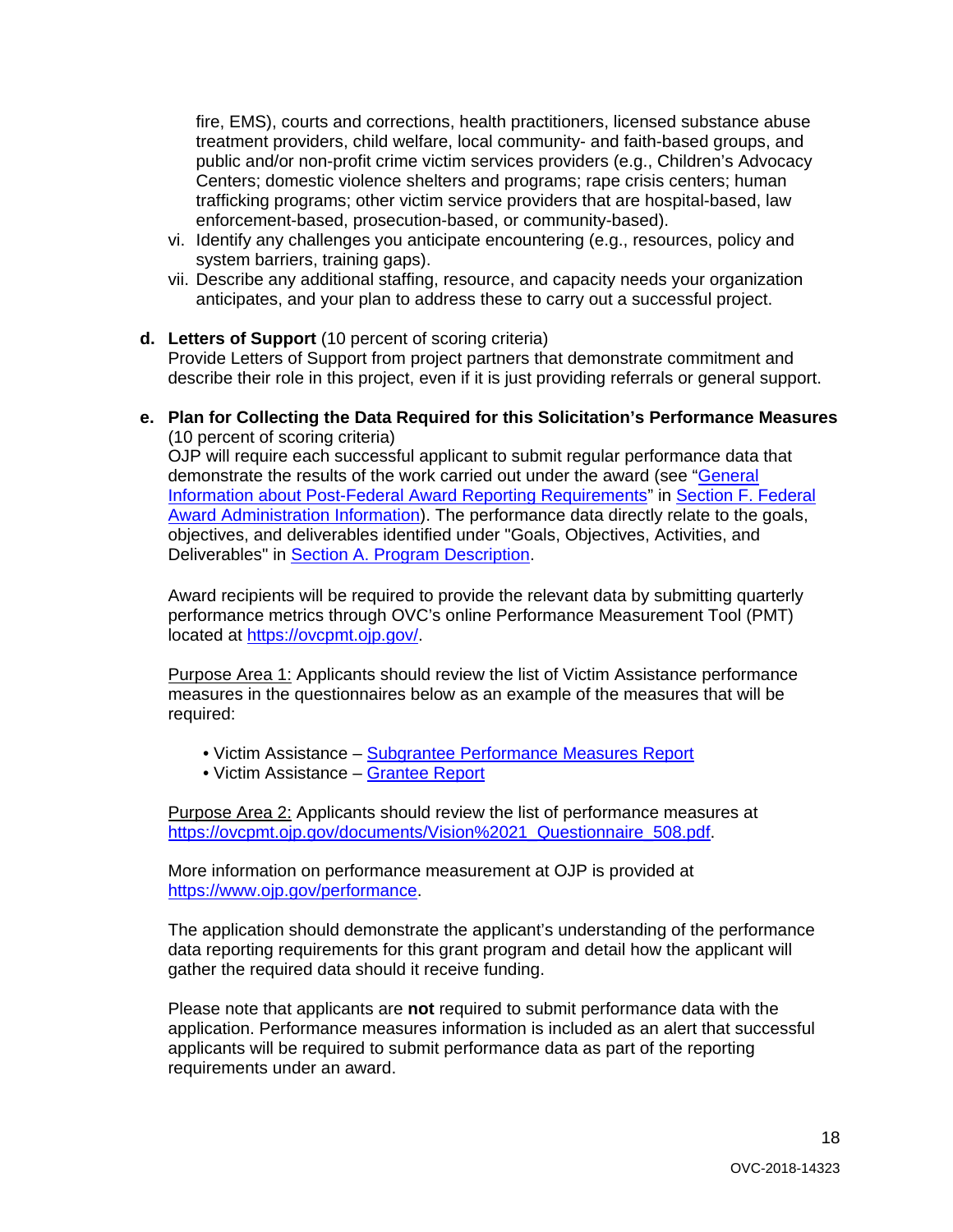#### **Note on Project Evaluations**

An applicant that proposes to use award funds through this solicitation to conduct project evaluations should be aware that certain project evaluations (such as systematic investigations designed to develop or contribute to generalizable knowledge) may constitute "research" for purposes of applicable DOJ human subjects' protection regulations. However, project evaluations that are intended only to generate internal improvements to a program or service, or are conducted only to meet OJP's performance measure data reporting requirements, likely do not constitute "research." Each applicant should provide sufficient information for OJP to determine whether the particular project it proposes would either intentionally or unintentionally collect and/or use information in such a way that it meets the DOJ definition of research that appears at 28 C.F.R. Part 46 ("Protection of Human Subjects").

"Research," for purposes of human subjects' protection for OJP-funded programs, is defined as "a systematic investigation, including research development, testing and evaluation, designed to develop or contribute to generalizable knowledge." 28 C.F.R. 46.102(d).

For additional information on determining whether a proposed activity would constitute research for purposes of human subjects protection, applicants should consult the decision tree in the "Research and the protection of human subjects" section of the ["Requirements related to Research"](https://ojp.gov/funding/Explore/SolicitationRequirements/EvidenceResearchEvaluationRequirements.htm) webpage of the ["Overview of Legal Requirements](https://ojp.gov/funding/Explore/LegalOverview/index.htm)  [Generally Applicable to OJP Grants and Cooperative Agreements -](https://ojp.gov/funding/Explore/LegalOverview/index.htm) FY 2018 Awards," available through the OJP Funding Resource Center at [https://ojp.gov/funding/Explore/SolicitationRequirements/index.htm.](https://ojp.gov/funding/Explore/SolicitationRequirements/index.htm) Every prospective applicant whose application may propose a research or statistical component also should review the "Data Privacy and Confidentiality Requirements" section on that webpage.

**4. Budget and Associated Documentation** (15 percent of scoring criteria) The Budget Detail Worksheet and the Budget Narrative are now combined in a single document collectively referred to as the Budget Detail Worksheet. The Budget Detail Worksheet is a user-friendly, fillable, Microsoft Excel-based document designed to calculate totals. Additionally, the Excel workbook contains worksheets for multiple budget years that can be completed as necessary. **All applicants should use the Excel version when completing the proposed budget in an application, except in cases where the applicant does not have access to Microsoft Excel or experiences technical difficulties.** If an applicant does not have access to Microsoft Excel or experiences technical difficulties with the Excel version, then the applicant should use the 508-compliant accessible Adobe Portable Document Format (PDF) version.

Both versions of the Budget Detail Worksheet can be accessed at [https://ojp.gov/funding/Apply/Forms/BudgetDetailWorksheet.htm.](https://ojp.gov/funding/Apply/Forms/BudgetDetailWorksheet.htm)

# **a. Budget Detail Worksheet**

The Budget Detail Worksheet should provide the detailed computation for each budget line item, listing the total cost of each and showing how it was calculated by the applicant. For example, costs for personnel should show the annual salary rate and the percentage of time devoted to the project for each employee paid with grant funds. The Budget Detail Worksheet should present a complete itemization of all proposed costs.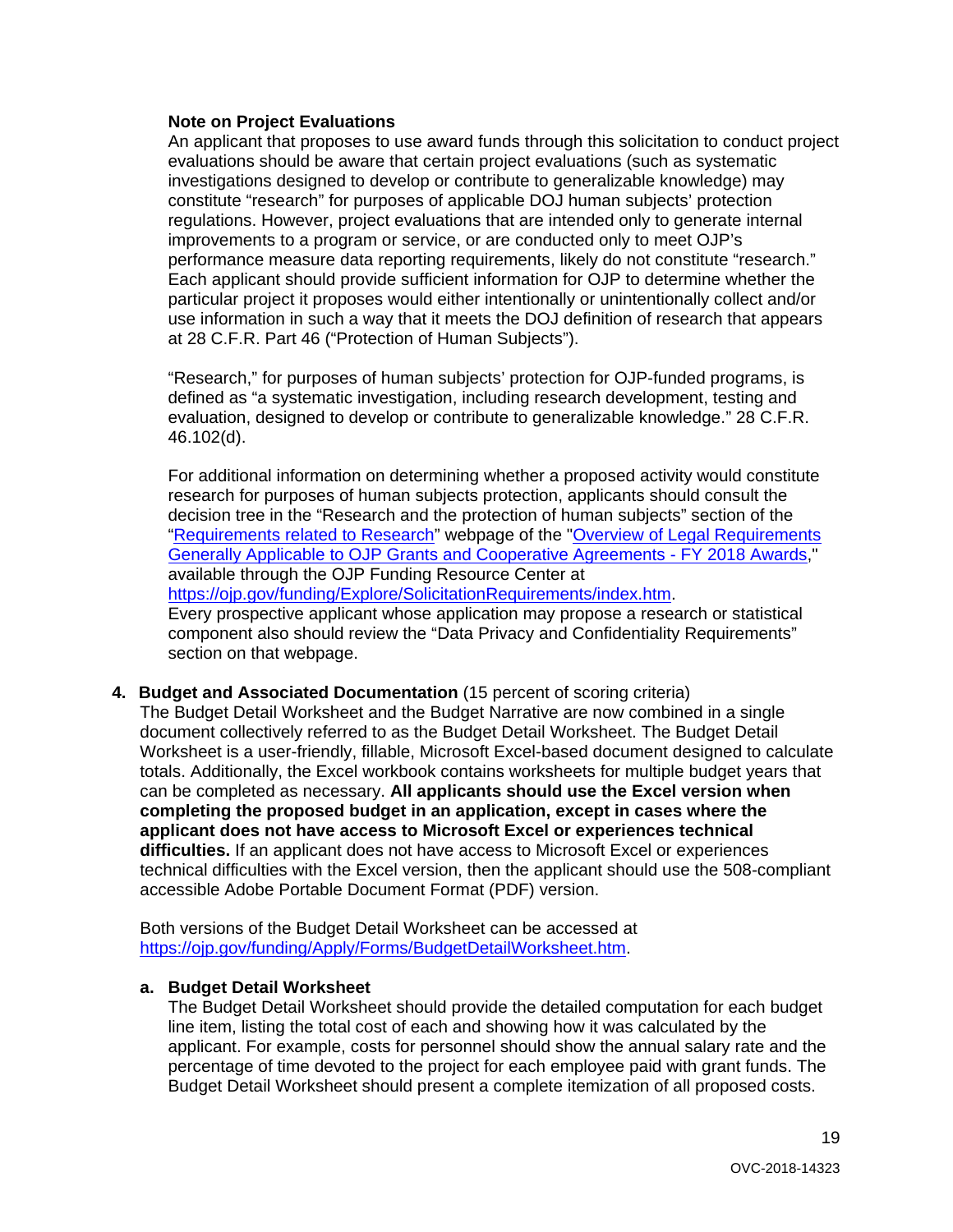For questions pertaining to budget and examples of allowable and unallowable costs, see the DOJ Grants Financial Guide at [https://ojp.gov/financialguide/DOJ/index.htm.](https://ojp.gov/financialguide/DOJ/index.htm)

#### **b. Budget Narrative**

The budget narrative should thoroughly and clearly describe every category of expense listed in the Budget Detail Worksheet. OJP expects proposed budgets to be complete, cost effective, and allowable (e.g., reasonable, allocable, and necessary for project activities).

An applicant should demonstrate in its budget narrative how it will maximize cost effectiveness of award expenditures. Budget narratives should generally describe cost effectiveness in relation to potential alternatives and the goals of the project. For example, a budget narrative should detail why planned in-person meetings are necessary, or how technology and collaboration with outside organizations could be used to reduce costs, without compromising quality.

The budget narrative should be mathematically sound and correspond clearly with the information and figures provided in the Budget Detail Worksheet. The narrative should explain how the applicant estimated and calculated all costs, and how those costs are necessary to the completion of the proposed project. The narrative may include tables for clarification purposes, but need not be in a spreadsheet format. As with the Budget Detail Worksheet, the budget narrative should describe costs by year.

#### **c. Information on Proposed Subawards (if any), and on Proposed Procurement Contracts (if any)**

Applicants for OJP awards typically may propose to make *subawards*. Applicants also may propose to enter into procurement *contracts* under the award.

Whether an action—for federal grants administrative purposes—is a subaward or procurement contract is a critical distinction as significantly different rules apply to subawards and procurement contracts. If a recipient enters into an agreement that is a subaward of an OJP award, specific rules apply—many of which are set by federal statutes and DOJ regulations; others by award conditions. These rules place particular responsibilities on an OJP recipient for any subawards the OJP recipient may make. The rules determine much of what the written subaward agreement itself must require or provide. The rules also determine much of what an OJP recipient must do both before and after it makes a subaward. If a recipient enters into an agreement that is a procurement contract under an OJP award, a substantially different set of federal rules applies.

OJP has developed the following guidance documents to help clarify the differences between subawards and procurement contracts under an OJP award and outline the compliance and reporting requirements for each. This information can be accessed online at [https://ojp.gov/training/training.htm.](http://links.govdelivery.com/track?type=click&enid=ZWFzPTEmbXNpZD0mYXVpZD0mbWFpbGluZ2lkPTIwMTcwNzE3Ljc1OTkyNjAxJm1lc3NhZ2VpZD1NREItUFJELUJVTC0yMDE3MDcxNy43NTk5MjYwMSZkYXRhYmFzZWlkPTEwMDEmc2VyaWFsPTE3MDc5NDk3JmVtYWlsaWQ9bHVjeS5tdW5nbGVAb2pwLnVzZG9qLmdvdiZ1c2VyaWQ9bHVjeS5tdW5nbGVAb2pwLnVzZG9qLmdvdiZ0YXJnZXRpZD0mZmw9Jm12aWQ9JmV4dHJhPSYmJg==&&&100&&&https://ojp.gov/training/training.htm)

- [Subawards under OJP Awards and Procurement Contracts under Awards: A](http://links.govdelivery.com/track?type=click&enid=ZWFzPTEmbXNpZD0mYXVpZD0mbWFpbGluZ2lkPTIwMTcwNzE3Ljc1OTkyNjAxJm1lc3NhZ2VpZD1NREItUFJELUJVTC0yMDE3MDcxNy43NTk5MjYwMSZkYXRhYmFzZWlkPTEwMDEmc2VyaWFsPTE3MDc5NDk3JmVtYWlsaWQ9bHVjeS5tdW5nbGVAb2pwLnVzZG9qLmdvdiZ1c2VyaWQ9bHVjeS5tdW5nbGVAb2pwLnVzZG9qLmdvdiZ0YXJnZXRpZD0mZmw9Jm12aWQ9JmV4dHJhPSYmJg==&&&101&&&https://ojp.gov/training/pdfs/Subaward-Procure-Toolkit-D.pdf)  [Toolkit for OJP Recipients](http://links.govdelivery.com/track?type=click&enid=ZWFzPTEmbXNpZD0mYXVpZD0mbWFpbGluZ2lkPTIwMTcwNzE3Ljc1OTkyNjAxJm1lc3NhZ2VpZD1NREItUFJELUJVTC0yMDE3MDcxNy43NTk5MjYwMSZkYXRhYmFzZWlkPTEwMDEmc2VyaWFsPTE3MDc5NDk3JmVtYWlsaWQ9bHVjeS5tdW5nbGVAb2pwLnVzZG9qLmdvdiZ1c2VyaWQ9bHVjeS5tdW5nbGVAb2pwLnVzZG9qLmdvdiZ0YXJnZXRpZD0mZmw9Jm12aWQ9JmV4dHJhPSYmJg==&&&101&&&https://ojp.gov/training/pdfs/Subaward-Procure-Toolkit-D.pdf)
- [Checklist to Determine Subrecipient or Contractor Classification](http://links.govdelivery.com/track?type=click&enid=ZWFzPTEmbXNpZD0mYXVpZD0mbWFpbGluZ2lkPTIwMTcwNzE3Ljc1OTkyNjAxJm1lc3NhZ2VpZD1NREItUFJELUJVTC0yMDE3MDcxNy43NTk5MjYwMSZkYXRhYmFzZWlkPTEwMDEmc2VyaWFsPTE3MDc5NDk3JmVtYWlsaWQ9bHVjeS5tdW5nbGVAb2pwLnVzZG9qLmdvdiZ1c2VyaWQ9bHVjeS5tdW5nbGVAb2pwLnVzZG9qLmdvdiZ0YXJnZXRpZD0mZmw9Jm12aWQ9JmV4dHJhPSYmJg==&&&102&&&https://ojp.gov/training/pdfs/Subrecipient-Procure-cklist-B.pdf)
- [Sole Source Justification Fact Sheet and Sole Source Review Checklist](http://links.govdelivery.com/track?type=click&enid=ZWFzPTEmbXNpZD0mYXVpZD0mbWFpbGluZ2lkPTIwMTcwNzE3Ljc1OTkyNjAxJm1lc3NhZ2VpZD1NREItUFJELUJVTC0yMDE3MDcxNy43NTk5MjYwMSZkYXRhYmFzZWlkPTEwMDEmc2VyaWFsPTE3MDc5NDk3JmVtYWlsaWQ9bHVjeS5tdW5nbGVAb2pwLnVzZG9qLmdvdiZ1c2VyaWQ9bHVjeS5tdW5nbGVAb2pwLnVzZG9qLmdvdiZ0YXJnZXRpZD0mZmw9Jm12aWQ9JmV4dHJhPSYmJg==&&&103&&&https://ojp.gov/training/pdfs/Sole-Source-FactSheet-C.pdf)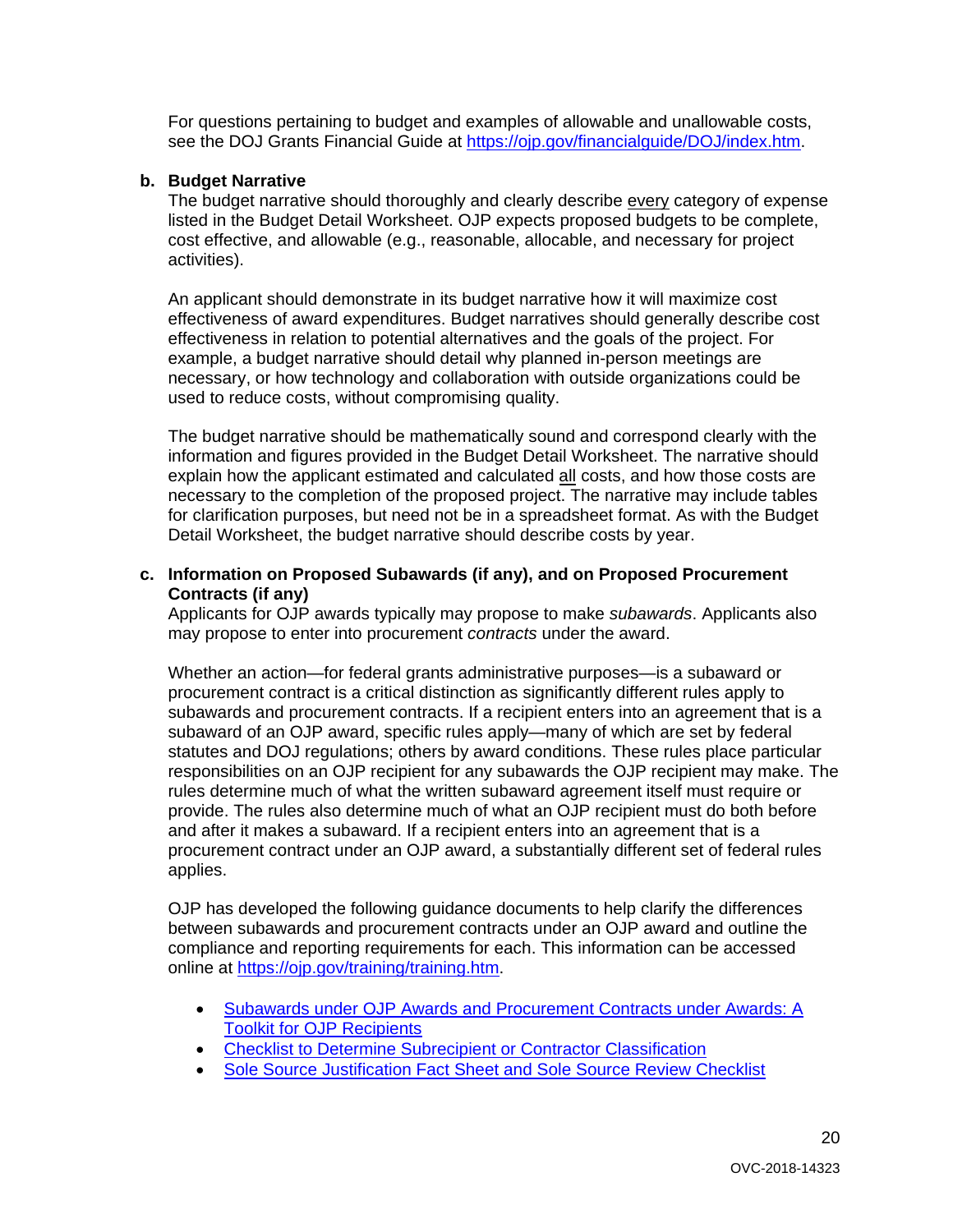In general, the central question is the relationship between what the third-party will do under its agreement with the recipient and what the recipient has committed (to OJP) to do under its award to further a public purpose (e.g., services the recipient will provide, products it will develop or modify, research or evaluation it will conduct). If a third party will provide some of the services the recipient has committed (to OJP) to provide, will develop or modify all or part of a product the recipient has committed (to OJP) to develop or modify, or will conduct part of the research or evaluation the recipient has committed (to OJP) to conduct, OJP will consider the agreement with the third party a *subaward* for purposes of federal grants administrative requirements.

This will be true **even if** the recipient, for internal or other non-federal purposes, labels or treats its agreement as a procurement, a contract, or a procurement contract. Neither the title nor the structure of an agreement determines whether the agreement—for purposes of federal grants administrative requirements—is a *subaward* or is instead a procurement *contract* under an award. The substance of the relationship should be given greater consideration than the form of agreement between the recipient and the outside entity.

#### **1. Information on proposed subawards**

A recipient of an OJP award may not make subawards ("subgrants") unless the recipient has specific federal authorization to do so. Unless an applicable statute or DOJ regulation specifically authorizes (or requires) subawards, a recipient must have authorization from OJP before it may make a subaward.

A particular subaward may be authorized by OJP because the recipient included a sufficiently detailed description and justification of the proposed subaward in the Program Narrative, Budget Detail Worksheet, and Budget Narrative as approved by OJP. If, however, a particular subaward is not authorized by federal statute or regulation, and is not approved by OJP, the recipient will be required, post-award, to request and obtain written authorization from OJP before it may make the subaward.

If an applicant proposes to make one or more subawards to carry out the federal award and program, the applicant should (1) identify (if known) the proposed subrecipient(s), (2) describe in detail what each subrecipient will do to carry out the federal award and federal program, and (3) provide a justification for the subaward(s), with details on pertinent matters such as special qualifications and areas of expertise. Pertinent information on subawards should appear not only in the Program Narrative, but also in the Budget Detail Worksheet and Budget Narrative.

#### **2. Information on proposed procurement contracts (with specific justification for proposed noncompetitive contracts over \$150,000)**

Unlike a recipient contemplating a subaward, a recipient of an OJP award generally does not need specific prior federal authorization to enter into an agreement that for purposes of federal grants administrative requirements—is considered a procurement contract, **provided that** (1) the recipient uses its own documented procurement procedures and (2) those procedures conform to applicable federal law, including the Procurement Standards of the (DOJ) Part 200 Uniform Requirements (as set out at 2 C.F.R. 200.317 - 200.326). The Budget Detail Worksheet and Budget Narrative should identify proposed procurement contracts. (As discussed above, subawards must be identified and described separately from procurement contracts.)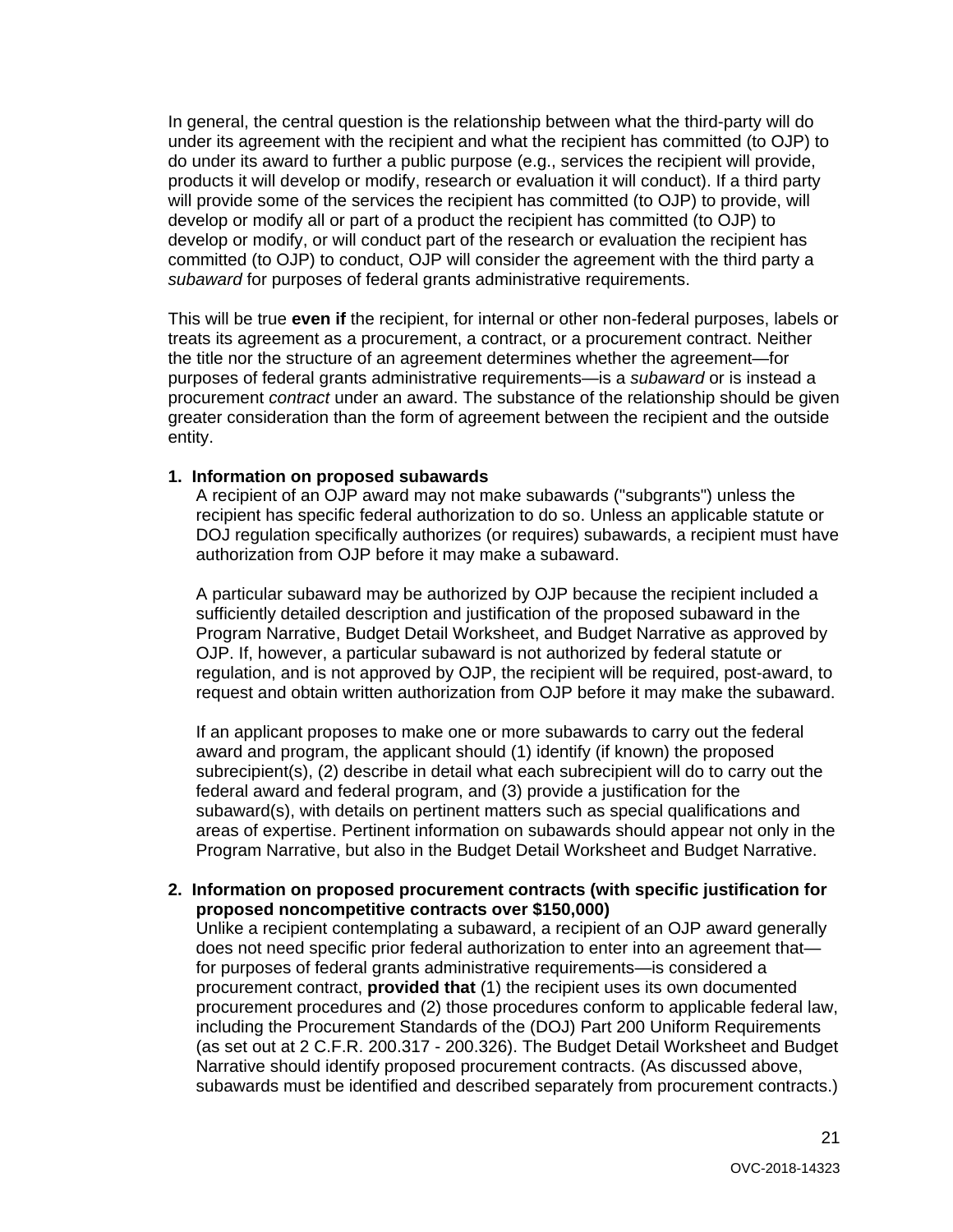The Procurement Standards in the Part 200 Uniform Requirements, however, reflect a general expectation that agreements that (for purposes of federal grants administrative requirements) constitute procurement "contracts" under awards will be entered into on the basis of full and open competition. All noncompetitive (sole source) procurement contracts must meet the OJP requirements outlined at [https://ojp.gov/training/subawards-procurement.htm.](https://ojp.gov/training/subawards-procurement.htm) If a proposed procurement contract would exceed the simplified acquisition threshold—currently, \$150,000—a recipient of an OJP award may not proceed without competition unless and until the recipient receives specific advance authorization from OJP to use a noncompetitive approach for the procurement. An applicant that (at the time of its application) intends—without competition—to enter into a procurement contract that would exceed \$150,000 should include a detailed justification that explains to OJP why, in the particular circumstances, it is appropriate to proceed without competition.

If the applicant receives an award, sole source procurements that do not exceed the Simplified Acquisition Threshold (currently \$150,000) must have written justification for the noncompetitive procurement action maintained in the procurement file. If a procurement file does not have the documentation that meets the criteria outlined in 2 C.F.R. 200, the procurement expenditures may not be allowable. Sole source procurement over the \$150,000 Simplified Acquisition Threshold must have prior approval from OJP using a Sole Source GAN. Written documentation justifying the noncompetitive procurement must be submitted with the GAN and maintained in the procurement file.

#### **d. Pre-Agreement Costs**

For information on pre-agreement costs, see [Section B. Federal Award Information.](#page-9-2)

#### **5. Indirect Cost Rate Agreement (if applicable)**

Indirect costs may be charged to an award only if:

- (a) The recipient has a current (unexpired), federally approved indirect cost rate; or
- (b) The recipient is eligible to use, and elects to use, the "de minimis" indirect cost rate described in the Part 200 Uniform Requirements, as set out at 2 C.F.R. 200.414(f).

An applicant with a current (unexpired) federally approved indirect cost rate is to attach a copy of the indirect cost rate agreement to the application. An applicant that does not have a current federally approved rate may request one through its cognizant federal agency, which will review all documentation and approve a rate for the applicant entity, or, if the applicant's accounting system permits, applicants may propose to allocate costs in the direct cost categories.

For assistance with identifying the appropriate cognizant federal agency for indirect costs, please contact the Office of the Chief Financial Officer (OCFO) Customer Service Center at 800–458–0786 or at [ask.ocfo@usdoj.gov.](mailto:ask.ocfo@usdoj.gov) If DOJ is the cognizant federal agency, applicants may obtain information needed to submit an indirect cost rate proposal at [https://www.ojp.gov/funding/Apply/Resources/IndirectCosts.pdf.](https://www.ojp.gov/funding/Apply/Resources/IndirectCosts.pdf)

Certain OJP recipients have the option of electing to use the "de minimis" indirect cost rate. An applicant that is eligible to use the "de minimis" rate that wishes to use the "de minimis" rate should attach written documentation to the application that advises OJP of both (1) the applicant's eligibility to use the "de minimis" rate, and (2) its election to do so. If an eligible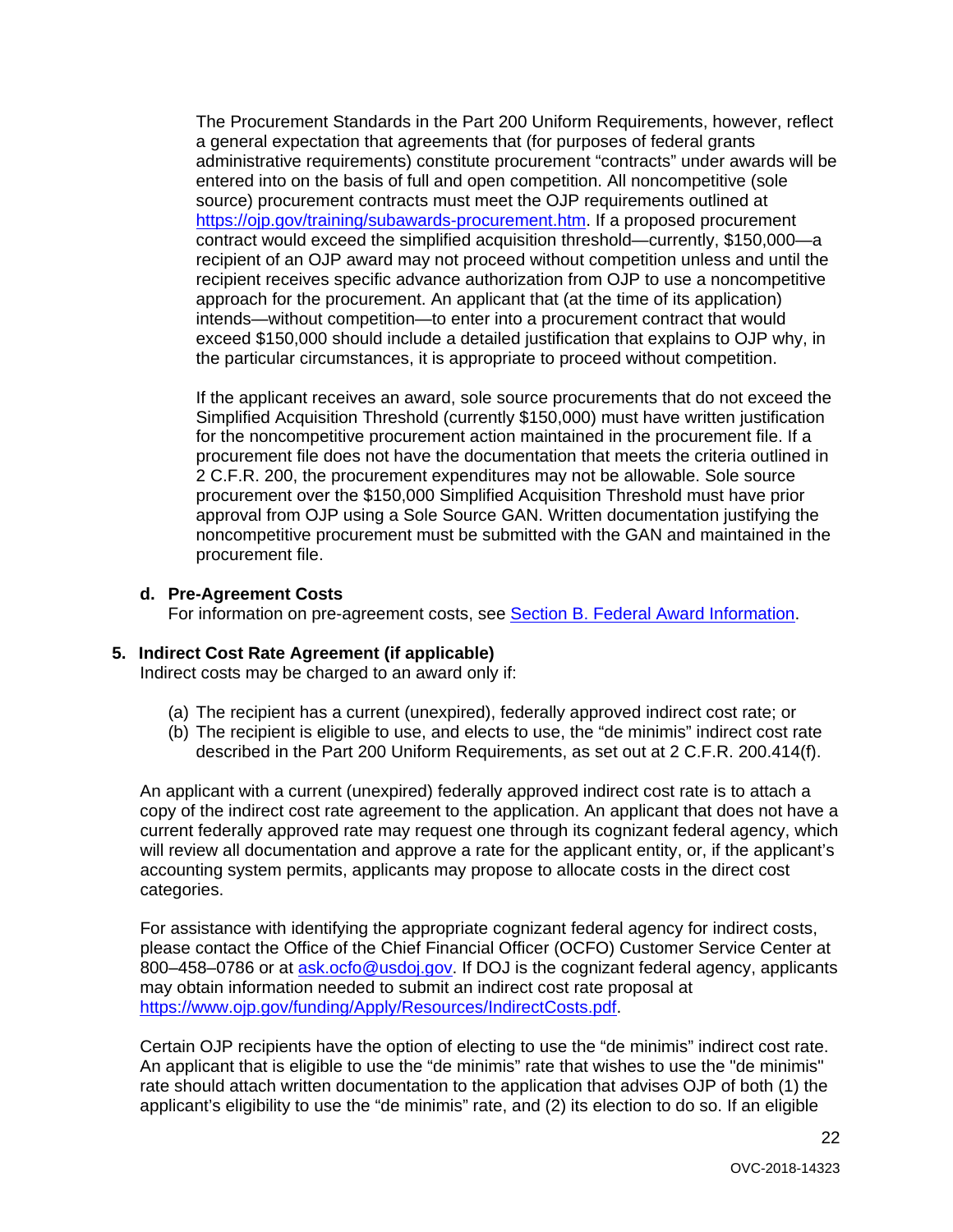applicant elects the "de minimis" rate, costs must be consistently charged as either indirect or direct costs, but may not be double charged or inconsistently charged as both. The "de minimis" rate may no longer be used once an approved federally negotiated indirect cost rate is in place. (No entity that ever has had a federally approved negotiated indirect cost rate is eligible to use the "de minimis" rate.) For the "de minimis" rate requirements (including information on eligibility to elect to use the rate), please see Part 200 Uniform Requirements, at [2 C.F.R. 200.414\(f\).](https://www.ecfr.gov/cgi-bin/text-idx?node=se2.1.200_1414&rgn=div8)

# **6. Tribal Authorizing Resolution (if applicable)**

A tribe, tribal organization, or third party that proposes to provide direct services or assistance to residents on tribal lands should include in its application a resolution, letter, affidavit, or other documentation, as appropriate, that demonstrates (as a legal matter) that the applicant has the requisite authorization from the tribe(s) to implement the proposed project on tribal lands. In those instances when an organization or consortium of tribes applies for an award on behalf of a tribe or multiple specific tribes, the application should include appropriate legal documentation, as described above, from all tribes that would receive services or assistance under the award. A consortium of tribes for which existing consortium bylaws allow action without support from all tribes in the consortium (i.e., without an authorizing resolution or comparable legal documentation from each tribal governing body) may submit, instead, a copy of its consortium bylaws with the application.

An applicant unable to submit an application that includes a fully executed (i.e., signed) copy of legal appropriate documentation, as described above, consistent with the applicable tribe's governance structure, should, at a minimum, submit an unsigned, draft version of such legal documentation as part of its application (except for cases in which, with respect to a tribal consortium applicant, consortium bylaws allow action without the support of all consortium member tribes). If selected for funding, OJP will make use of and access to award funds contingent on receipt of the fully executed legal documentation.

# **7. Financial Management and System of Internal Controls Questionnaire (including applicant disclosure of high-risk status)**

Every OJP applicant (other than an individual applying in his or her personal capacity) is required to download, complete, and submit the OJP Financial Management and System of Internal Controls Questionnaire (Questionnaire) at

<https://ojp.gov/funding/Apply/Resources/FinancialCapability.pdf> as part of its application. The Questionnaire helps OJP assess the financial management and internal control systems, and the associated potential risks of an applicant as part of the pre-award risk assessment process.

The Questionnaire should only be completed by financial staff most familiar with the applicant's systems, policies, and procedures in order to ensure that the correct responses are recorded and submitted to OJP. The responses on the Questionnaire directly impact the pre-award risk assessment and should accurately reflect the applicant's financial management and internal control system at the time of the application. The pre-award risk assessment is only one of multiple factors and criteria used in determining funding. However, a pre-award risk assessment that indicates that an applicant poses a higher risk to OJP may affect the funding decision and/or result in additional reporting requirements, monitoring, special conditions, withholding of award funds, or other additional award requirements.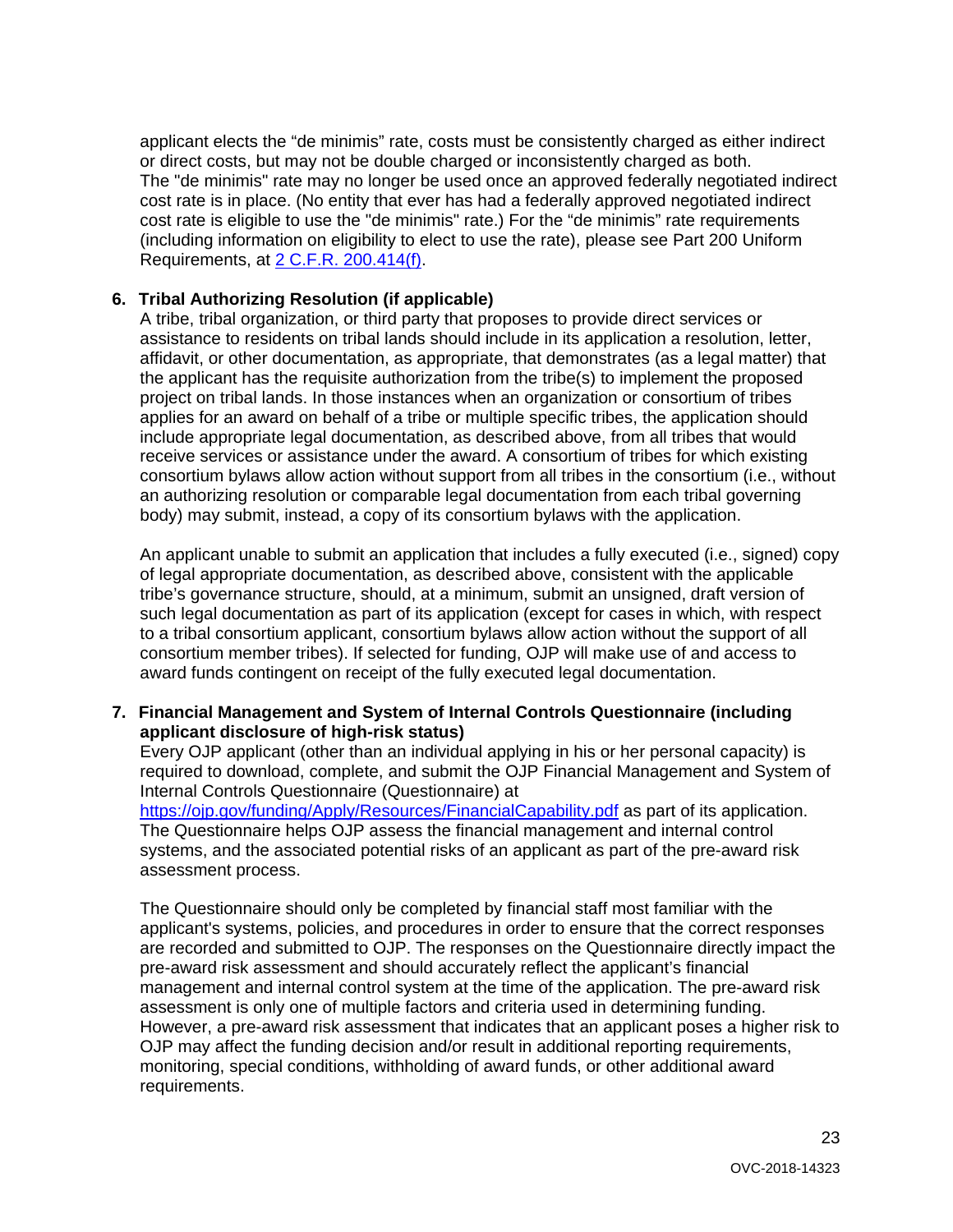Among other things, the form requires each applicant to disclose whether it currently is designated "high risk" by a federal grant-making agency outside of DOJ. For purposes of this disclosure, high risk includes any status under which a federal awarding agency provides additional oversight due to the applicant's past performance, or other programmatic or financial concerns with the applicant. If an applicant is designated high risk by another federal awarding agency, the applicant must provide the following information:

- The federal awarding agency that currently designates the applicant high risk.
- The date the applicant was designated high risk.
- The high-risk point of contact at that federal awarding agency (name, phone number, and email address).
- The reasons for the high-risk status, as set out by the federal awarding agency.

OJP seeks this information to help ensure appropriate federal oversight of OJP awards. An applicant that is considered "high-risk" by another federal awarding agency is not automatically disqualified from receiving an OJP award. OJP may, however, consider the information in award decisions, and may impose additional OJP oversight of any award under this solicitation (including through the conditions that accompany the award document).

# **8. Disclosure of Lobbying Activities**

Each applicant must complete and submit this information. An applicant that expends any funds for lobbying activities is to provide all of the information requested on the form Disclosure of Lobbying Activities (SF-LLL) posted at https://oip.gov/funding/Apply/Resources/Disclosure.pdf. An applicant that does not expend any funds for lobbying activities is to enter "N/A" in the text boxes for item 10 ("a. Name and Address of Lobbying Registrant" and "b. Individuals Performing Services").

# **9. Additional Attachments**

# **a. Applicant Disclosure of Pending Applications**

Each applicant is to disclose whether it has (or is proposed as a subrecipient under) any pending applications for federally funded grants or cooperative agreements that (1) include requests for funding to support the same project being proposed in the application under this solicitation, and (2) would cover any identical cost items outlined in the budget submitted to OJP as part of the application under this solicitation. The applicant is to disclose applications made directly to federal awarding agencies, and also applications for subawards of federal funds (e.g., applications to State agencies that will subaward ("subgrant") federal funds).

OJP seeks this information to help avoid inappropriate duplication of funding. Leveraging multiple funding sources in a complementary manner to implement comprehensive programs or projects is encouraged and is not seen as inappropriate duplication.

Each applicant that has one or more pending applications as described above is to provide the following information about pending applications submitted within the last 12 months:

- The federal or State funding agency
- The solicitation name/project name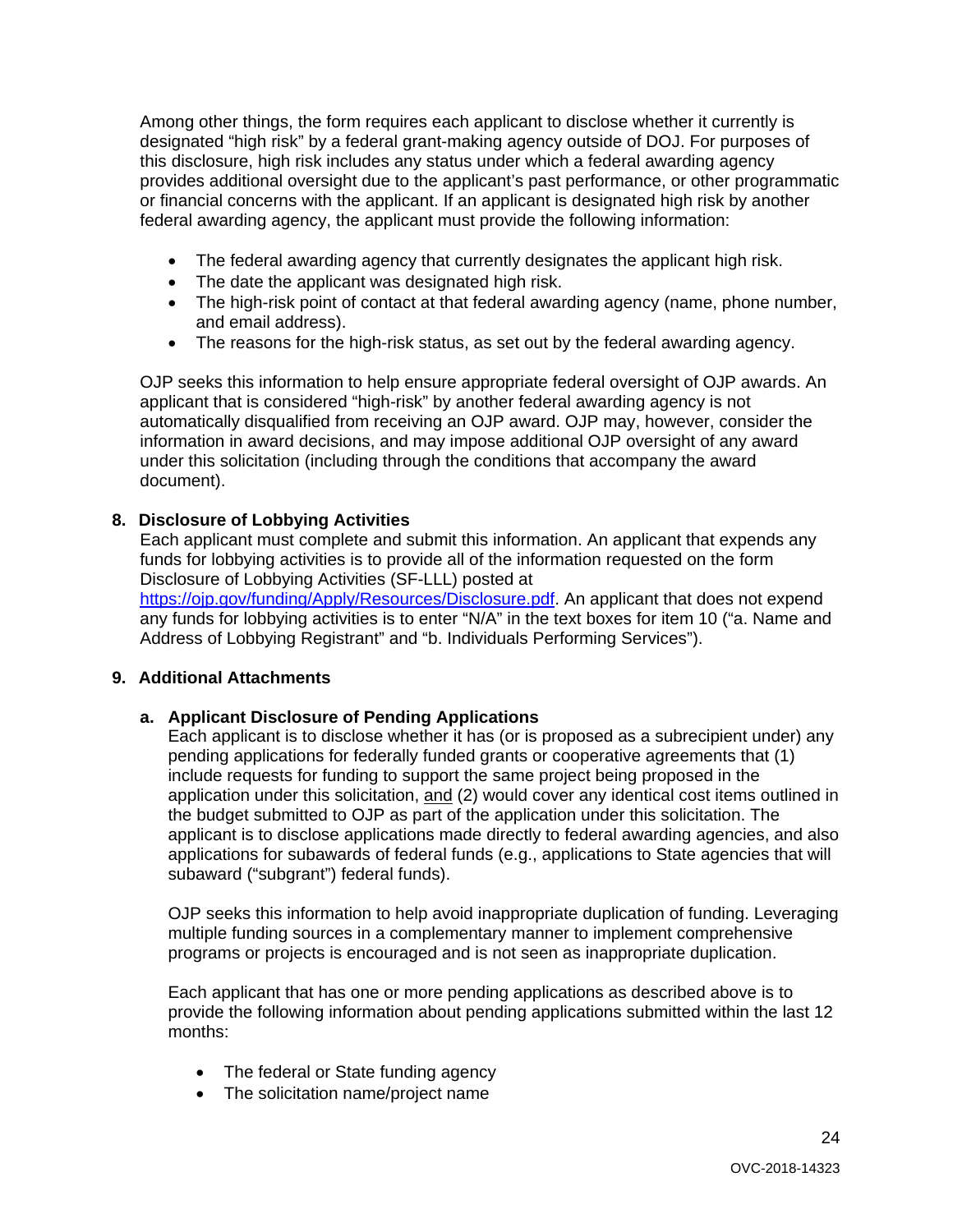• The point of contact information at the applicable federal or State funding agency

| <b>Federal or State</b><br><b>Funding Agency</b>                                                              | <b>Solicitation</b><br>Name/Project<br><b>Name</b>                                               | <b>Name/Phone/Email for Point of Contact</b><br>at Federal or State Funding Agency |
|---------------------------------------------------------------------------------------------------------------|--------------------------------------------------------------------------------------------------|------------------------------------------------------------------------------------|
| DOJ/Office of<br><b>Community Oriented</b><br><b>Policing Services</b><br>(COPS)                              | <b>COPS Hiring</b><br>Program                                                                    | Jane Doe, 202/000-0000;<br>jane.doe@usdoj.gov                                      |
| <b>Health and Human</b><br>Services/Substance<br>Abuse and Mental<br><b>Health Services</b><br>Administration | Drug-Free<br>Communities<br>Mentoring Program/<br>North County Youth<br><b>Mentoring Program</b> | John Doe, 202/000-0000;<br>john.doe@hhs.gov                                        |

Each applicant should include the table as a separate attachment to its application. The file should be named "Disclosure of Pending Applications." The applicant's Legal Name on the application must match the entity named on the disclosure of pending applications statement.

Any applicant that does not have any pending applications as described above is to submit, as a separate attachment, a statement to this effect: "[Applicant Name on SF-424] does not have (and is not proposed as a subrecipient under) any pending applications submitted within the last 12 months for federally funded grants or cooperative agreements (or for subawards under federal grants or cooperative agreements) that request funding to support the same project being proposed in this application to OJP and that would cover any identical cost items outlined in the budget submitted as part of this application."

# **b. Research and Evaluation Independence and Integrity**

If an application proposes research (including research and development) and/or evaluation, the applicant must demonstrate research/evaluation independence and integrity, including appropriate safeguards, before it may receive award funds. The applicant must demonstrate independence and integrity regarding both this proposed research and/or evaluation, and any current or prior related projects.

Each application should include an attachment that addresses **both** i. and ii. below.

- i. For purposes of this solicitation, each applicant is to document research and evaluation independence and integrity by including one of the following two items:
	- a. A specific assurance that the applicant has reviewed its application to identify any actual or potential apparent conflicts of interest (including through review of pertinent information on the principal investigator, any co-principal investigators, and any subrecipients), and that the applicant has identified no such conflicts of interest—whether personal or financial or organizational (including on the part of the applicant entity or on the part of staff, investigators, or subrecipients)—that could affect the independence or integrity of the research, including the design, conduct, and reporting of the research.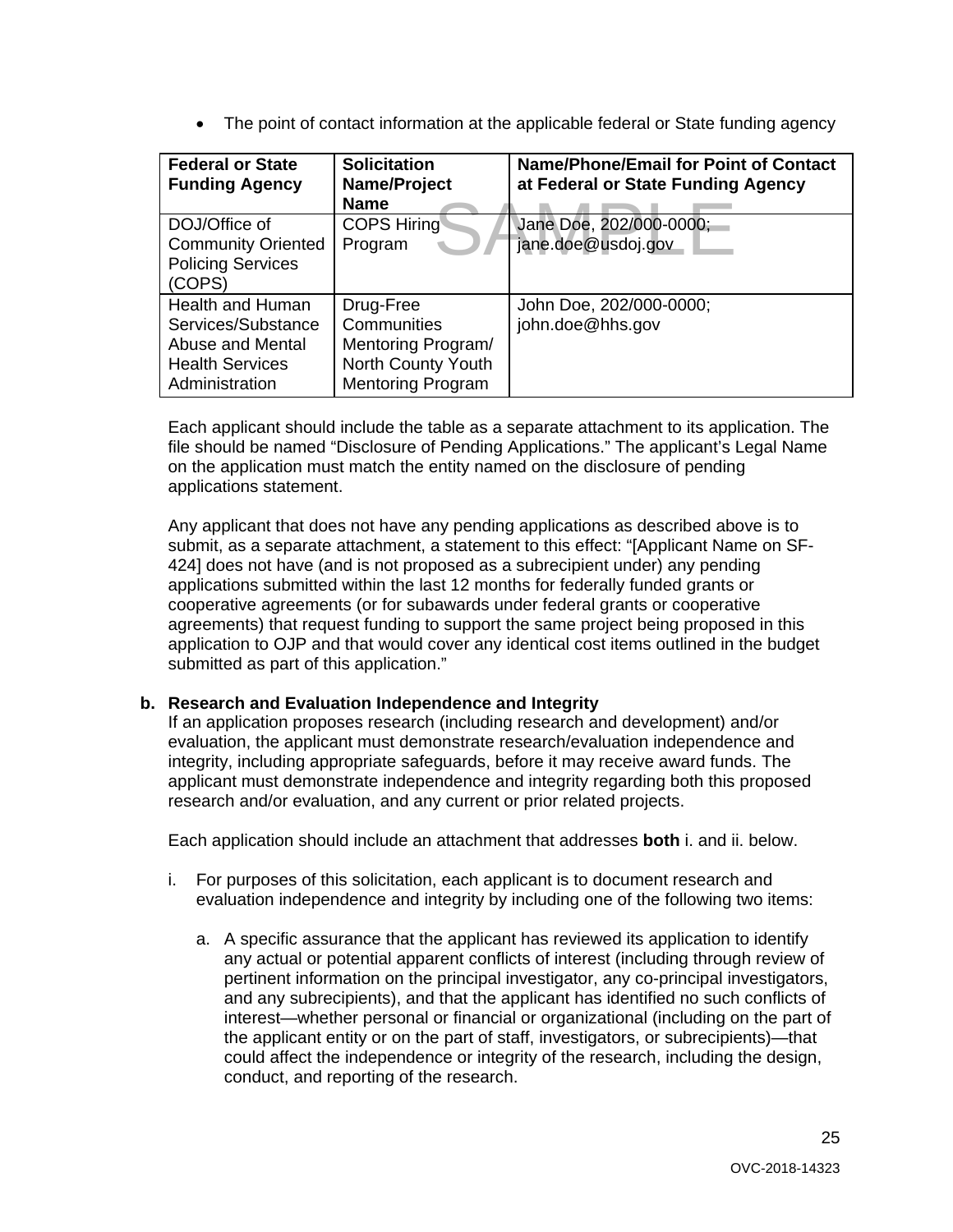- b. A specific description of actual or potential apparent conflicts of interest that the applicant has identified—including through review of pertinent information on the principal investigator, any co-principal investigators, and any subrecipients—that could affect the independence or integrity of the research, including the design, conduct, or reporting of the research. These conflicts may be personal (e.g., on the part of investigators or other staff), financial, or organizational (related to the applicant or any subrecipient entity). Some examples of potential investigator (or other personal) conflict situations are those in which an investigator would be in a position to evaluate a spouse's work product (actual conflict), or an investigator would be in a position to evaluate the work of a former or current colleague (potential apparent conflict). With regard to potential organizational conflicts of interest, as one example, generally an organization would not be given an award to evaluate a project, if that organization had itself provided substantial prior technical assistance to that specific project or a location implementing the project (whether funded by OJP or other sources), because the organization in such an instance might appear to be evaluating the effectiveness of its own prior work. The key is whether a reasonable person understanding all of the facts would be able to have confidence that the results of any research or evaluation project are objective and reliable. Any outside personal or financial interest that casts doubt on that objectivity and reliability of an evaluation or research product is a problem and must be disclosed.
- ii. In addition, for purposes of this solicitation, each applicant is to address possible mitigation of research integrity concerns by including, at a minimum, one of the following two items:
	- a. If an applicant reasonably believes that no actual or potential apparent conflicts of interest (personal, financial, or organizational) exist, then the applicant should provide a brief narrative explanation of how and why it reached that conclusion. The applicant also is to include an explanation of the specific processes and procedures that the applicant has in place, or will put in place, to identify and prevent (or, at the very least, mitigate) any such conflicts of interest pertinent to the funded project during the period of performance. Documentation that may be helpful in this regard may include organizational codes of ethics/conduct and policies regarding organizational, personal, and financial conflicts of interest. There is no guarantee that the plan, if any, will be accepted as proposed.

#### OR

b. If the applicant has identified actual or potential apparent conflicts of interest (personal, financial, or organizational) that could affect the independence and integrity of the research, including the design, conduct, or reporting of the research, the applicant is to provide a specific and robust mitigation plan to address each of those conflicts. At a minimum, the applicant is expected to explain the specific processes and procedures that the applicant has in place, or will put in place, to identify and eliminate (or, at the very least, mitigate) any such conflicts of interest pertinent to the funded project during the period of performance. Documentation that may be helpful in this regard may include organizational codes of ethics/conduct and policies regarding organizational,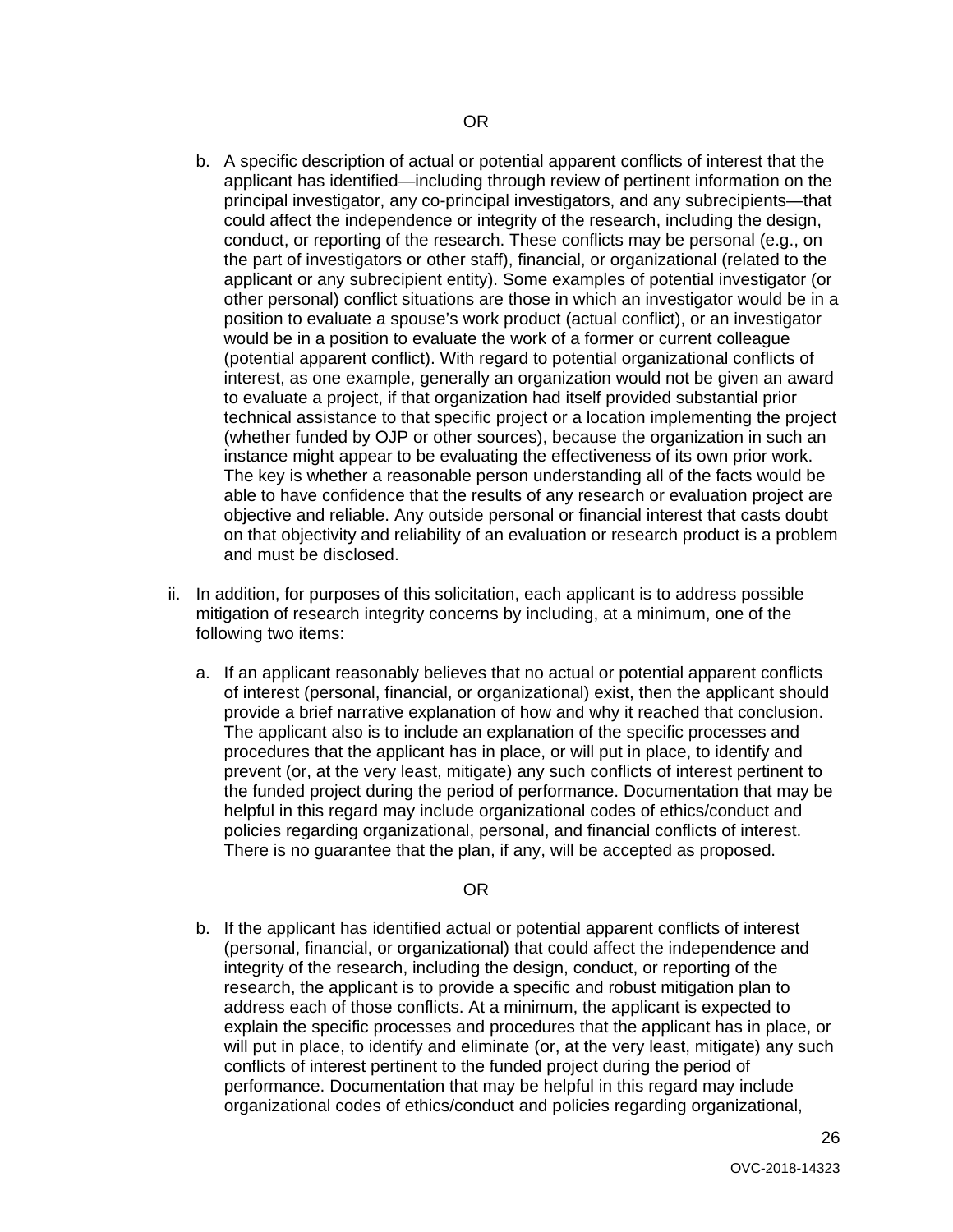personal, and financial conflicts of interest. There is no guarantee that the plan, if any, will be accepted as proposed.

OJP will assess research and evaluation independence and integrity based on considerations such as the adequacy of the applicant's efforts to identify factors that could affect the objectivity or integrity of the proposed staff and/or the applicant entity (and any subrecipients) in carrying out the research, development, or evaluation activity; and the adequacy of the applicant's existing or proposed remedies to control any such factors.

#### **c. Disclosure of Process Related to Executive Compensation**

An applicant that is a nonprofit organization may be required to make certain disclosures relating to the processes it uses to determine the compensation of its officers, directors, trustees, and key employees.

Under certain circumstances, a nonprofit organization that provides unreasonably high compensation to certain persons may subject both the organization's managers and those who receive the compensation to additional federal taxes. A rebuttable presumption of the reasonableness of a nonprofit organization's compensation arrangements, however, may be available if the nonprofit organization satisfied certain rules set out in Internal Revenue Service (IRS) regulations with regard to its compensation decisions.

Each applicant nonprofit organization must state at the time of its application (question 9c in the "OJP Financial Management and System of Internal Controls Questionnaire" located at

<http://ojp.gov/funding/Apply/Resources/FinancialCapability.pdf> and mentioned earlier) whether or not the applicant entity believes (or asserts) that it currently satisfies the requirements of 26 C.F.R. 53.4958-6 (which relate to establishing or invoking a rebuttable presumption of reasonableness of compensation of certain individuals and entities).

A nonprofit organization that states in the questionnaire that it believes (or asserts) that it has satisfied the requirements of 26 C.F.R. 53.4958-6 must then disclose, in an attachment to its application (to be titled "Disclosure of Process Related to Executive Compensation"), the process used by the applicant nonprofit organization to determine the compensation of its officers, directors, trustees, and key employees (together, "covered persons").

At a minimum, the disclosure must describe in pertinent detail: (1) the composition of the body that reviews and approves compensation arrangements for covered persons; (2) the methods and practices used by the applicant nonprofit organization to ensure that no individual with a conflict of interest participates as a member of the body that reviews and approves a compensation arrangement for a covered person; (3) the appropriate data as to comparability of compensation that is obtained in advance and relied upon by the body that reviews and approves compensation arrangements for covered persons; and (4) the written or electronic records that the applicant organization maintains as concurrent documentation of the decisions with respect to compensation of covered persons made by the body that reviews and approves such compensation arrangements, including records of deliberations and of the basis for decisions.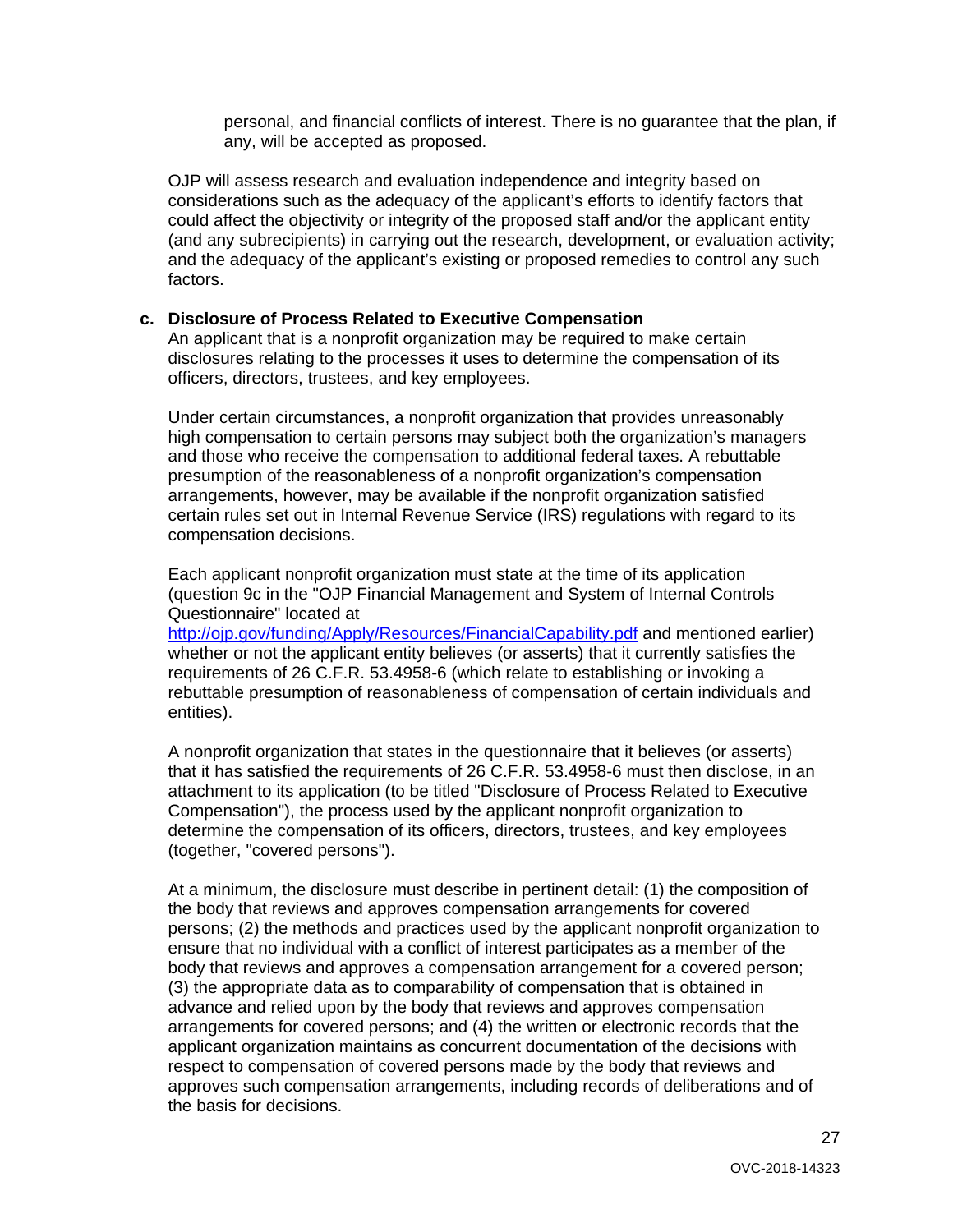For purposes of the required disclosure, the following terms and phrases have the meanings set out by the IRS for use in connection with 26 C.F.R. 53.4958-6: officers, directors, trustees, key employees, compensation, conflict of interest, appropriate data as to comparability, adequate documentation, and concurrent documentation.

Applicant nonprofit organizations should note that following receipt of an appropriate request, OJP may be authorized or required by law to make information submitted to satisfy this requirement available for public inspection. Also, a recipient may be required to make a prompt supplemental disclosure after the award in certain circumstances (e.g., changes in the way the organization determines compensation).

#### <span id="page-27-0"></span>**How To Apply**

Applicants must register in and submit applications through [Grants.gov,](https://www.grants.gov/) a primary source to find federal funding opportunities and apply for funding. Find complete instructions on how to register and submit an application at [https://www.grants.gov/web/grants/support.html.](https://www.grants.gov/web/grants/support.html) Applicants that experience technical difficulties during this process should call the Grants.gov Customer Support Hotline at **800–518–4726** or **606–545–5035**, which operates 24 hours a day, 7 days a week, except on federal holidays.

**Important Grants.gov update.** Grants.gov has updated its application tool. The legacy PDF application package was retired on December 31, 2017. Grants.gov Workspace is now the standard application method for applying for grants. OJP applicants should familiarize themselves with the Workspace option now. For complete information and instructions on using Workspace (and other changes), go to the Workspace Overview page at [https://www.grants.gov/web/grants/applicants/workspace-overview.html.](https://www.grants.gov/web/grants/applicants/workspace-overview.html)

Registering with Grants.gov is a one-time process; however, **processing delays may occur, and it can take several weeks** for first-time registrants to receive confirmation of registration and a user password. OJP encourages applicants to **register several weeks before** the application submission deadline. In addition, OJP urges applicants to submit applications at least 72 hours prior to the application due date, in order to allow time for the applicant to receive validation messages or rejection notifications from Grants.gov, and to correct in a timely fashion any problems that may have caused a rejection notification.

OJP strongly encourages all prospective applicants to sign up for Grants.gov email notifications regarding this solicitation at [https://www.grants.gov/web/grants/manage-subscriptions.html.](https://www.grants.gov/web/grants/manage-subscriptions.html) If this solicitation is cancelled or modified, individuals who sign up with Grants.gov for updates will be automatically notified.

**Browser Information:** Grants.gov was built to be compatible with Internet Explorer. For technical assistance with Google Chrome, or another browser, contact Grants.gov Customer Support.

**Note on Attachments:** Grants.gov has two categories of files for attachments: "mandatory" and "optional." OJP receives all files attached in both categories. Attachments are also labeled to describe the file being attached (e.g., Project Narrative, Budget Narrative, Other) Please ensure that all required documents are attached in the correct Grants.gov category and are labeled correctly. Do not embed "mandatory" attachments within another file.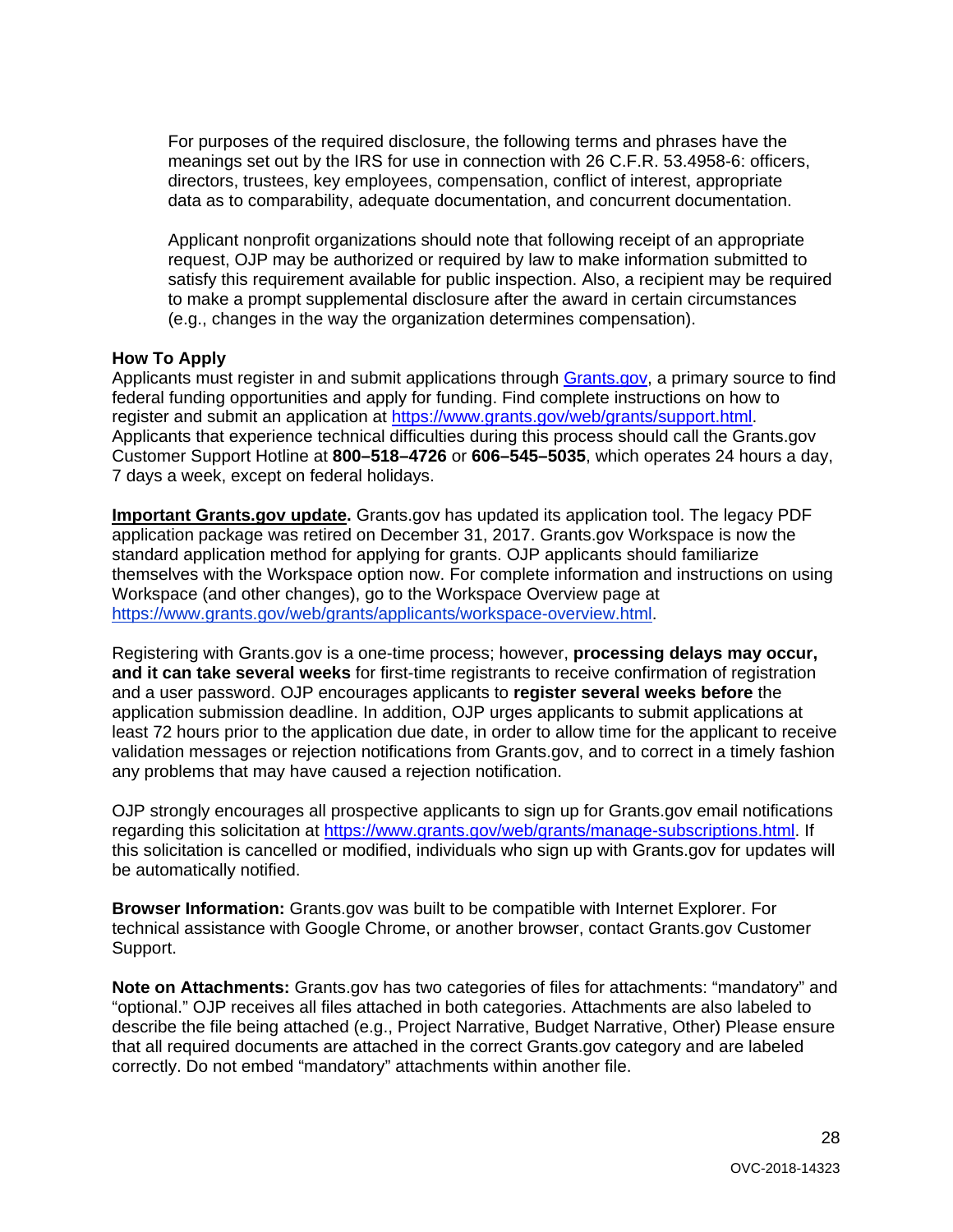**Note on File Names and File Types:** Grants.gov only permits the use of certain specific characters in the file names of attachments. Valid file names may include only the characters shown in the table below. Grants.gov rejects any application that includes an attachment(s) with a file name that contains any characters not shown in the table below. Grants.gov forwards successfully submitted applications to the OJP Grants Management System (GMS).

| <b>Characters</b>    |                         | <b>Special Characters</b> |                       |
|----------------------|-------------------------|---------------------------|-----------------------|
| Upper case $(A - Z)$ | Parenthesis ()          | Curly braces $\{\}$       | Square brackets []    |
| Lower case $(a - z)$ | Ampersand (&)*          | Tilde $(^\sim)$           | Exclamation point (!) |
| Underscore (         | Comma $($ , $)$         | Semicolon (; )            | Apostrophe ('         |
| Hyphen $(-)$         | At sign $(\varnothing)$ | Number sign (#)           | Dollar sign (\$)      |
| Space                | Percent sign (%)        | Plus sign $(+)$           | Equal sign $(=)$      |
| Period (.)           |                         |                           |                       |

# \*When using the ampersand (&) in XML, applicants must use the "&" format.

**GMS does not accept executable file types as application attachments**. These disallowed file types include, but are not limited to, the following extensions: ".com," ".bat," ".exe," ".vbs," ".cfg," ".dat," ".db," ".dbf," ".dll," ".ini," ".log," ".ora," ".sys," and ".zip." GMS may reject applications with files that use these extensions. It is important to allow time to change the type of file(s) if the application is rejected.

All applicants are required to complete the following steps:

#### **Unique Entity Identifier (DUNS Number) and SAM**

Every applicant entity must comply with all applicable SAM and unique entity identifier (currently, a DUNS number) requirements. SAM is the repository for certain standard information about federal financial assistance applicants, recipients, and subrecipients. A DUNS number is a unique nine-digit identification number provided by the commercial company Dun and Bradstreet. More detailed information about SAM and the DUNS number is in the numbered sections below.

If an applicant entity has not fully complied with the applicable SAM and unique identifier requirements by the time OJP makes award decisions, OJP may determine that the applicant is not qualified to receive an award and may use that determination as a basis for making the award to a different applicant.

# **Applying as an Individual**

An individual who wishes to apply in his/her personal capacity should search Grants.gov for funding opportunities for which individuals are eligible to apply. Use the Funding Opportunity Number (FON) to register. (An applicant applying as an individual must comply with all applicable Grants.gov individual registration requirements.)

Enter the FON at<https://apply07.grants.gov/apply/IndCPRegister> to complete the registration form and create a username and password for Grants.gov. (An applicant applying as an individual should complete all steps below except 1, 2 and 4.)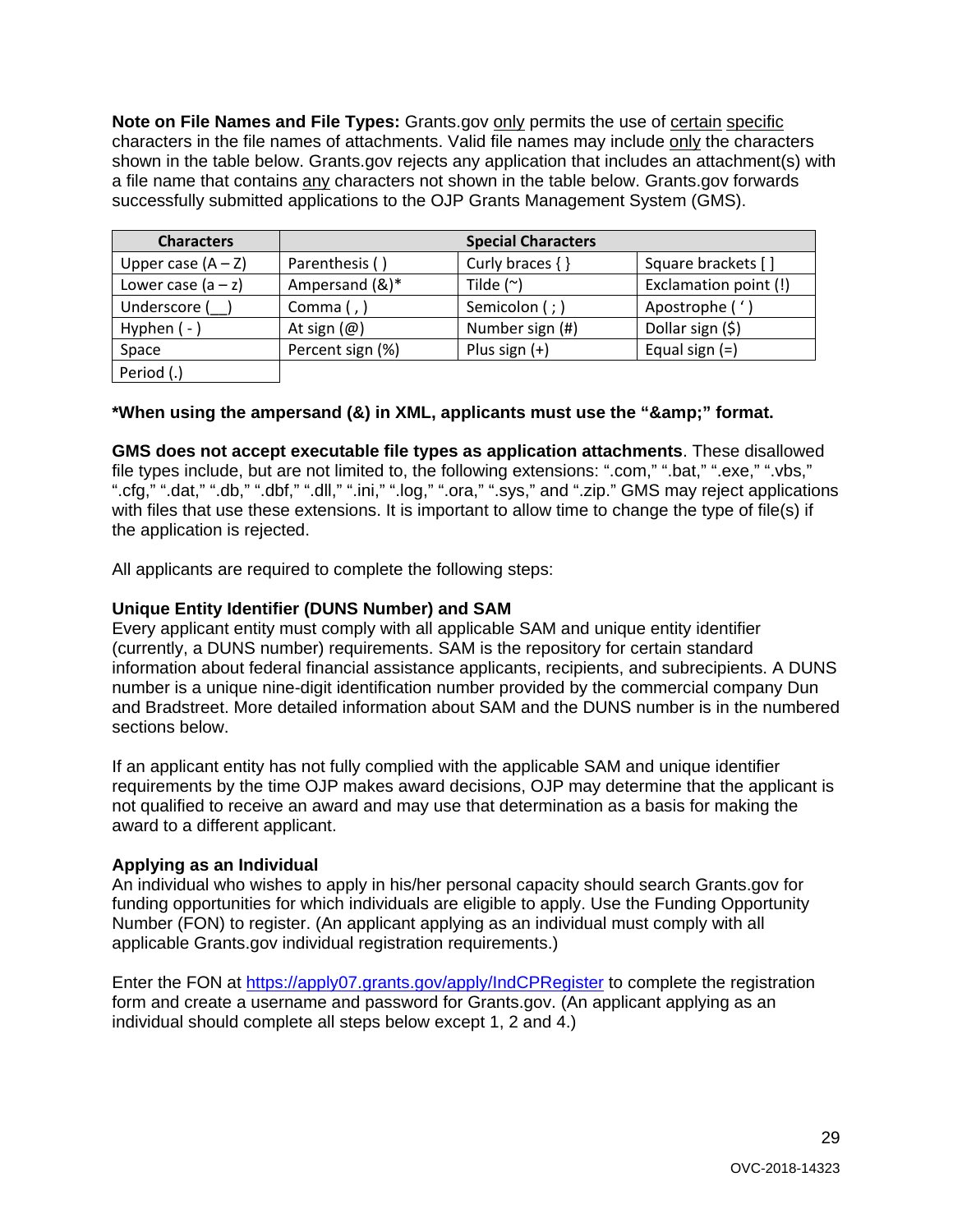# **Registration and Submission Steps**

**1. Acquire a unique entity identifier (currently, a DUNS number).** In general, the Office of Management and Budget requires every applicant for a federal award (other than an individual) to include a "unique entity identifier" in each application, including an application for a supplemental award. Currently, a DUNS number is the required unique entity identifier.

This unique entity identifier is used for tracking purposes, and to validate address and point of contact information for applicants, recipients, and subrecipients. It will be used throughout the life cycle of an OJP award. Obtaining a DUNS number is a free, one-time activity. Call Dun and Bradstreet at 866–705–5711 to obtain a DUNS number or apply online at [https://www.dnb.com/.](https://www.dnb.com/) A DUNS number is usually received within 1-2 business days.

**2. Acquire or maintain registration with SAM.** Any applicant for an OJP award creating a **new** entity registration in SAM.gov must provide an original, signed notarized letter stating that the applicant is the authorized Entity Administrator before the registration will be activated. To learn more about this process change, read the FAQs at [https://www.gsa.gov/about-us/organization/federal-acquisition-service/office-of-systems](https://www.gsa.gov/about-us/organization/federal-acquisition-service/office-of-systems-management/integrated-award-environment-iae/sam-update)[management/integrated-award-environment-iae/sam-update.](https://www.gsa.gov/about-us/organization/federal-acquisition-service/office-of-systems-management/integrated-award-environment-iae/sam-update) Information about the notarized letter is posted at [https://www.fsd.gov/fsd](https://www.fsd.gov/fsd-gov/answer.do?sysparm_kbid=d2e67885db0d5f00b3257d321f96194b&sysparm_search=kb0013183)[gov/answer.do?sysparm\\_kbid=d2e67885db0d5f00b3257d321f96194b&sysparm\\_search=kb](https://www.fsd.gov/fsd-gov/answer.do?sysparm_kbid=d2e67885db0d5f00b3257d321f96194b&sysparm_search=kb0013183) [0013183.](https://www.fsd.gov/fsd-gov/answer.do?sysparm_kbid=d2e67885db0d5f00b3257d321f96194b&sysparm_search=kb0013183)

All applicants for OJP awards (other than individuals) must maintain current registrations in the SAM database. Applicants will need the authorizing official of the organization and an EIN. An applicant must be registered in SAM to successfully register in Grants.gov. Each applicant must **update or renew its SAM registration at least annually** to maintain an active status. SAM registration and renewal can take as long as 10 business days to complete (2 more weeks to acquire an EIN).

An application cannot be successfully submitted in Grants.gov until Grants.gov receives the SAM registration information. Once the SAM registration/renewal is complete, **the information transfer from SAM to Grants.gov can take as long as 48 hours.** OJP recommends that the applicant register or renew registration with SAM as early as possible.

Information about SAM registration procedures can be accessed at [www.SAM.gov.](https://www.sam.gov/)

- **3. Acquire an Authorized Organization Representative (AOR) and a Grants.gov username and password**. Complete the AOR profile on Grants.gov and create a username and password. An applicant entity's "unique entity identifier" (DUNS number) must be used to complete this step. For more information about the registration process for organizations and other entities, go to [https://www.grants.gov/web/grants/applicants/organization](https://www.grants.gov/web/grants/applicants/organization-registration.html)[registration.html.](https://www.grants.gov/web/grants/applicants/organization-registration.html)
- **4. Acquire confirmation for the AOR from the E-Business Point of Contact (E-Biz POC).**  The E-Biz POC at the applicant organization must log into Grants.gov to confirm the applicant organization's AOR. The E-Biz POC will need the Marketing Partner Identification Number (MPIN) password obtained when registering with SAM to complete this step. Note that an organization can have more than one AOR.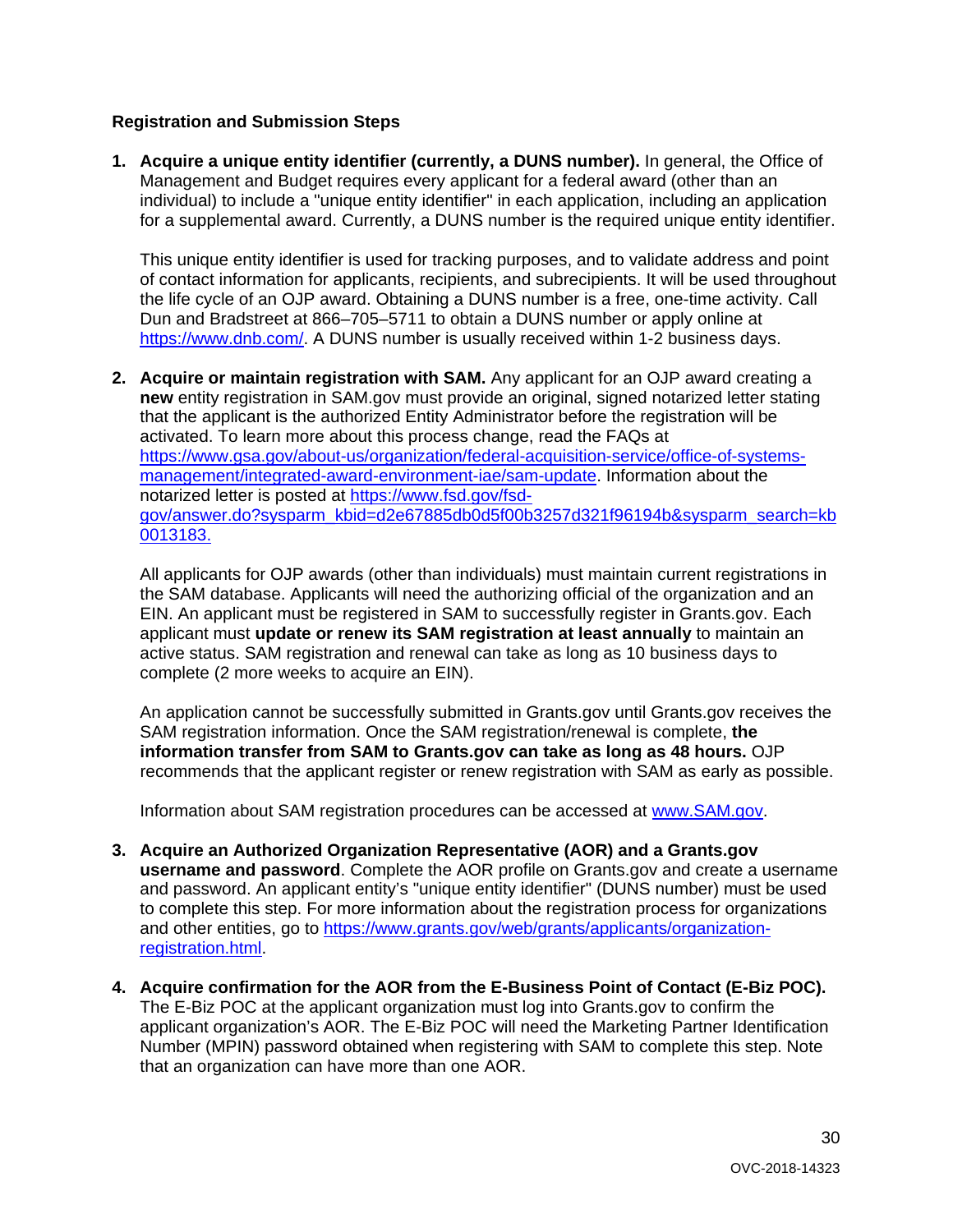- **5. Search for the funding opportunity on Grants.gov.** Use the following identifying information when searching for the funding opportunity on Grants.gov. The Catalog of Federal Domestic Assistance (CFDA) number for this solicitation is 16.582, titled *"*Federal Direct Services, Training, and Technical Assistance," and the funding opportunity number is OVC-2018-14323*.*
- **6. Select the correct Competition ID.** Some OJP solicitations posted to Grants.gov contain multiple purpose areas, denoted by individual Competition IDs. If applying to a solicitation with multiple Competition IDs, select the appropriate Competition ID for the intended purpose area of the application.

| Purpose Area 1: Direct Services | Competition ID: OVC-2018-14324 |
|---------------------------------|--------------------------------|
| Purpose Area 2: TTA Provider    | Competition ID: OVC-2018-14325 |

- **7. Access Funding Opportunity and Application Package from Grants.gov**. Select "Apply for Grants" under the "Applicants" column. Enter your email address to be notified of any changes to the opportunity package before the closing date. Click the Workspace icon to use Grants.gov Workspace.
- **8. Submit a valid application consistent with this solicitation by following the directions in Grants.gov.** Within 24-48 hours after submitting the electronic application, the applicant should receive two notifications from Grants.gov. The first will confirm the receipt of the application. The second will state whether the application has been validated and successfully submitted, or whether it has been rejected due to errors, with an explanation. It is possible to first receive a message indicating that the application is received, and then receive a rejection notice a few minutes or hours later. Submitting an application well ahead of the deadline provides time to correct the problem(s) that caused the rejection. **Important:** OJP urges each applicant to submit its application **at least 72 hours prior** to the application due date, to allow time to receive validation messages or rejection notifications from Grants.gov, and to correct in a timely fashion any problems that may have caused a rejection notification. Applications must be successfully submitted through Grants.gov by 11:59 p.m. eastern time on July 10, 2018.

Go to<https://www.grants.gov/web/grants/applicants/organization-registration.html> for further details on DUNS numbers, SAM, and Grants.gov registration steps and timeframes.

# **Note: Application Versions**

If an applicant submits multiple versions of the same application, OJP will review only the most recent system-validated version submitted.

# **Experiencing Unforeseen Grants.gov Technical Issues**

An applicant that experiences unforeseen Grants.gov technical issues beyond its control that prevent it from submitting its application by the deadline must contact the Grants.gov Customer Support Hotline at<https://www.grants.gov/web/grants/support.html> or the SAM Help Desk (Federal Service Desk) at<https://www.fsd.gov/fsd-gov/home.do> to report the technical issue and receive a tracking number. The applicant must email the OVC contact identified in the Contact Information section on the title page **within 24 hours after the application deadline** to request approval to submit its application after the deadline. The applicant's email must describe the technical difficulties, and must include a timeline of the applicant's submission efforts, the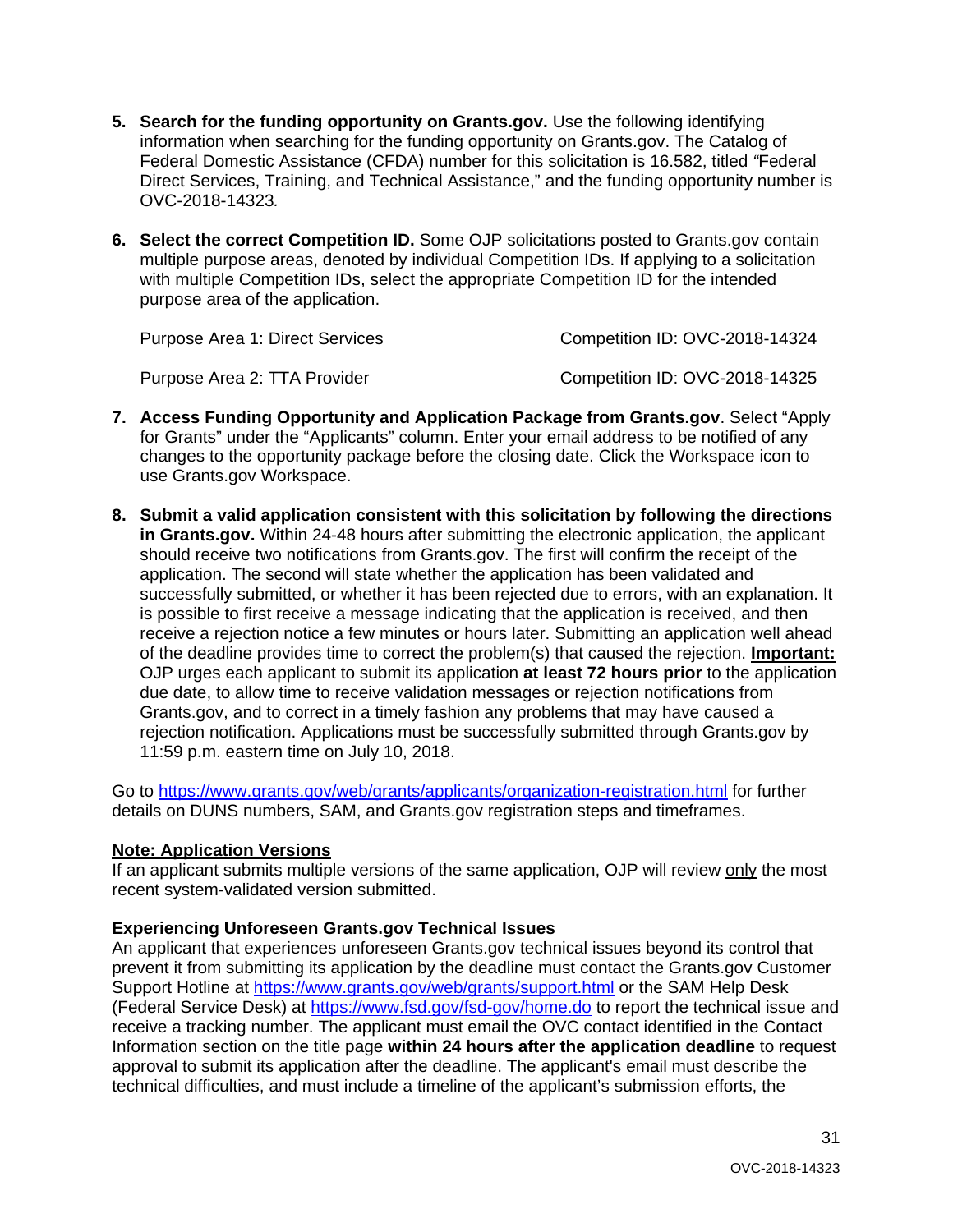complete grant application, the applicant's DUNS number, and any Grants.gov Help Desk or SAM tracking number(s).

**Note: OJP does not automatically approve requests to submit a late application***.* After OJP reviews the applicant's request, and contacts the Grants.gov or SAM Help Desks to verify the reported technical issues, OJP will inform the applicant whether the request to submit a late application has been approved or denied. If OJP determines that the untimely application submission was due to the applicant's failure to follow all required procedures, OJP will deny the applicant's request to submit its application.

The following conditions generally are insufficient to justify late submissions:

- Failure to register in SAM or Grants.gov in sufficient time. (SAM registration and renewal can take as long as 10 business days to complete. The information transfer from SAM to Grants.gov can take up to 48 hours.)
- Failure to follow Grants.gov instructions on how to register and apply as posted on its website.
- Failure to follow each instruction in the OJP solicitation.
- Technical issues with the applicant's computer or information technology environment, such as issues with firewalls or browser incompatibility.

**Notifications regarding known technical problems with Grants.gov, if any, are posted at the top of the OJP Funding Resource Center at [https://ojp.gov/funding/index.htm.](https://ojp.gov/funding/index.htm)**

# <span id="page-31-0"></span>**E. Application Review Information**

# <span id="page-31-1"></span>**Review Criteria**

Applications that meet basic minimum requirements will be evaluated by peer reviewers using the following review criteria:

- 1. Statement of the Problem (15%)
- 2. Project Design and Implementation Plan (25%)
- 3. Capabilities and Competencies (25%)
- 4. Letters of Support from project partners (10%)
- 5. Plan for Collecting the Data Required for this Solicitation's Performance Measures (10%)
- 6. Budget (15%): complete, cost effective, and allowable (e.g., reasonable, allocable, and necessary for project activities). Budget narratives should demonstrate generally how applicants will maximize cost effectiveness of grant expenditures. Budget narratives should demonstrate cost effectiveness in relation to potential alternatives and the goals of the project.<sup>[14](#page-31-3)</sup>

# <span id="page-31-2"></span>**Review Process**

OJP is committed to ensuring a fair and open process for making awards. OVC reviews the application to make sure that the information presented is reasonable, understandable, measurable, achievable, and consistent with the solicitation.

<span id="page-31-3"></span> $14$  Generally speaking, a reasonable cost is a cost that, in its nature or amount, does not exceed that which would be incurred by a prudent person under the circumstances prevailing at the time the decision was made to incur the costs.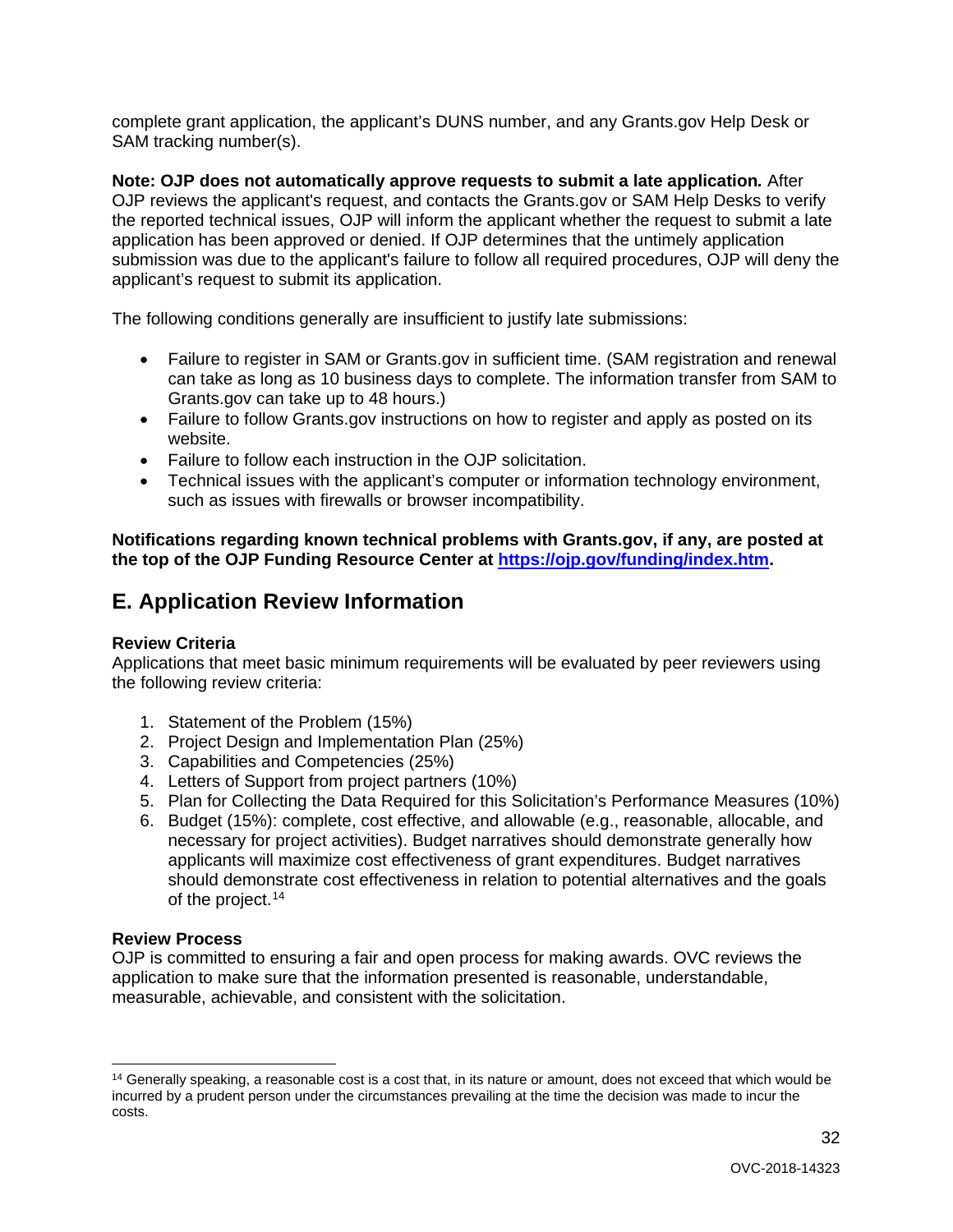Peer reviewers will review the applications submitted under this solicitation that meet basic minimum requirements. For purposes of assessing whether an application meets basic minimum requirements and should proceed to further consideration, OJP screens applications for compliance with those requirements. Although specific requirements may vary, the following are common requirements applicable to all solicitations for funding under OJP programs:

- The application must be submitted by an eligible type of applicant.
- The application must request funding within programmatic funding constraints (if applicable).
- The application must be responsive to the scope of the solicitation.
- The application must include all items designated as "critical elements."
- The applicant must not be identified in SAM as excluded from receiving federal awards.

For a list of the critical elements for this solicitation, see "What an Application Should Include" under [Section D. Application and Submission Information.](#page-14-0)

Peer review panels will evaluate, score, and rate applications that meet basic minimum requirements. OVC may use internal peer reviewers, external peer reviewers, or a combination, to assess applications on technical merit using the solicitation's review criteria. An external peer reviewer is an expert in the subject matter of a given solicitation who is not a current DOJ employee. An internal reviewer is a current DOJ employee who is well-versed or has expertise in the subject matter of this solicitation. Peer reviewers' ratings and any resulting recommendations are advisory only, although reviewer views are considered carefully. Other important considerations for OVC include geographic diversity, strategic priorities, and available funding, as well as the extent to which the Budget Detail Worksheet and Budget Narrative accurately explain project costs that are reasonable, necessary, and otherwise allowable under federal law and applicable federal cost principles.

Pursuant to the Part 200 Uniform Requirements, before award decisions are made, OJP also reviews information related to the degree of risk posed by the applicant. Among other things to help assess whether an applicant that has one or more prior federal awards has a satisfactory record with respect to performance, integrity, and business ethics, OJP checks whether the applicant is listed in SAM as excluded from receiving a federal award.

In addition, if OJP anticipates that an award will exceed \$150,000 in federal funds, OJP also must review and consider any information about the applicant that appears in the non-public segment of the integrity and performance system accessible through SAM (currently, the Federal Awardee Performance and Integrity Information System (FAPIIS)).

**Important note on FAPIIS:** An applicant, at its option, may review and comment on any information about itself that currently appears in FAPIIS and was entered by a federal awarding agency. OJP will consider any such comments by the applicant, in addition to the other information in FAPIIS, in its assessment of the risk posed by the applicant.

The evaluation of risks goes beyond information in SAM, however. OJP itself has in place a framework for evaluating risks posed by applicants for competitive awards. OJP takes into account information pertinent to matters such as—

1. Applicant financial stability and fiscal integrity;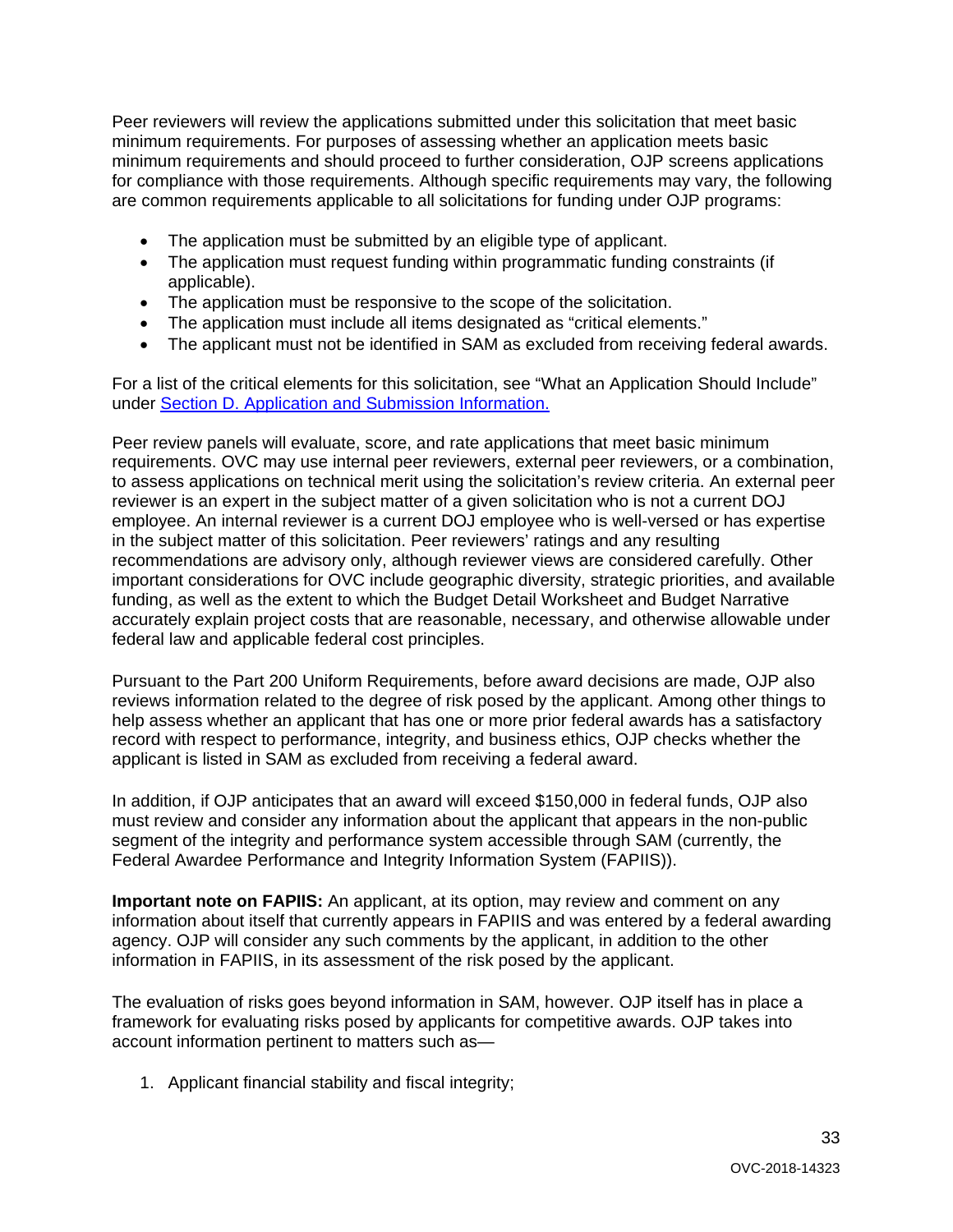- 2. Quality of the applicant's management systems, and the applicant's ability to meet prescribed management standards, including those outlined in the DOJ Grants Financial Guide;
- 3. Applicant's history of performance under OJP and other DOJ awards (including compliance with reporting requirements and award conditions), and awards from other federal agencies;
- 4. Reports and findings from audits of the applicant, including audits under the Part 200 Uniform Requirements; and
- 5. Applicant's ability to comply with statutory and regulatory requirements, and to effectively implement other award requirements.

Absent explicit statutory authorization or written delegation of authority to the contrary, all final award decisions will be made by the Assistant Attorney General, who may take into account not only peer review ratings and OVC recommendations, but also other factors as indicated in this section.

# <span id="page-33-0"></span>**F. Federal Award Administration Information**

# <span id="page-33-1"></span>**Federal Award Notices**

Award notifications will be made by September 30, 2018. OJP sends award notifications by email through GMS to the individuals listed in the application as the point of contact and the authorizing official (E-Biz POC and AOR). The email notification includes detailed instructions on how to access and view the award documents, and steps to take in GMS to start the award acceptance process. GMS automatically issues the notifications at 9:00 p.m. eastern time on the award date.

For each successful applicant, an individual with the necessary authority to bind the applicant will be required to log in; execute a set of legal certifications and a set of legal assurances; designate a financial point of contact; thoroughly review the award, including all award conditions; and sign and accept the award. The award acceptance process requires physical signature of the award document by the authorized representative and the scanning and submission of the fully executed award document to OJP.

# <span id="page-33-2"></span>**Administrative, National Policy, and Other Legal Requirements**

If selected for funding, in addition to implementing the funded project consistent with the OJPapproved application, the recipient must comply with all award conditions, and all applicable requirements of federal statutes and regulations (including applicable requirements referred to in the assurances and certifications executed in connection with award acceptance). OJP strongly encourages prospective applicants to review information on post-award legal requirements and common OJP award conditions **prior** to submitting an application.

Applicants should consult the ["Overview of Legal Requirements Generally Applicable to OJP](https://ojp.gov/funding/Explore/LegalOverview/index.htm)  [Grants and Cooperative Agreements - FY 2018 Awards,](https://ojp.gov/funding/Explore/LegalOverview/index.htm)" available in the OJP Funding Resource Center at https://oip.gov/funding/index.htm. In addition, applicants should examine the following two legal documents, as each successful applicant must execute both documents before it may receive any award funds. (An applicant is not required to submit these documents as part of an application.)

• [Certifications Regarding Lobbying; Debarment, Suspension and Other Responsibility](https://ojp.gov/funding/Apply/Resources/Certifications.pdf)  [Matters; and Drug-Free Workplace Requirements](https://ojp.gov/funding/Apply/Resources/Certifications.pdf)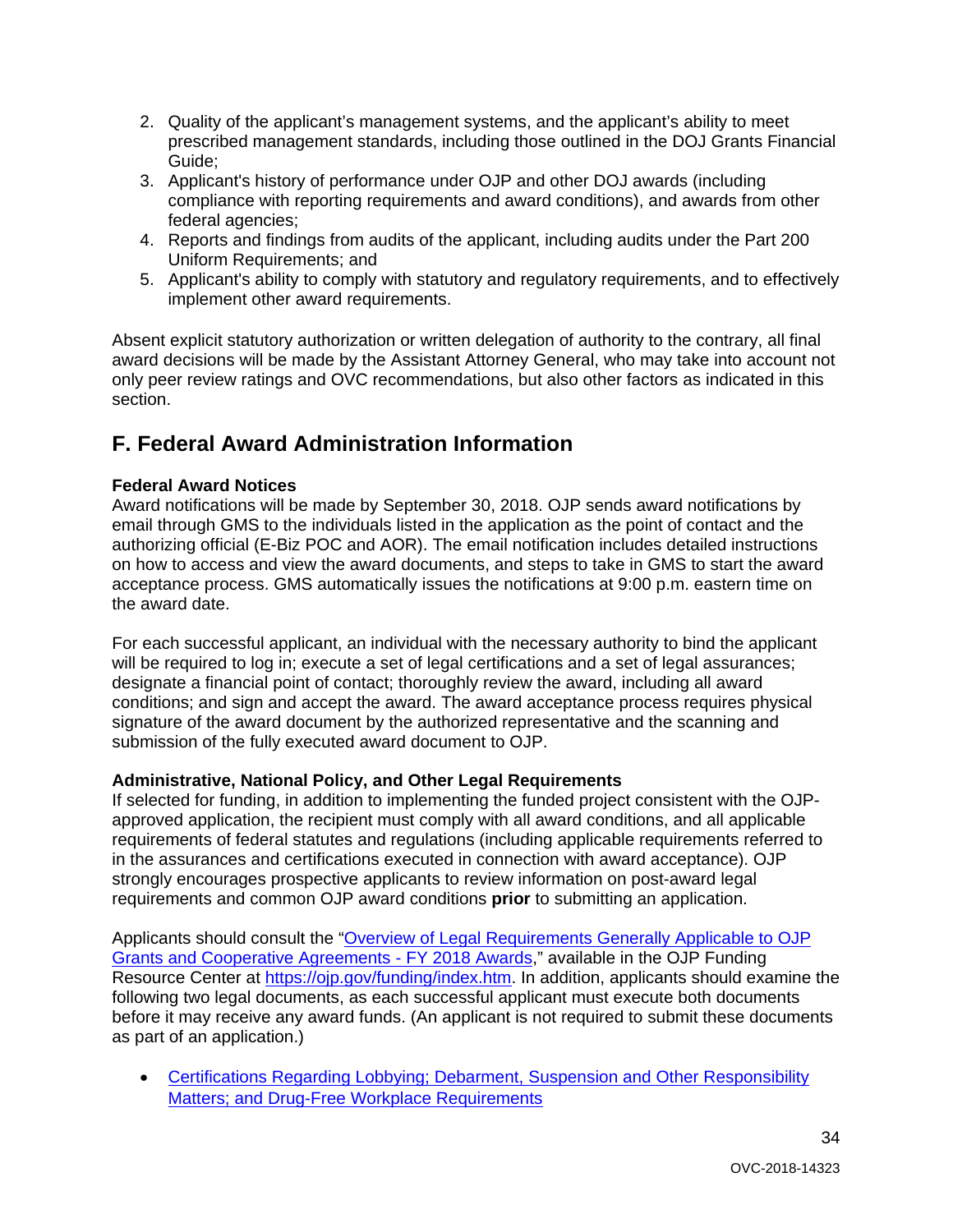# • [Certified Standard Assurances](https://ojp.gov/funding/Apply/Resources/StandardAssurances.pdf)

The webpages accessible through the ["Overview of Legal Requirements Generally Applicable to](https://ojp.gov/funding/Explore/LegalOverview/index.htm)  [OJP Grants and Cooperative Agreements -](https://ojp.gov/funding/Explore/LegalOverview/index.htm) FY 2018 Awards" are intended to give applicants for OJP awards a general overview of important statutes, regulations, and award conditions that apply to many (or in some cases, all) OJP grants and cooperative agreements awarded in FY 2018. Individual OJP awards typically also will include additional award conditions. Those additional conditions may relate to the particular statute, program, or solicitation under which the award is made; to the substance of the funded application; to the recipient's performance under other federal awards; to the recipient's legal status (e.g., as a for-profit entity); or to other pertinent considerations.

As stated above, OVC expects that it will make any award under Purpose Area 2 (TTA) of this solicitation in the form of a cooperative agreement. Cooperative agreements include a condition in the award document that sets out the nature of the "substantial federal involvement" in carrying out the award and program. Generally stated, under OJP cooperative agreement awards, responsibility for the day-to-day conduct of the funded project rests with the recipient. OJP, however, may have substantial involvement in matters such as substantive coordination of technical efforts and site selection, and review and approval of project work plans, research designs, data collection instruments, and major project-generated materials. In addition, OJP often indicates in the award terms and conditions that it may redirect the project if necessary.

In addition to an award condition that sets out the nature of the anticipated "substantial federal involvement" in the award, cooperative agreements awarded by OJP include an award condition that requires specific reporting in connection with conferences, meetings, retreats, seminars, symposia, training activities, or similar events funded under the award.

# <span id="page-34-0"></span>**General Information about Post-Federal Award Reporting Requirements**

In addition to the deliverables described in [Section A. Program Description,](#page-3-5) any recipient of an award under this solicitation will be required to submit the following reports and data.

Required reports. Recipients typically must submit quarterly financial reports, quarterly Performance Measurement Tool reports and semiannual progress reports, final financial and progress reports, and, if applicable, an annual audit report in accordance with the Part 200 Uniform Requirements or specific award conditions. Future awards and fund drawdowns may be withheld if reports are delinquent. (In appropriate cases, OJP may require additional reports.)

Awards that exceed \$500,000 will include an additional condition that, under specific circumstances, will require the recipient to report (to FAPIIS) information on civil, criminal, and administrative proceedings connected with (or connected to the performance of) either the OJP award or any other grant, cooperative agreement, or procurement contract from the federal government. Additional information on this reporting requirement appears in the text of the award condition posted on the OJP webpage at [https://ojp.gov/funding/FAPIIS.htm.](https://ojp.gov/funding/FAPIIS.htm)

Data on performance measures. In addition to required reports, each award recipient also must provide data that measure the results of the work done under the award. To demonstrate program progress and success, and to assist DOJ in fulfilling its responsibilities under the Government Performance and Results Act of 1993 (GPRA), Public Law 103-62, and the GPRA Modernization Act of 2010, Public Law 111–352, OJP will require any award recipient, post award, to provide performance data as part of regular progress reporting. Successful applicants

35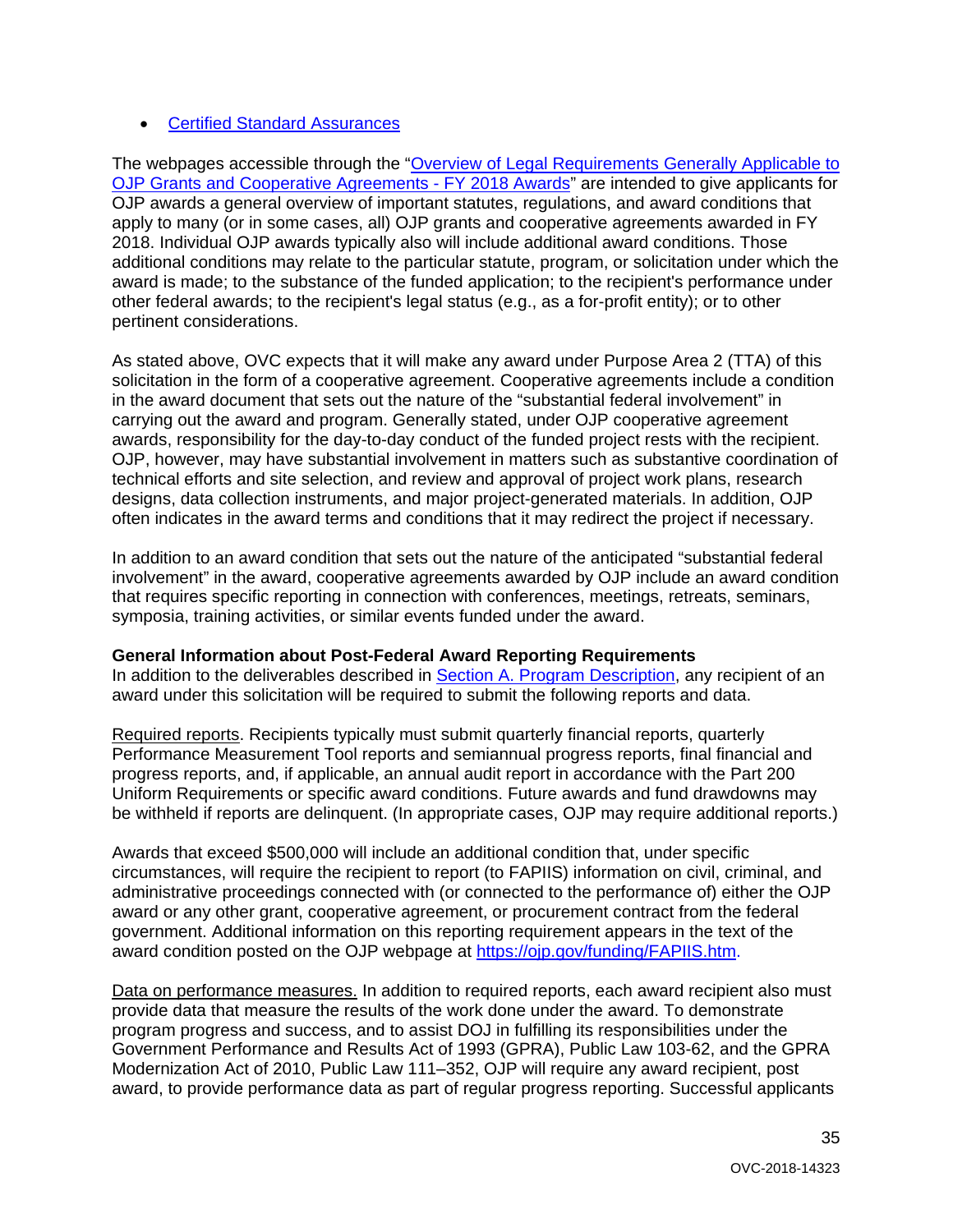will be required to access OJP's performance measurement page at <https://ojp.gov/performance/> for an overview of performance measurement activities at OJP.

# <span id="page-35-0"></span>**G. Federal Awarding Agency Contact(s)**

For OJP contact(s), see page 2.

For contact information for Grants.gov, see page 2.

# <span id="page-35-1"></span>**H. Other Information**

#### <span id="page-35-2"></span>**Freedom of Information Act and Privacy Act (5 U.S.C. §§ 552 and 552a)**

All applications submitted to OJP (including all attachments to applications) are subject to the federal Freedom of Information Act (FOIA) and to the Privacy Act. By law, DOJ may withhold information that is responsive to a request pursuant to FOIA if DOJ determines that the responsive information either is protected under the Privacy Act or falls within the scope of one of nine statutory exemptions under FOIA. DOJ cannot agree in advance of a request pursuant to FOIA not to release some or all portions of an application.

In its review of records that are responsive to a FOIA request, OJP will withhold information in those records that plainly falls within the scope of the Privacy Act or one of the statutory exemptions under FOIA. (Some examples include certain types of information in budgets, and names and contact information for project staff other than certain key personnel.) In appropriate circumstances, OJP will request the views of the applicant/recipient that submitted a responsive document.

For example, if OJP receives a request pursuant to FOIA for an application submitted by a nonprofit or for-profit organization or an institution of higher education, or for an application that involves research, OJP typically will contact the applicant/recipient that submitted the application and ask it to identify—quite precisely—any particular information in the application that the applicant/recipient believes falls under a FOIA exemption, the specific exemption it believes applies, and why. After considering the submission by the applicant/recipient, OJP makes an independent assessment regarding withholding information. OJP generally follows a similar process for requests pursuant to FOIA for applications that may contain law-enforcement sensitive information.

# <span id="page-35-3"></span>**Provide Feedback to OJP**

To assist OJP in improving its application and award processes, OJP encourages applicants to provide feedback on this solicitation, the application submission process, and/or the application review process. Provide feedback to [OJPSolicitationFeedback@usdoj.gov.](mailto:OJPSolicitationFeedback@usdoj.gov)

**IMPORTANT:** This email is for feedback and suggestions only. OJP does **not** reply from this mailbox to messages it receives in this mailbox. Any prospective applicant that has specific questions on any program or technical aspect of the solicitation **must** use the appropriate telephone number or email listed on the front of this document to obtain information. These contacts are provided to help ensure that prospective applicants can directly reach an individual who can address specific questions in a timely manner.

If you are interested in being a reviewer for other OJP grant applications, please email your resume to ojppeerreview@I-secb.com. (Do not send your resume to the OJP Solicitation

36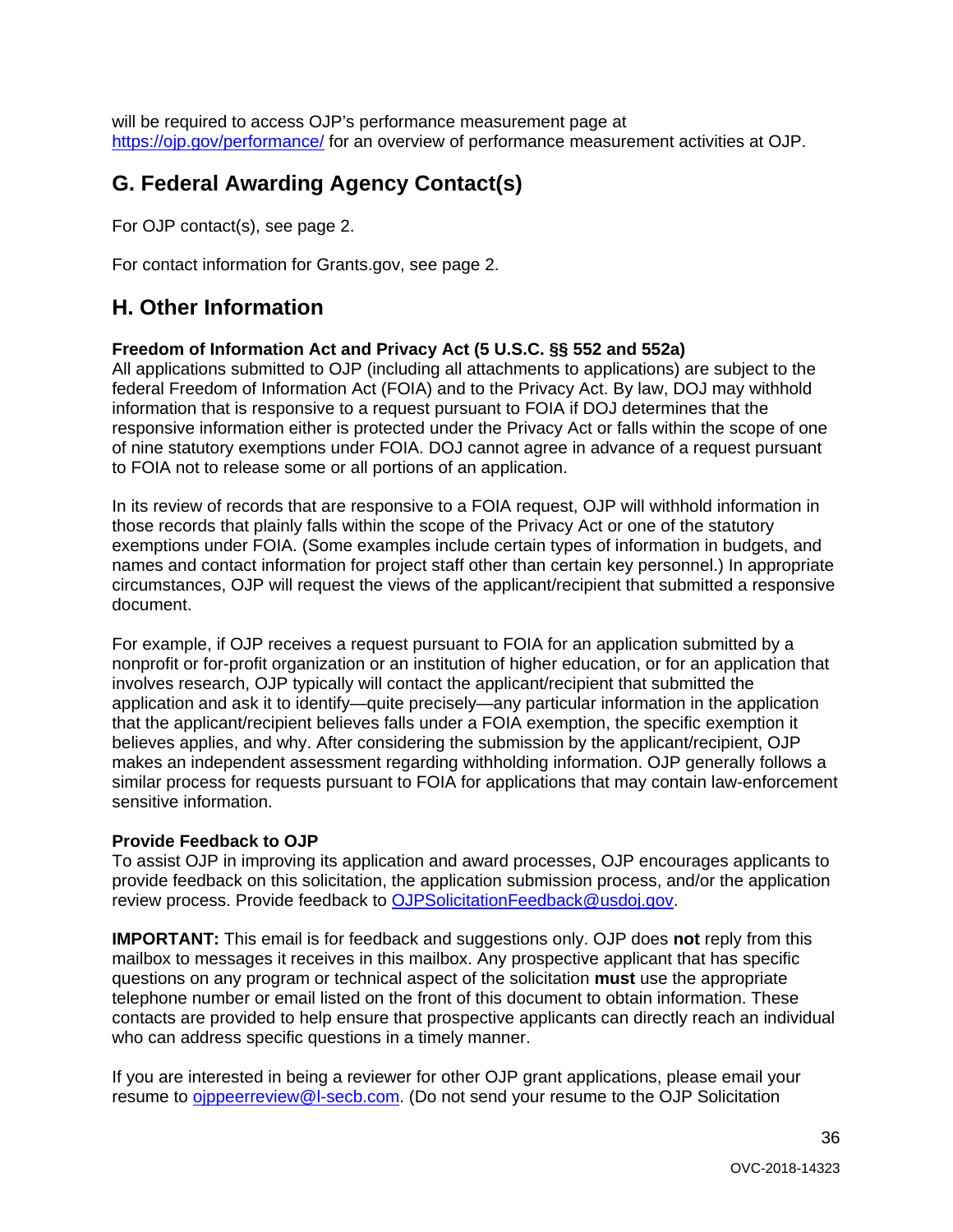Feedback email account.) **Note:** Neither you nor anyone else from your organization or entity can be a peer reviewer in a competition in which you or your organization/entity has submitted an application.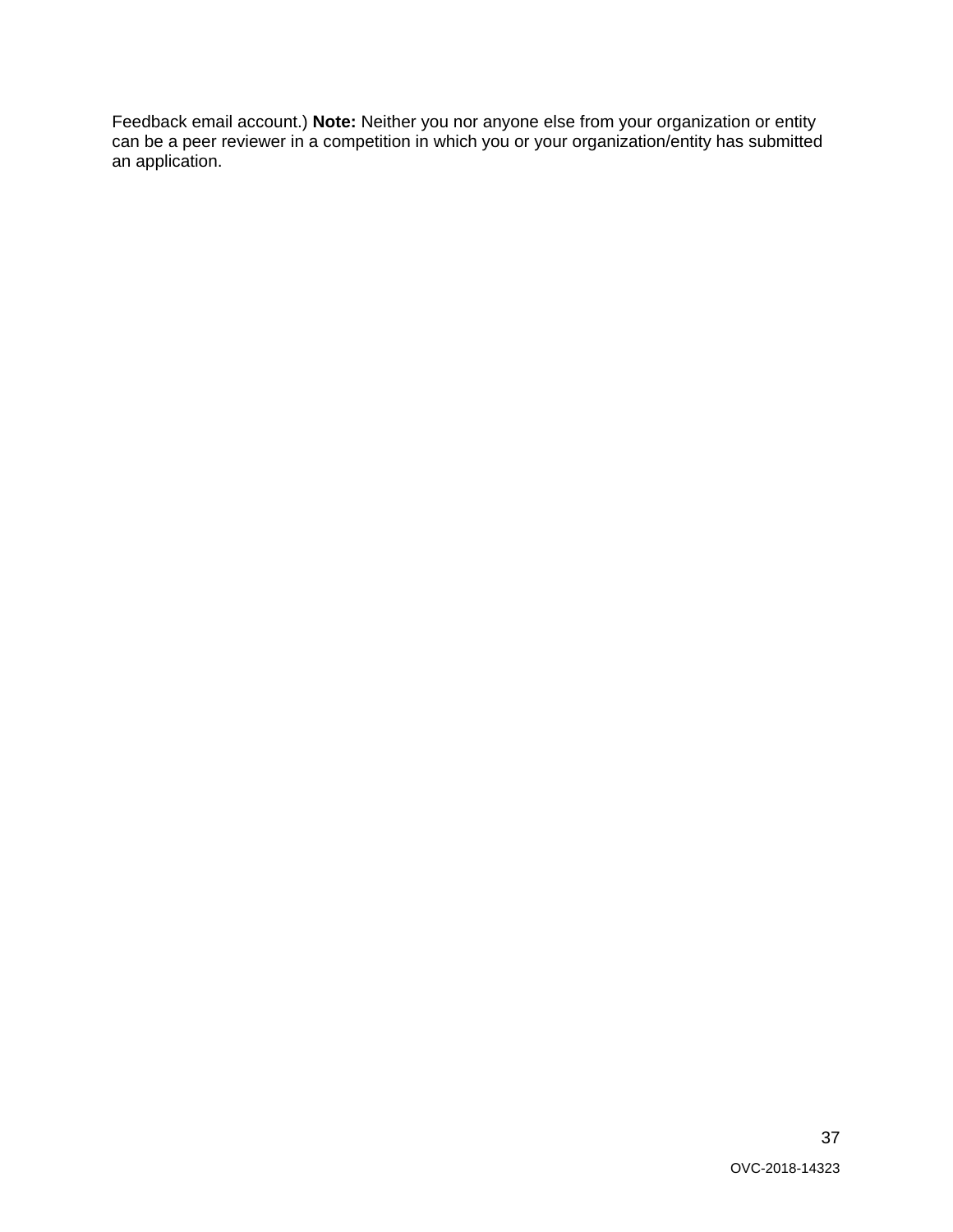# <span id="page-37-0"></span>**Appendix A: Application Checklist OVC FY 2018 Enhancing Community Responses to the Opioid Crisis: Serving Our Youngest Crime Victims**

This application checklist has been created as an aid in developing an application.

# **What an Applicant Should Do:**

| Prior to Registering in Grants.gov:                                            |               |
|--------------------------------------------------------------------------------|---------------|
| Acquire a DUNS Number                                                          | (see page 30) |
| Acquire or renew registration with SAM                                         | (see page 30) |
| To Register with Grants.gov.                                                   |               |
| Acquire AOR and Grants.gov username/password                                   | (see page 30) |
| Acquire AOR confirmation from the E-Biz POC                                    | (see page 30) |
| To Find Funding Opportunity:                                                   |               |
| Search for the Funding Opportunity on Grants.gov                               | (see page 31) |
| Select the correct Competition ID                                              | (see page 31) |
| Access Funding Opportunity and Application Package                             | (see page 31) |
| Sign up for Grants.gov email notifications (optional)                          | (see page 28) |
| Read Important Notice: Applying for Grants in Grants.gov                       |               |
| Read OJP policy and guidance on conference approval, planning, and reporting   |               |
| available at oip.gov/financialguide/doj/PostawardRequirements/chapter3.10a.htm |               |
|                                                                                | (see page 13) |
| After Application Submission, Receive Grants.gov Email Notifications That:     |               |
| (1) application has been received,                                             |               |
| (2) application has either been successfully validated or rejected with errors |               |
|                                                                                | (see page 31) |
| If No Grants.gov Receipt, and Validation or Error Notifications are Received:  |               |
| contact the NCJRS Response Center regarding experiencing technical             |               |
| difficulties                                                                   | (see page 2)  |
|                                                                                |               |
|                                                                                |               |

# **Overview of Post-Award Legal Requirements**:

Review the "Overview of Legal Requirements Generally Applicable to OJP Grants and [Cooperative Agreements -](https://ojp.gov/funding/Explore/LegalOverview/index.htm) FY 2018 Awards" in the OJP Funding Resource Center at [https://ojp.gov/funding/index.htm.](https://ojp.gov/funding/index.htm)

#### **Scope Requirement:**

The federal amount requested is within the allowable limit(s) specified by purpose area. (Purpose Area 1 should be between \$300,000–750,000; and Purpose Area 2 should be up to \$2.5 million.)

**Eligibility Requirement:** For eligibility information, see **Section C. Eligibility Information**.

# **What an Application Should Include:**

| Application for Federal Assistance (SF-424)                 | (see page 15) |
|-------------------------------------------------------------|---------------|
| Articles of Incorporation or 501(c)(3) Status Documentation | (see page 16) |
| <b>Project Abstract</b>                                     | (see page 16) |
| Program Narrative*                                          | (see page 16) |
|                                                             |               |

38